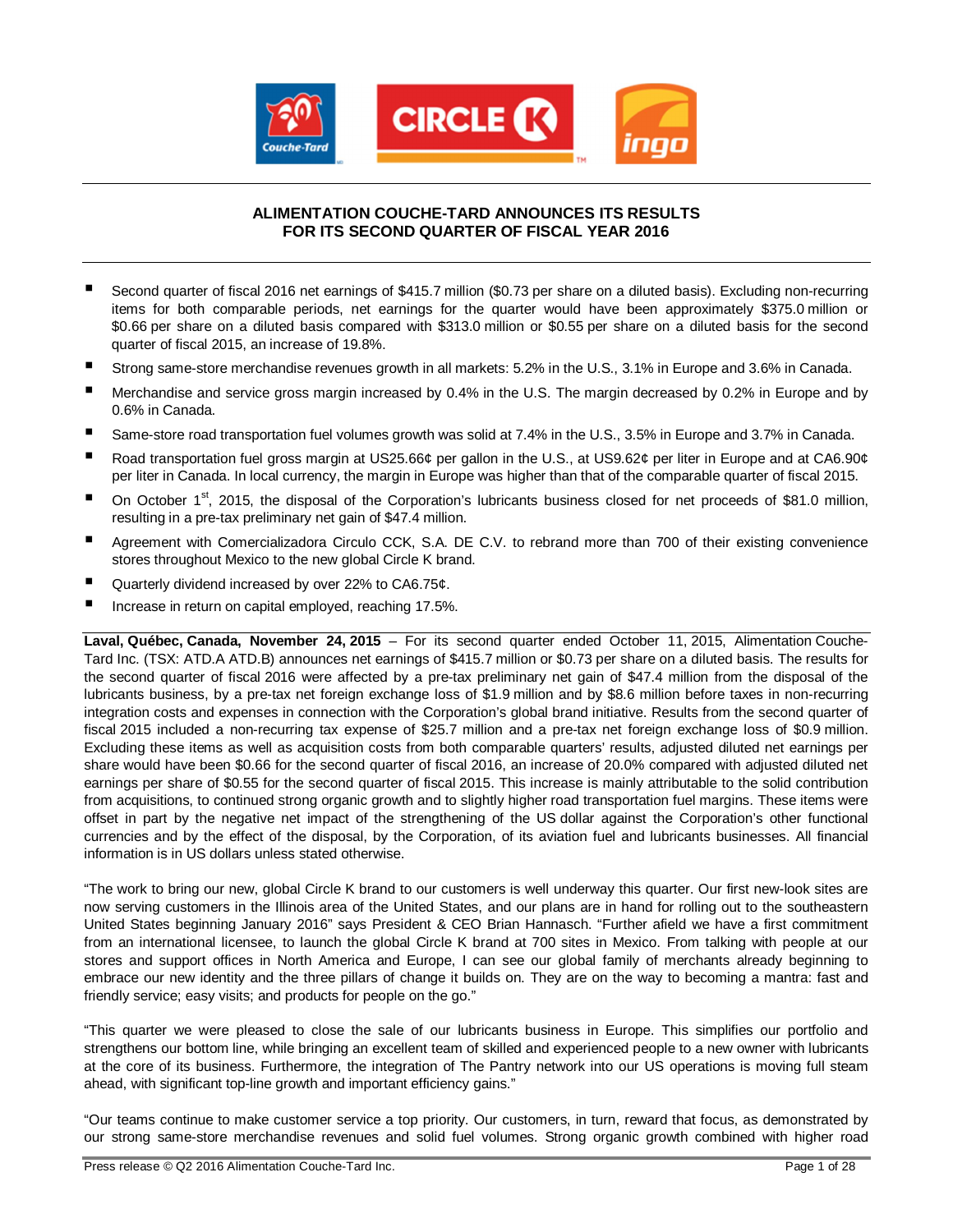transportation fuel margins and a significant contribution from The Pantry stores in the quarter, all contributed to a 20% increase in adjusted net earnings per share. With this great performance and a strong balance sheet, we are able to increase our quarterly dividend by more than 22%, despite one-off investments related to our global brand initiative, restructuring and integration activities" Hannasch concludes.

# **Overview of the Second Quarter of Fiscal 2016**

Net earnings amounted to \$415.7 million for the second quarter of fiscal 2016, up 45.1% over the corresponding period of fiscal 2015. Results for the second quarter of fiscal 2016 include a pre-tax preliminary net gain of \$47.4 million from the disposal of our lubricants business and a total of \$8.6 million in pre-tax non-recurring integration costs and expenses in connection with our global brand initiatives, as well as a pre-tax net foreign exchange loss of \$1.9 million. Results for the second quarter of fiscal 2015 included a non-recurring tax expense of \$25.7 million and a pre-tax net foreign exchange loss of \$0.9 million.

Excluding these items as well as acquisition costs from both periods, net earnings for the second quarter of fiscal 2016 would have been approximately \$375.0 million (\$0.66 per share on a diluted basis) compared with \$313.0 million (\$0.55 per share on a diluted basis) for the second quarter of fiscal 2015, an increase of \$62.0 million, or 19.8%. This increase is attributable to the solid contribution from acquisitions, including The Pantry Inc. store network, to strong organic growth from both convenience store and fuel operations and to slightly higher road transportation fuel margins. These items, which contributed to the growth in net earnings, were partially offset by the effect of the disposal of our aviation fuel (December 2014) and lubricants (October 2015) businesses as well as by the negative net impact from the translation of revenues and expenses from our Canadian and European operations into US dollars.

# **The Pantry Inc. ("The Pantry")**

Our results for the 12 and 24-week periods ended October 11, 2015 include those of The Pantry.

### *Preliminary purchase price allocation and adjustments to results previously reported*

During the second quarter of fiscal 2016, we adjusted the preliminary purchase price allocation of The Pantry to reflect our initial fair value assessment of the assets acquired, the liabilities assumed and the goodwill for the transaction. Because the acquisition closed shortly before the end of fiscal 2015 and, given the size of the transaction, we have not yet finalized our fair value assessment of the assets acquired, the liabilities assumed and the goodwill for the transaction. Consequently, the purchase price allocation is preliminary and may be adjusted. These potential future adjustments to the purchase price allocation may result in significant adjustments to certain line items of our consolidated statements of earnings, including but not limited to: Operating, selling, administrative and general expenses, Depreciation, amortization and impairment of property and equipment, intangibles assets and other assets, Net financial expenses and Income taxes.

Our results for the first quarter of fiscal 2016 have been adjusted assuming that the adjustments to the preliminary purchase price allocation of The Pantry recorded during the second quarter of fiscal 2016 had been completed at the acquisition date. The following table summarizes the impact of these adjustments on our Consolidated statements of earnings for the first quarter of fiscal 2016:

|                                                           | 12-week period ended<br>July 19, 2015 |                          |          |  |  |
|-----------------------------------------------------------|---------------------------------------|--------------------------|----------|--|--|
|                                                           | Reported                              | Adjustments              | Adjusted |  |  |
| Revenues                                                  | 8.979.6                               |                          | 8.979.6  |  |  |
| Gross profit                                              | 1.419.3                               | $\overline{\phantom{0}}$ | 1,419.3  |  |  |
| Operating, selling, administrative and general expenses   | 879.2                                 | (1.4)                    | 877.8    |  |  |
| Depreciation, amortization and impairment of property and |                                       |                          |          |  |  |
| equipment, intangibles assets and other assets            | 132.0                                 | 8.0                      | 140.0    |  |  |
| Operating income                                          | 408.1                                 | (6.6)                    | 401.5    |  |  |
| Net financial expenses                                    | 17.5                                  | (0.4)                    | 17.1     |  |  |
| Earnings before income taxes                              | 397.1                                 | (6.2)                    | 390.9    |  |  |
| Income taxes                                              | 93.1                                  |                          | 93.1     |  |  |
| Net earnings                                              | 304.0                                 | (6.2)                    | 297.8    |  |  |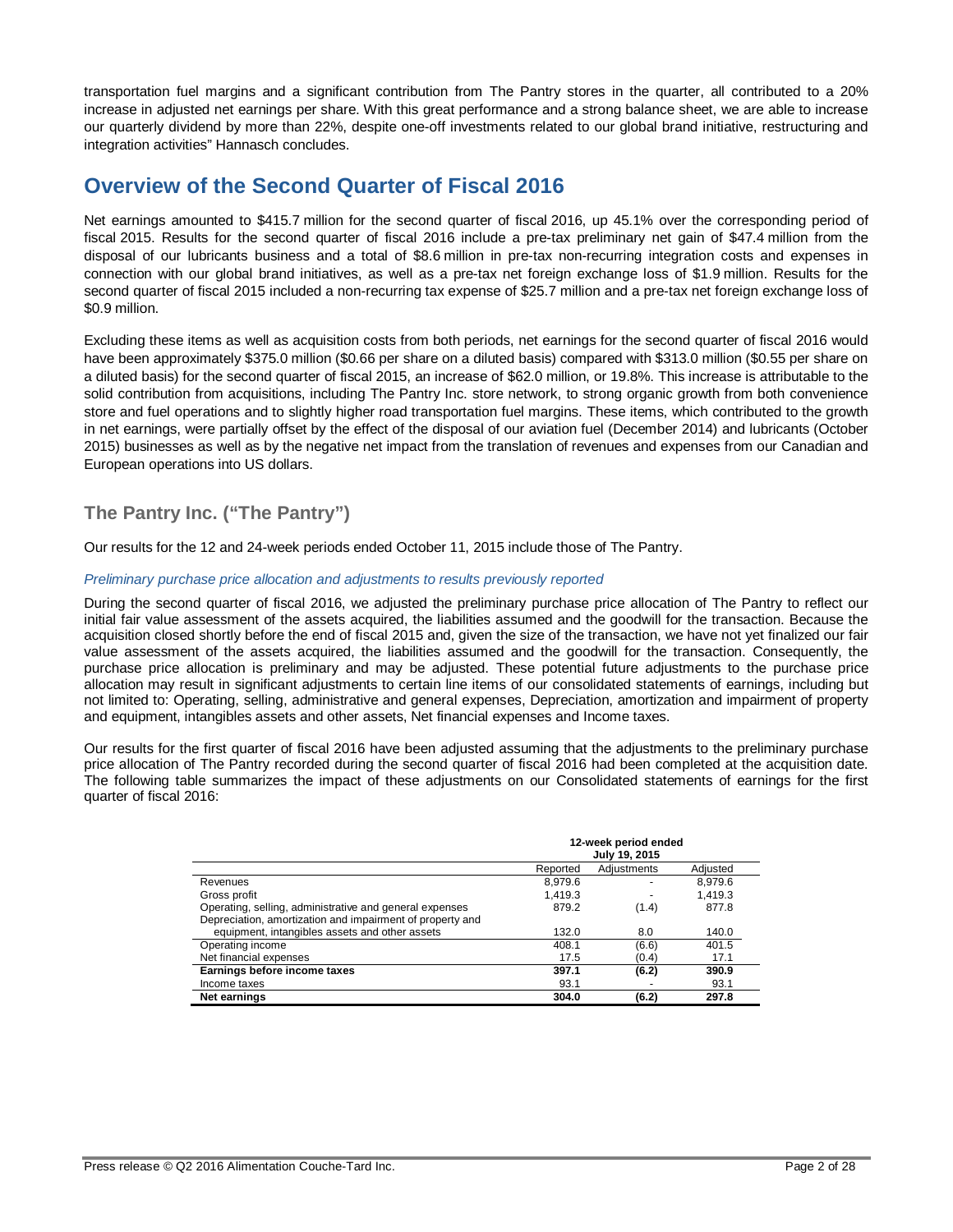#### *Synergies and cost reduction initiatives*

We are actively working on realizing identified synergies and cost reduction opportunities in connection with The Pantry acquisition. We expect to achieve a minimum of \$85.0 million<sup>1</sup> before income taxes in cost reductions over the 24-month period following the acquisition, in addition to growing in-store sales and fuel volumes in this geographic area through the improvement of our operations; sharing our business awareness and each company's best practices; and better supply conditions.

Since the acquisition, we have already taken actions that should allow us to record annual cost reductions we estimate at approximately \$60.0 million<sup>1</sup> before income taxes. During the 12-week period ended October 11, 2015, we recorded cost reductions estimated at approximately \$14.0 million, before income taxes. We believe this amount does not represent the full annual impact of all of our initiatives. Since the acquisition, we estimate that total realized annual synergies and cost savings amount to approximately \$23.0 million before income taxes. These cost reductions mainly reduced operating, selling, administrative and general expenses and, to a lesser extent, cost of sales.

In addition to the cost reductions discussed above, we have taken actions that should allow us to reduce our merchandise and service supply costs by approximately \$22.0 million<sup>1</sup>, before income taxes, on an annual basis. These reductions mainly result from economies of scale as well as from the negotiation of improved supply conditions. We estimate that realized savings amounted to approximately \$4.0 million before income taxes for the 12-week period ended October 11, 2015 and to \$7.0 million before income taxes since the acquisition. Moreover, we are actively working at improving our fuel supply conditions and are expecting that these efforts will also allow us to achieve substantial synergies over the next quarters.

### *Replacement of store equipment*

Following extensive and thorough analysis, we concluded that some of the store equipment and signage acquired as part of The Pantry transaction would need to be replaced or upgraded before the end their current useful lives in order to implement some of our programs and to ensure consistent offering and branding across the markets The Pantry stores operate in. We expect that these replacements and upgrades will improve the customers' experience and will support our growth objectives. In connection with this plan, the amortization period for the assets we plan to replace or upgrade has been shortened to reflect our current replacement and upgrade plans, resulting in a higher amortization expense for the second quarter and a slightly higher expected amortization expense for the next 24 for months.

## **Statoil Fuel & Retail – synergies and cost reduction initiatives**

Since the acquisition of Statoil Fuel & Retail, we have been actively working on identifying and implementing available synergies and cost reduction opportunities.

During the second quarter of fiscal 2016, we recorded incremental synergies and cost savings that we estimated at approximately \$14.0 million, before income taxes. These synergies and cost reductions mainly impacted operating, selling, administrative and general expenses as well as the cost of sales. Since the acquisition, we estimate that total realized annual synergies and cost savings amount to approximately \$187.0 million before income taxes, which exceeds the lower range of synergies and cost reduction objectives that we had set following the acquisition. We believe these amounts do not necessarily represent the full annual impact of all of our initiatives.

These synergies and cost reductions came from a variety of sources including cost reductions following the delisting of Statoil Fuel & Retail, the renegotiation of certain agreements with our suppliers, the reduction of in-store costs and the restructuring of certain departments.

<sup>1&</sup>lt;br>As our synergies and cost reduction goal is considered a forward looking statement, we are required, pursuant to securities laws, to clarify that our synergies and cost reduction estimate is based on a number of important factors and assumptions. Among other things, our synergies and cost reductions objective is based on our comparative analysis of organizational structures and current levels of spending across our network as well as on our ability to bridge the gap, where relevant. Our synergies and cost reduction objective is also based on our assessment of current contracts in North America and how we expect to be able to renegotiate these contracts to take advantage of our increased purchasing power. In addition, our synergies and cost reduction objective assumes that we will be able to establish and maintain an effective process for sharing best practices across our network. Finally, our objective is also based on our ability to integrate The Pantry's systems with ours. An important change in these facts and assumptions could significantly impact our synergies and cost reduction estimate as well as the timing of the implementation of our different initiatives.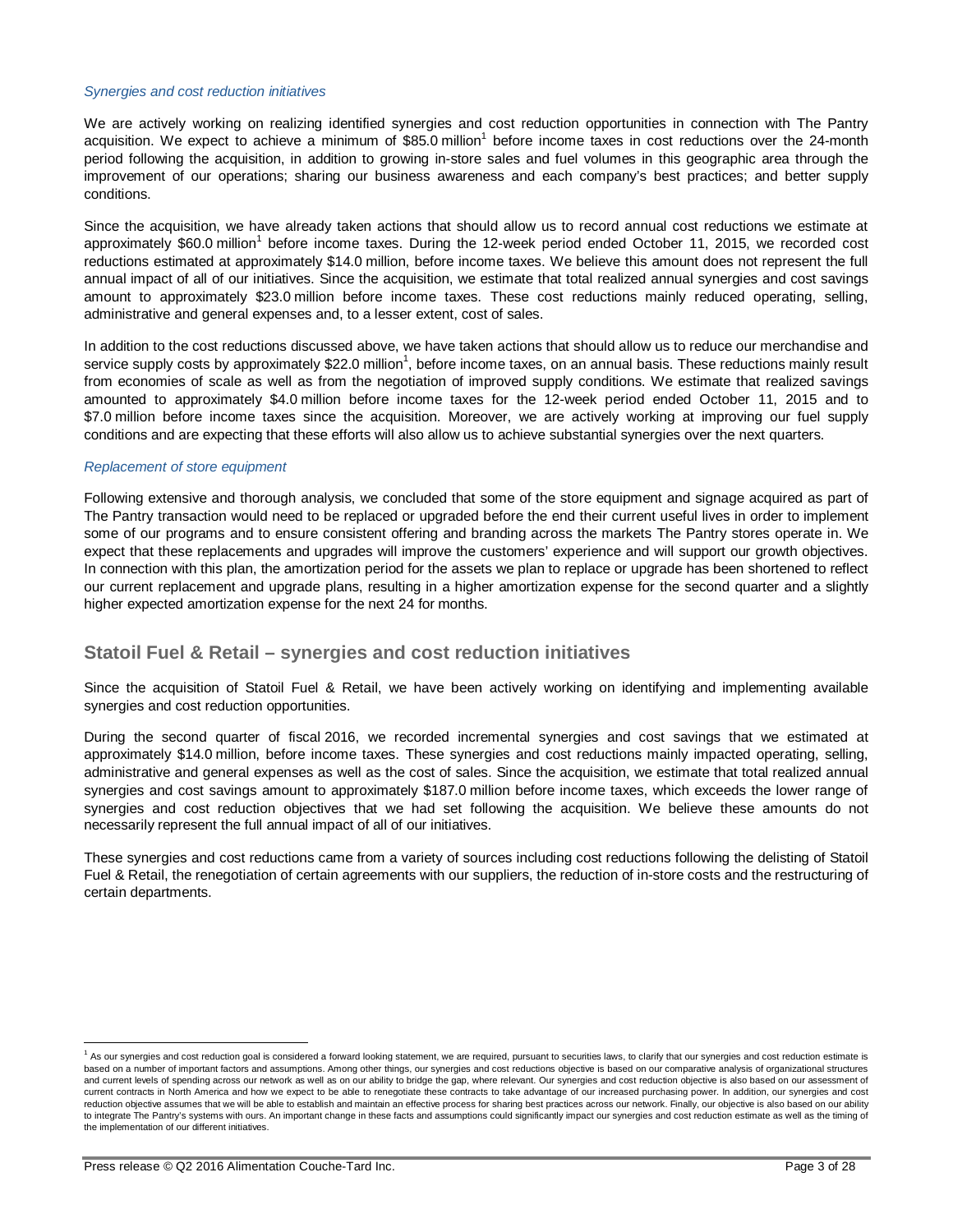# **Network growth**

#### *Multi-sites acquisitions*

On September 24, 2015, we acquired from Kocolene Marketing LLC, 13 company-operated stores in the US States of Indiana and Kentucky. We own the land and buildings for 12 sites and lease the land and building for the remaining site.

Since the beginning of fiscal 2016, we have acquired 34 company-operated stores through multi-sites acquisitions.

Available cash was used for these acquisitions.

### *Single-site acquisitions*

During the second quarter of fiscal 2016, we have acquired five company-operated stores through distinct transactions.

Since the beginning of fiscal 2016, we acquired ten stores through distinct transactions.

Available cash was used for these acquisitions.

### *Store construction*

We completed the construction, relocation or reconstruction of 11 stores during the second quarter of fiscal 2016. Since the beginning of fiscal 2016, we have completed the construction, relocation or reconstruction of 28 new stores.

As of October 11, 2015, a further 50 stores were under construction and should open in the upcoming quarters.

### *Outstanding transaction*

On March 17, 2015, we entered into an agreement with A/S Dansk Shell, to acquire their retail business, comprising 315 service stations, their commercial fuel business and their aviation fuel business. The service stations are located in Denmark and comprise 225 full service-stations, 75 unmanned automated fuel stations and 15 truck stops. Of the 315 sites 140 are owned by Shell, 115 are leased from third parties and 60 are dealer-owned. We already operate a strong network in Denmark and we believe this new acquisition would complement it very well. This transaction is subject to standard regulatory approvals and closing conditions. In collaboration with A/S Dansk Shell and regulatory authorities, our teams are deploying all necessary efforts to ensure that the transaction is concluded under optimal conditions and without undue delay. As such, we expect the transaction will close before the end of fiscal year 2016. We expect to finance this transaction with our available cash and existing credit facilities.

#### *Transaction subsequent to quarter-end*

On October 14, 2015, we signed an agreement to acquire from Texas Star Investments and their affiliates, 18 companyoperated stores and two stand-alone quick service restaurants located in the southern part of the US State of Texas in addition to a dealer fuel supply network. We would own the land and buildings for 17 sites and would lease these same assets for the remaining site and for the two stand-alone quick service restaurants. The transaction is anticipated to close in the second half of fiscal 2016 and is subject to the standard regulatory approvals and closing conditions.

#### *Summary of changes in our store network during the second quarter and the first half-year of fiscal 2016*

The following table presents certain information regarding changes in our store network over the 12-week period ended October 11, 2015<sup>(1)</sup>:

|                                                             | 12-week period ended October 11, 2015 |                     |            |                                               |              |  |  |
|-------------------------------------------------------------|---------------------------------------|---------------------|------------|-----------------------------------------------|--------------|--|--|
| Type of site                                                | Company-<br>operated <sup>(2)</sup>   | CODO <sup>(3)</sup> | DODO $(4)$ | <b>Franchised and</b><br>other affiliated (b) | <b>Total</b> |  |  |
| Number of sites, beginning of period                        | 7.794                                 | 555                 | 745        | 1.122                                         | 10.216       |  |  |
| Acquisitions                                                | 18                                    |                     |            |                                               | 18           |  |  |
| Openings / constructions / additions                        | 11                                    |                     | 19         | 13                                            | 45           |  |  |
| Closures / disposals / withdrawals                          | (35)                                  | (4)                 | (7)        | (10)                                          | (56)         |  |  |
| Store conversion                                            |                                       | (11                 |            |                                               |              |  |  |
| Number of sites, end of period                              | 7.790                                 | 542                 | 766        | 1.125                                         | 10,223       |  |  |
| Number of automated service stations included in the period |                                       |                     |            |                                               |              |  |  |
| end figures <sup>(6)</sup>                                  | 899                                   |                     | 21         |                                               | 920          |  |  |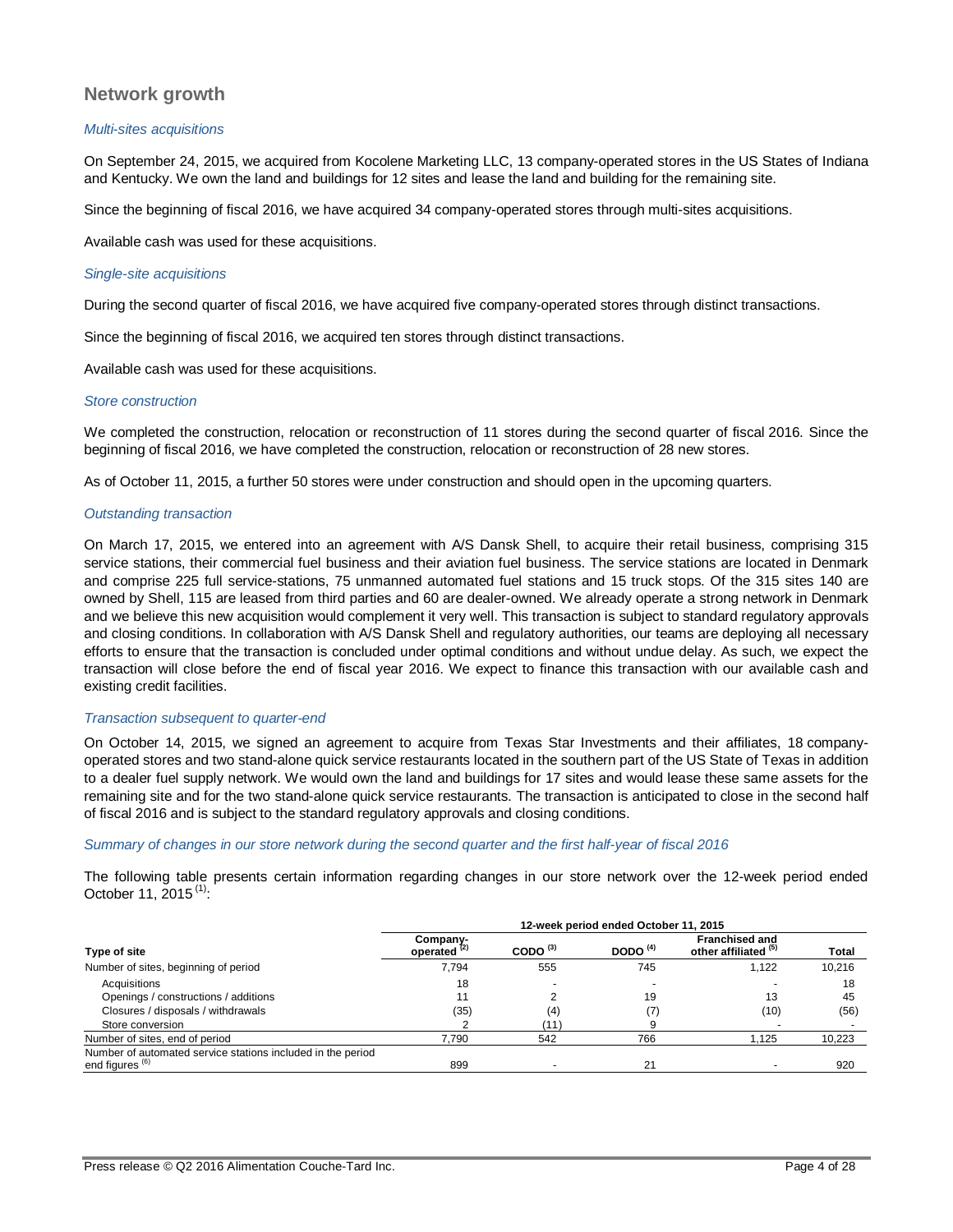The following table presents certain information regarding changes in our store network over the 24-week period ended October 11, 2015<sup>(1)</sup>:

|                                      |                            | 24-week period ended October 11, 2015 |            |                                               |              |  |  |  |
|--------------------------------------|----------------------------|---------------------------------------|------------|-----------------------------------------------|--------------|--|--|--|
| Type of site                         | Company-<br>operated $(2)$ | $\mathsf{CODO}^{(3)}$                 | DODO $(4)$ | <b>Franchised and</b><br>other affiliated (5) | <b>Total</b> |  |  |  |
| Number of sites, beginning of period | 7.787                      | 559                                   | 600        | 1.132                                         | 10,078       |  |  |  |
| Acquisitions                         | 44                         |                                       | 139        |                                               | 183          |  |  |  |
| Openings / constructions / additions | 24                         |                                       | 36         | 29                                            | 93           |  |  |  |
| Closures / disposals / withdrawals   | (67)                       | (9)                                   | (19)       | (36)                                          | (131)        |  |  |  |
| Store conversion                     |                            | (12)                                  | 10         |                                               |              |  |  |  |
| Number of sites, end of period       | 7.790                      | 542                                   | 766        | 1.125                                         | 10.223       |  |  |  |

(1) These figures include 50% of the stores operated through RDK, a joint venture.<br>(2) Sites for which the real estate is controlled by Couche-Tard (through owner

Sites for which the real estate is controlled by Couche-Tard (through ownership or lease agreements) and for which the stores (and/or the service-stations) are operated by Couche-Tard or one of its commission agents.

(3) Sites for which the real estate is controlled by Couche-Tard (through ownership or lease agreements) and for which the stores (and/or the service-stations) are operated by an independent operator in exchange for rent and to which Couche-Tard supplies road transportation fuel through supply contracts. Some of these sites are subject to a franchise<br>agreement, licensing or other similar agreement

(4) Sites controlled and operated by independent operators to which Couche-Tard supplies road transportation fuel through supply contracts. Some of these sites are subject to a franchise agreement, licensing or other similar agreement under one of our main or secondary banners.

(5) Stores operated by an independent operator through a franchising, licensing or another similar agreement under one of our main or secondary banners.<br>(6) These sites sell road transportation fuel only.

These sites sell road transportation fuel only.

In addition, around 4,700 stores are operated by independent operators under the Circle K banner in 14 other countries or regions worldwide (China, Costa Rica, Egypt, Guam, Honduras, Hong Kong, Indonesia, Japan, Macau, Malaysia, Mexico, the Philippines, the United Arab Emirates and Vietnam). These bring our total network to over 14,900 sites.

# **Global Circle K Brand**

On September 22, 2015, we announced the creation of a new, global convenience brand, "Circle K<sup>™</sup>". The new Circle K brand will replace our existing Circle K®, Statoil®, Mac's®, and Kangaroo Express® branding on stores and service stations across Canada (except in Quebec), the United States, Scandinavia, and Central and Eastern Europe. The new Circle K brand will also appear on licensed stores worldwide and will be a fundamental part of our future growth.



In connection with this rebranding project, we expect to incur capital expenditures and other expenses in order to replace and upgrade various existing assets over the course of the next few years. As a result of our plan for the replacement and upgrade of these assets, we expect to accelerate the amortization of existing assets, including but not limited to, store signage and the Statoil trade name, starting in the third quarter of fiscal 2016 which should in turn increase our amortization expense for the next 24 to 36 months.

## **Disposal of the lubricants business**

On October 1<sup>st</sup>, 2015, we closed the disposal of our lubricants business to Fuchs Petrolub SE. The disposal was done through a share purchase agreement pursuant to which Fuchs Petrolub SE acquired 100% of all issued and outstanding shares of Statoil Fuel & Retail Lubricants Sweden AB. Total proceeds from the disposal were \$81.0 million. We recognized a preliminary pre-tax gain on disposal of \$47.4 million in relation to this sale transaction. These preliminary figures are subject to change until closing adjustments are finalized between the two parties.

## **Repurchase of non-controlling interest in Circle K Asia s.à.r.l.**

On July 24, 2015, we exercised our option to repurchase the non-controlling interest in Circle K Asia s.à.r.l. ("Circle K Asia") for a cash consideration of \$11.8 million. The difference between the consideration paid and the value of the non-controlling interest as at July 24, 2015 was recorded to contributed surplus. As a result of this transaction, our redemption liability recorded to our consolidated balance sheet was nullified and its reversal was recorded to retained earnings. We now hold 100% of Circle K Asia's shares. We do not expect this transaction to have a significant impact on our consolidated financial statements.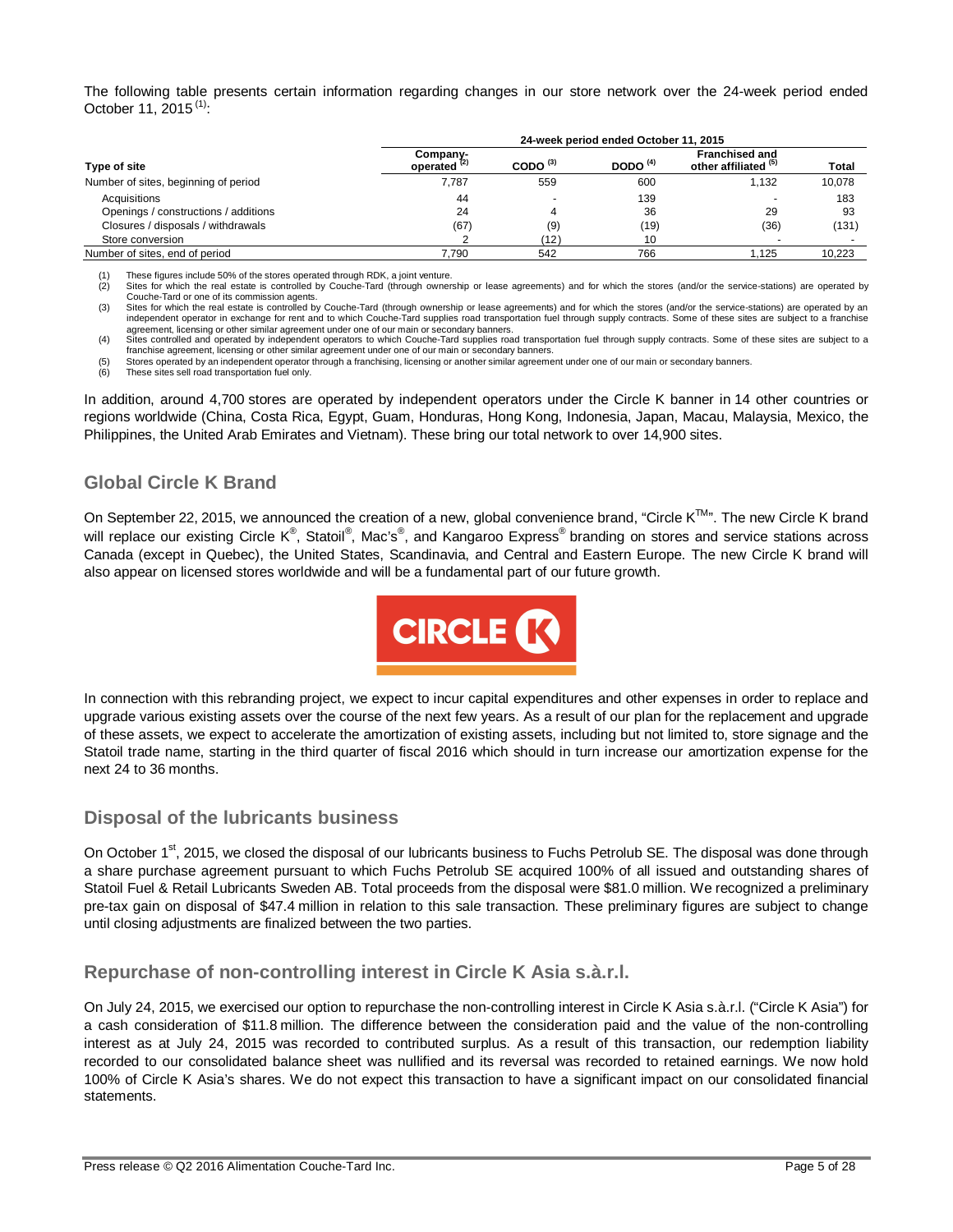# **Agreement for Circle K branded stores in Mexico**

On July 30, 2015, we signed an agreement with Comercializadora Circulo CCK, S.A. DE C.V. to rebrand over 700 of their existing *Extra* convenience stores located throughout Mexico to the Circle K brand by August 2017. Under this agreement, the number of Circle K stores in Mexico should increase to 1,100 by August 2017 and to a minimum of 2,400 by 2030.

## **Dividends**

During its November 24, 2015 meeting, the Corporation's Board of Directors (the "Board") approved an increase in the quarterly dividend of CA1.25¢ per share to CA6.75¢ per share, an increase of more than 22%.

During the same meeting, the Board declared a quarterly dividend of CA6.75¢ per share for the second quarter of fiscal 2016 to shareholders on record as at December 3, 2015 and approved its payment for December 17, 2015. This is an eligible dividend within the meaning of the Income Tax Act of Canada.

## **Outstanding shares and stock options**

As at November 20, 2015, Couche-Tard had 148,101,840 Class A multiple voting shares and 419,318,864 Class B subordinate voting shares issued and outstanding. In addition, as at the same date, Couche-Tard had 2,599,717 outstanding stock options for the purchase of Class B subordinate voting shares.

# **Exchange Rate Data**

We use the US dollar as our reporting currency which provides more relevant information given the predominance of our operations in the United States and the significant portion of our debt denominated in US dollars, taking into account our cross currency interest rate swaps.

The following table sets forth information about exchange rates based upon closing rates expressed as US dollars per comparative currency unit:

|                                             |                  | 12-week periods ended |                                   | 24-week periods ended |
|---------------------------------------------|------------------|-----------------------|-----------------------------------|-----------------------|
|                                             | October 11, 2015 |                       | October 12, 2014 October 11, 2015 | October 12, 2014      |
| Average for period                          |                  |                       |                                   |                       |
| Canadian Dollar <sup>(1)</sup>              | 0.7601           | 0.9115                | 0.7839                            | 0.9175                |
| Norwegian Krong $(2)$                       | 0.1212           | 0.1588                | 0.1245                            | 0.1622                |
| Swedish Krone <sup>(2)</sup>                | 0.1182           | 0.1424                | 0.1190                            | 0.1461                |
| Danish Krone <sup>(2)</sup>                 | 0.1495           | 0.1755                | 0.1495                            | 0.1792                |
| Zloty <sup>(2)</sup><br>Euro <sup>(2)</sup> | 0.2657           | 0.3126                | 0.2676                            | 0.3204                |
|                                             | 1.1159           | 1.3084                | 1.1155                            | 1.3370                |
| Litas $(2)$                                 | $\blacksquare$   | 0.3789                |                                   | 0.3872                |
| Ruble $(2)$                                 | 0.0155           | 0.0268                | 0.0169                            | 0.0278                |

|        | As at April 26,   |
|--------|-------------------|
| 2015   | 2015              |
|        |                   |
| 0.7730 | 0.8217            |
| 0.1237 | 0.1286            |
| 0.1222 | 0.1159            |
| 0.1523 | 0.1457            |
| 0.2689 | 0.2697            |
| 1.1363 | 1.0875            |
| 0.0163 | 0.0196            |
|        | As at October 11, |

(1) Calculated by taking the average of the closing exchange rates of each day in the applicable period.

(2) Average rate for the period from July 20, 2015 to October 11, 2015 for the 12-week period ended October 11, 2015, from May 1<sup>st</sup>, 2015 to October 11, 2015 for the 24-week period<br>ended October 11, 2015, from July 21, 20 ended October 12, 2014. Calculated using the average exchange rate at the close of each day for the stated period.

Considering we use the US dollar as our reporting currency, in our consolidated financial statements and in this MD&A, unless indicated otherwise, results from our Canadian, European and corporate operations are translated into US dollars using the average rate for the period. Unless otherwise indicated, variances and explanations regarding changes in the foreign exchange rate and the volatility of the Canadian dollar and European currencies which we discuss in the present document are therefore related to the translation into US dollars of our Canadian, European and corporate operations' results.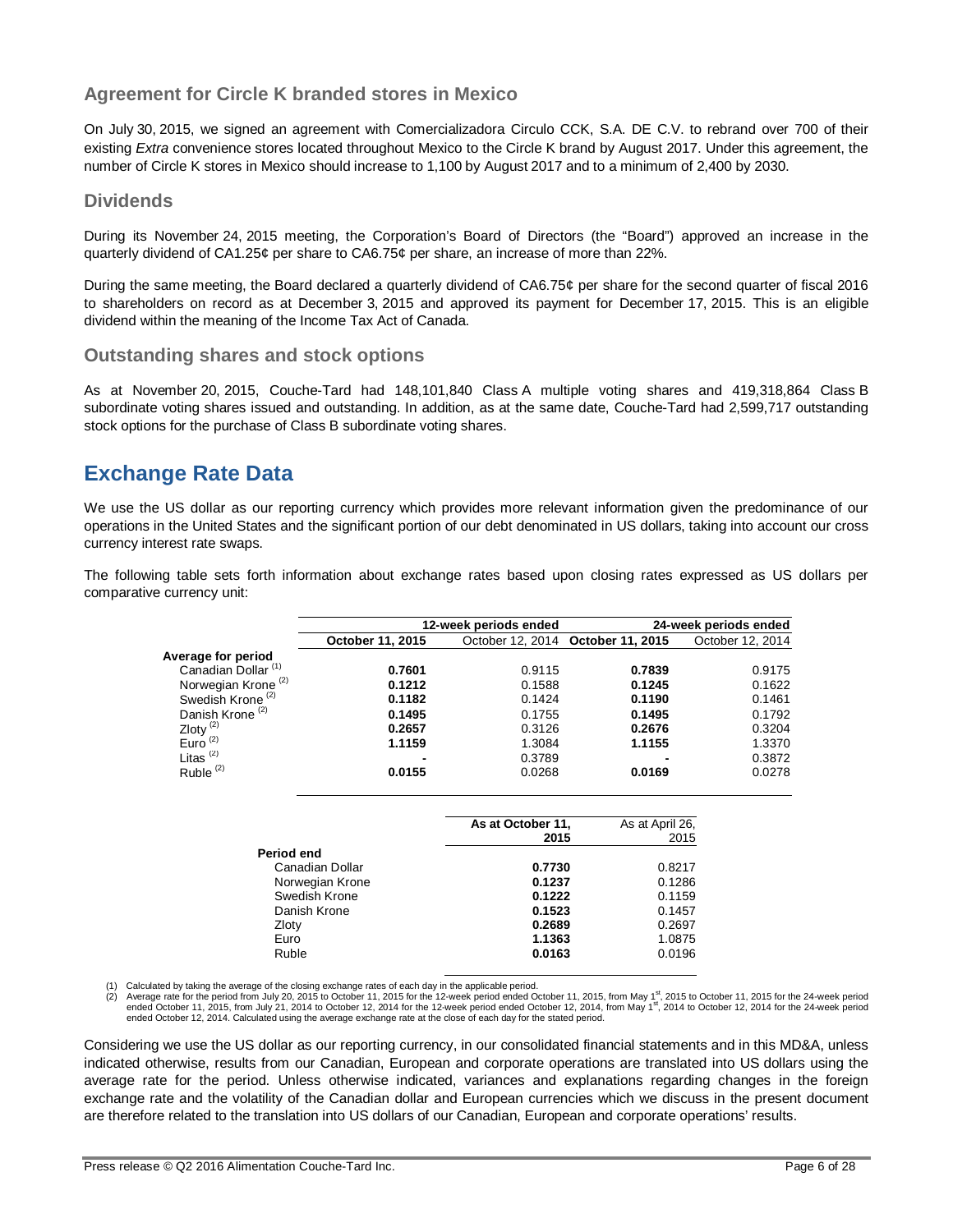# **Summary analysis of consolidated results for the second quarter and first halfyear of fiscal 2016**

The following table highlights certain information regarding our operations for the 12 and 24-week periods ended October 11, 2015 and October 12, 2014.

| October 12,<br>October 11,<br>October 12,<br>(In millions of US dollars, unless otherwise stated)<br>2015<br>2015<br>2014<br>Variation %<br>2014<br>Variation %<br><b>Statement of Operations Data:</b><br>Merchandise and service revenues (1):<br>3,509.1<br><b>United States</b><br>1,748.7<br>46.4<br>1,194.1<br>2,392.0<br>46.7<br>207.5<br>238.0<br>413.5<br>(12.8)<br>496.7<br>(16.8)<br>Europe<br>441.0<br>912.0<br>Canada<br>510.2<br>(13.6)<br>1,038.6<br>(12.2)<br>2,397.2<br>1,942.3<br>23.4<br>4,834.6<br>3,927.3<br>Total merchandise and service revenues<br>23.1<br>Road transportation fuel revenues:<br>7.0<br><b>United States</b><br>3,985.6<br>3,723.8<br>8,423.3<br>7,639.3<br>10.3<br>1,336.7<br>(31.3)<br>2,711.6<br>Europe<br>1,944.3<br>3,917.1<br>(30.8)<br>Canada<br>518.3<br>694.7<br>(25.4)<br>1,080.0<br>1,418.8<br>(23.9)<br>5,840.6<br>6,362.8<br>(8.2)<br>12,214.9<br>12,975.2<br>(5.9)<br>Total road transportation fuel revenues<br>Other revenues <sup>(2)</sup> :<br><b>United States</b><br>3.5<br>8.6<br>3.8<br>7.5<br>7.1<br>5.6<br>195.0<br>Europe<br>637.5<br>(69.4)<br>359.1<br>1,226.7<br>(70.7)<br>Canada<br>0.2<br>0.2<br>0.3<br>0.3<br>199.0<br>(69.0)<br>366.9<br>1,234.1<br>Total other revenues<br>641.2<br>(70.3)<br>17,416.4<br><b>Total revenues</b><br>8,436.8<br>8,946.3<br>18,136.6<br>(5.7)<br>(4.0)<br>Merchandise and service gross profit <sup>(1)</sup> :<br>578.0<br>390.5<br>48.0<br>1,161.4<br><b>United States</b><br>782.5<br>48.4<br>84.5<br>97.3<br>204.9<br>Europe<br>(13.2)<br>170.7<br>(16.7)<br>144.9<br>301.2<br>346.7<br>Canada<br>170.7<br>(15.1)<br>(13.1)<br>807.4<br>658.5<br>1,633.3<br>1,334.1<br>Total merchandise and service gross profit<br>22.6<br>22.4<br>Road transportation fuel gross profit:<br><b>United States</b><br>432.8<br>263.0<br>64.6<br>750.2<br>512.2<br>46.5<br>199.5<br>Europe<br>231.9<br>(14.0)<br>385.3<br>456.5<br>(15.6)<br>39.0<br>76.2<br>Canada<br>43.0<br>(9.3)<br>84.7<br>(10.0)<br>671.3<br>537.9<br>1,211.7<br>Total road transportation fuel gross profit<br>24.8<br>1,053.4<br>15.0<br>Other revenues gross profit <sup>(2)</sup> :<br><b>United States</b><br>3.8<br>3.5<br>8.6<br>7.5<br>7.1<br>5.6<br>Europe<br>48.2<br>87.1<br>(44.7)<br>97.3<br>172.0<br>(43.4)<br>0.1<br>0.3<br>Canada<br>0.2<br>(50.0)<br>0.3<br>$\blacksquare$<br>52.1<br>105.1<br>90.8<br>(42.6)<br>179.4<br>Total other revenues gross profit<br>(41.4)<br>1,530.8<br>2,950.1<br><b>Total gross profit</b><br>1,287.2<br>18.9<br>2,566.9<br>14.9<br>13.1<br>892.4<br>777.2<br>14.8<br>1,770.2<br>1,565.4<br>Operating, selling, administrative and general expenses<br>Gain on disposal of the lubricant business<br>(47.4)<br>(100.0)<br>(47.4)<br>(100.0)<br>Negative goodwill<br>(0.5)<br>100.0<br>Depreciation, amortization and impairment of property<br>137.6<br>12.1<br>277.6<br>and equipment, intangibles assets and other assets<br>122.7<br>249.4<br>11.3<br>548.2<br>949.7<br><b>Operating income</b><br>41.5<br>752.6<br>387.3<br>26.2<br>415.7<br>45.1<br>713.5<br>555.9<br>Net earnings<br>286.4<br>28.4<br><b>Other Operating Data:</b><br>Merchandise and service gross margin <sup>(1)</sup> :<br>33.7%<br>33.8%<br>Consolidated<br>33.9%<br>(0.2)<br>34.0%<br>(0.2)<br>33.1%<br>33.1%<br><b>United States</b><br>32.7%<br>0.4<br>32.7%<br>0.4<br>40.7%<br>41.3%<br>Europe<br>40.9%<br>(0.2)<br>41.3%<br>Canada<br>32.9%<br>33.5%<br>(0.6)<br>33.0%<br>33.4%<br>(0.4)<br>Growth of same-store merchandise revenues (3)(4).<br><b>United States</b><br>5.2%<br>2.8%<br>2.4<br>5.2%<br>2.8%<br>2.4<br>Europe<br>3.1%<br>2.1%<br>1.0<br>2.2%<br>1.6%<br>0.6<br>3.0%<br>3.0%<br>3.1%<br>3.6%<br>0.6<br>(0.1)<br>Canada<br>Road transportation fuel gross margin:<br>United States (cents per gallon) <sup>(4)</sup><br>25.66<br>22.01<br>24.17<br>6.2<br>23.63<br>(6.9)<br>Europe (cents per litre) <sup>(5)</sup><br>9.62<br>11.48<br>(16.2)<br>9.61<br>11.57<br>(16.9)<br>Canada (CA cents per litre) <sup>(4)</sup><br>6.90<br>6.64<br>6.69<br>3.1<br>6.57<br>1.1<br>Volume of road transportation fuel sold (5).<br>United States (millions of gallons)<br>1,698.6<br>3,380.2<br>1,125.5<br>50.9<br>2,229.0<br>51.6<br>Europe (millions of litres)<br>2,073.0<br>2,020.7<br>4,007.7<br>2.6<br>3,944.9<br>1.6<br>752.2<br>5.3<br>1,481.0<br>1,422.3<br>Canada (millions of litres)<br>714.5<br>4.1<br>Growth of (decrease in) same-store road<br>transportation fuel volume $(4)$ :<br><b>United States</b><br>7.4%<br>2.1%<br>8.4%<br>2.0%<br>5.3<br>6.4<br>3.5%<br>2.2%<br>1.3<br>3.1%<br>2.0%<br>Europe<br>1.1<br>Canada<br>3.7%<br>$(1.1\%)$<br>4.8<br>2.6%<br>$(0.6\%)$<br>3.2<br>Per Share Data:<br>0.73<br>0.98<br>Basic net earnings per share (dollars per share)<br>0.51<br>43.1<br>1.26<br>28.6<br>0.73<br>0.50<br>46.0<br>1.25<br>Diluted net earnings per share (dollars per share)<br>0.98<br>27.6 |             | 12-week period ended | 24-week period ended |  |  |
|------------------------------------------------------------------------------------------------------------------------------------------------------------------------------------------------------------------------------------------------------------------------------------------------------------------------------------------------------------------------------------------------------------------------------------------------------------------------------------------------------------------------------------------------------------------------------------------------------------------------------------------------------------------------------------------------------------------------------------------------------------------------------------------------------------------------------------------------------------------------------------------------------------------------------------------------------------------------------------------------------------------------------------------------------------------------------------------------------------------------------------------------------------------------------------------------------------------------------------------------------------------------------------------------------------------------------------------------------------------------------------------------------------------------------------------------------------------------------------------------------------------------------------------------------------------------------------------------------------------------------------------------------------------------------------------------------------------------------------------------------------------------------------------------------------------------------------------------------------------------------------------------------------------------------------------------------------------------------------------------------------------------------------------------------------------------------------------------------------------------------------------------------------------------------------------------------------------------------------------------------------------------------------------------------------------------------------------------------------------------------------------------------------------------------------------------------------------------------------------------------------------------------------------------------------------------------------------------------------------------------------------------------------------------------------------------------------------------------------------------------------------------------------------------------------------------------------------------------------------------------------------------------------------------------------------------------------------------------------------------------------------------------------------------------------------------------------------------------------------------------------------------------------------------------------------------------------------------------------------------------------------------------------------------------------------------------------------------------------------------------------------------------------------------------------------------------------------------------------------------------------------------------------------------------------------------------------------------------------------------------------------------------------------------------------------------------------------------------------------------------------------------------------------------------------------------------------------------------------------------------------------------------------------------------------------------------------------------------------------------------------------------------------------------------------------------------------------------------------------------------------------------------------------------------------------------------------------------------------------------------------------------------------------------------------------------------------------------------------------------------------------------------------------------------------------------------------------------------------------------------------------------------------------------------------------------------------------------------------------------------------------------------------------------------------------------------------------------------------------------------------------------------------------------------------------------------------------------------------------------------------------------------------------------------------|-------------|----------------------|----------------------|--|--|
|                                                                                                                                                                                                                                                                                                                                                                                                                                                                                                                                                                                                                                                                                                                                                                                                                                                                                                                                                                                                                                                                                                                                                                                                                                                                                                                                                                                                                                                                                                                                                                                                                                                                                                                                                                                                                                                                                                                                                                                                                                                                                                                                                                                                                                                                                                                                                                                                                                                                                                                                                                                                                                                                                                                                                                                                                                                                                                                                                                                                                                                                                                                                                                                                                                                                                                                                                                                                                                                                                                                                                                                                                                                                                                                                                                                                                                                                                                                                                                                                                                                                                                                                                                                                                                                                                                                                                                                                                                                                                                                                                                                                                                                                                                                                                                                                                                                                                                                                    | October 11, |                      |                      |  |  |
|                                                                                                                                                                                                                                                                                                                                                                                                                                                                                                                                                                                                                                                                                                                                                                                                                                                                                                                                                                                                                                                                                                                                                                                                                                                                                                                                                                                                                                                                                                                                                                                                                                                                                                                                                                                                                                                                                                                                                                                                                                                                                                                                                                                                                                                                                                                                                                                                                                                                                                                                                                                                                                                                                                                                                                                                                                                                                                                                                                                                                                                                                                                                                                                                                                                                                                                                                                                                                                                                                                                                                                                                                                                                                                                                                                                                                                                                                                                                                                                                                                                                                                                                                                                                                                                                                                                                                                                                                                                                                                                                                                                                                                                                                                                                                                                                                                                                                                                                    |             |                      |                      |  |  |
|                                                                                                                                                                                                                                                                                                                                                                                                                                                                                                                                                                                                                                                                                                                                                                                                                                                                                                                                                                                                                                                                                                                                                                                                                                                                                                                                                                                                                                                                                                                                                                                                                                                                                                                                                                                                                                                                                                                                                                                                                                                                                                                                                                                                                                                                                                                                                                                                                                                                                                                                                                                                                                                                                                                                                                                                                                                                                                                                                                                                                                                                                                                                                                                                                                                                                                                                                                                                                                                                                                                                                                                                                                                                                                                                                                                                                                                                                                                                                                                                                                                                                                                                                                                                                                                                                                                                                                                                                                                                                                                                                                                                                                                                                                                                                                                                                                                                                                                                    |             |                      |                      |  |  |
|                                                                                                                                                                                                                                                                                                                                                                                                                                                                                                                                                                                                                                                                                                                                                                                                                                                                                                                                                                                                                                                                                                                                                                                                                                                                                                                                                                                                                                                                                                                                                                                                                                                                                                                                                                                                                                                                                                                                                                                                                                                                                                                                                                                                                                                                                                                                                                                                                                                                                                                                                                                                                                                                                                                                                                                                                                                                                                                                                                                                                                                                                                                                                                                                                                                                                                                                                                                                                                                                                                                                                                                                                                                                                                                                                                                                                                                                                                                                                                                                                                                                                                                                                                                                                                                                                                                                                                                                                                                                                                                                                                                                                                                                                                                                                                                                                                                                                                                                    |             |                      |                      |  |  |
|                                                                                                                                                                                                                                                                                                                                                                                                                                                                                                                                                                                                                                                                                                                                                                                                                                                                                                                                                                                                                                                                                                                                                                                                                                                                                                                                                                                                                                                                                                                                                                                                                                                                                                                                                                                                                                                                                                                                                                                                                                                                                                                                                                                                                                                                                                                                                                                                                                                                                                                                                                                                                                                                                                                                                                                                                                                                                                                                                                                                                                                                                                                                                                                                                                                                                                                                                                                                                                                                                                                                                                                                                                                                                                                                                                                                                                                                                                                                                                                                                                                                                                                                                                                                                                                                                                                                                                                                                                                                                                                                                                                                                                                                                                                                                                                                                                                                                                                                    |             |                      |                      |  |  |
|                                                                                                                                                                                                                                                                                                                                                                                                                                                                                                                                                                                                                                                                                                                                                                                                                                                                                                                                                                                                                                                                                                                                                                                                                                                                                                                                                                                                                                                                                                                                                                                                                                                                                                                                                                                                                                                                                                                                                                                                                                                                                                                                                                                                                                                                                                                                                                                                                                                                                                                                                                                                                                                                                                                                                                                                                                                                                                                                                                                                                                                                                                                                                                                                                                                                                                                                                                                                                                                                                                                                                                                                                                                                                                                                                                                                                                                                                                                                                                                                                                                                                                                                                                                                                                                                                                                                                                                                                                                                                                                                                                                                                                                                                                                                                                                                                                                                                                                                    |             |                      |                      |  |  |
|                                                                                                                                                                                                                                                                                                                                                                                                                                                                                                                                                                                                                                                                                                                                                                                                                                                                                                                                                                                                                                                                                                                                                                                                                                                                                                                                                                                                                                                                                                                                                                                                                                                                                                                                                                                                                                                                                                                                                                                                                                                                                                                                                                                                                                                                                                                                                                                                                                                                                                                                                                                                                                                                                                                                                                                                                                                                                                                                                                                                                                                                                                                                                                                                                                                                                                                                                                                                                                                                                                                                                                                                                                                                                                                                                                                                                                                                                                                                                                                                                                                                                                                                                                                                                                                                                                                                                                                                                                                                                                                                                                                                                                                                                                                                                                                                                                                                                                                                    |             |                      |                      |  |  |
|                                                                                                                                                                                                                                                                                                                                                                                                                                                                                                                                                                                                                                                                                                                                                                                                                                                                                                                                                                                                                                                                                                                                                                                                                                                                                                                                                                                                                                                                                                                                                                                                                                                                                                                                                                                                                                                                                                                                                                                                                                                                                                                                                                                                                                                                                                                                                                                                                                                                                                                                                                                                                                                                                                                                                                                                                                                                                                                                                                                                                                                                                                                                                                                                                                                                                                                                                                                                                                                                                                                                                                                                                                                                                                                                                                                                                                                                                                                                                                                                                                                                                                                                                                                                                                                                                                                                                                                                                                                                                                                                                                                                                                                                                                                                                                                                                                                                                                                                    |             |                      |                      |  |  |
|                                                                                                                                                                                                                                                                                                                                                                                                                                                                                                                                                                                                                                                                                                                                                                                                                                                                                                                                                                                                                                                                                                                                                                                                                                                                                                                                                                                                                                                                                                                                                                                                                                                                                                                                                                                                                                                                                                                                                                                                                                                                                                                                                                                                                                                                                                                                                                                                                                                                                                                                                                                                                                                                                                                                                                                                                                                                                                                                                                                                                                                                                                                                                                                                                                                                                                                                                                                                                                                                                                                                                                                                                                                                                                                                                                                                                                                                                                                                                                                                                                                                                                                                                                                                                                                                                                                                                                                                                                                                                                                                                                                                                                                                                                                                                                                                                                                                                                                                    |             |                      |                      |  |  |
|                                                                                                                                                                                                                                                                                                                                                                                                                                                                                                                                                                                                                                                                                                                                                                                                                                                                                                                                                                                                                                                                                                                                                                                                                                                                                                                                                                                                                                                                                                                                                                                                                                                                                                                                                                                                                                                                                                                                                                                                                                                                                                                                                                                                                                                                                                                                                                                                                                                                                                                                                                                                                                                                                                                                                                                                                                                                                                                                                                                                                                                                                                                                                                                                                                                                                                                                                                                                                                                                                                                                                                                                                                                                                                                                                                                                                                                                                                                                                                                                                                                                                                                                                                                                                                                                                                                                                                                                                                                                                                                                                                                                                                                                                                                                                                                                                                                                                                                                    |             |                      |                      |  |  |
|                                                                                                                                                                                                                                                                                                                                                                                                                                                                                                                                                                                                                                                                                                                                                                                                                                                                                                                                                                                                                                                                                                                                                                                                                                                                                                                                                                                                                                                                                                                                                                                                                                                                                                                                                                                                                                                                                                                                                                                                                                                                                                                                                                                                                                                                                                                                                                                                                                                                                                                                                                                                                                                                                                                                                                                                                                                                                                                                                                                                                                                                                                                                                                                                                                                                                                                                                                                                                                                                                                                                                                                                                                                                                                                                                                                                                                                                                                                                                                                                                                                                                                                                                                                                                                                                                                                                                                                                                                                                                                                                                                                                                                                                                                                                                                                                                                                                                                                                    |             |                      |                      |  |  |
|                                                                                                                                                                                                                                                                                                                                                                                                                                                                                                                                                                                                                                                                                                                                                                                                                                                                                                                                                                                                                                                                                                                                                                                                                                                                                                                                                                                                                                                                                                                                                                                                                                                                                                                                                                                                                                                                                                                                                                                                                                                                                                                                                                                                                                                                                                                                                                                                                                                                                                                                                                                                                                                                                                                                                                                                                                                                                                                                                                                                                                                                                                                                                                                                                                                                                                                                                                                                                                                                                                                                                                                                                                                                                                                                                                                                                                                                                                                                                                                                                                                                                                                                                                                                                                                                                                                                                                                                                                                                                                                                                                                                                                                                                                                                                                                                                                                                                                                                    |             |                      |                      |  |  |
|                                                                                                                                                                                                                                                                                                                                                                                                                                                                                                                                                                                                                                                                                                                                                                                                                                                                                                                                                                                                                                                                                                                                                                                                                                                                                                                                                                                                                                                                                                                                                                                                                                                                                                                                                                                                                                                                                                                                                                                                                                                                                                                                                                                                                                                                                                                                                                                                                                                                                                                                                                                                                                                                                                                                                                                                                                                                                                                                                                                                                                                                                                                                                                                                                                                                                                                                                                                                                                                                                                                                                                                                                                                                                                                                                                                                                                                                                                                                                                                                                                                                                                                                                                                                                                                                                                                                                                                                                                                                                                                                                                                                                                                                                                                                                                                                                                                                                                                                    |             |                      |                      |  |  |
|                                                                                                                                                                                                                                                                                                                                                                                                                                                                                                                                                                                                                                                                                                                                                                                                                                                                                                                                                                                                                                                                                                                                                                                                                                                                                                                                                                                                                                                                                                                                                                                                                                                                                                                                                                                                                                                                                                                                                                                                                                                                                                                                                                                                                                                                                                                                                                                                                                                                                                                                                                                                                                                                                                                                                                                                                                                                                                                                                                                                                                                                                                                                                                                                                                                                                                                                                                                                                                                                                                                                                                                                                                                                                                                                                                                                                                                                                                                                                                                                                                                                                                                                                                                                                                                                                                                                                                                                                                                                                                                                                                                                                                                                                                                                                                                                                                                                                                                                    |             |                      |                      |  |  |
|                                                                                                                                                                                                                                                                                                                                                                                                                                                                                                                                                                                                                                                                                                                                                                                                                                                                                                                                                                                                                                                                                                                                                                                                                                                                                                                                                                                                                                                                                                                                                                                                                                                                                                                                                                                                                                                                                                                                                                                                                                                                                                                                                                                                                                                                                                                                                                                                                                                                                                                                                                                                                                                                                                                                                                                                                                                                                                                                                                                                                                                                                                                                                                                                                                                                                                                                                                                                                                                                                                                                                                                                                                                                                                                                                                                                                                                                                                                                                                                                                                                                                                                                                                                                                                                                                                                                                                                                                                                                                                                                                                                                                                                                                                                                                                                                                                                                                                                                    |             |                      |                      |  |  |
|                                                                                                                                                                                                                                                                                                                                                                                                                                                                                                                                                                                                                                                                                                                                                                                                                                                                                                                                                                                                                                                                                                                                                                                                                                                                                                                                                                                                                                                                                                                                                                                                                                                                                                                                                                                                                                                                                                                                                                                                                                                                                                                                                                                                                                                                                                                                                                                                                                                                                                                                                                                                                                                                                                                                                                                                                                                                                                                                                                                                                                                                                                                                                                                                                                                                                                                                                                                                                                                                                                                                                                                                                                                                                                                                                                                                                                                                                                                                                                                                                                                                                                                                                                                                                                                                                                                                                                                                                                                                                                                                                                                                                                                                                                                                                                                                                                                                                                                                    |             |                      |                      |  |  |
|                                                                                                                                                                                                                                                                                                                                                                                                                                                                                                                                                                                                                                                                                                                                                                                                                                                                                                                                                                                                                                                                                                                                                                                                                                                                                                                                                                                                                                                                                                                                                                                                                                                                                                                                                                                                                                                                                                                                                                                                                                                                                                                                                                                                                                                                                                                                                                                                                                                                                                                                                                                                                                                                                                                                                                                                                                                                                                                                                                                                                                                                                                                                                                                                                                                                                                                                                                                                                                                                                                                                                                                                                                                                                                                                                                                                                                                                                                                                                                                                                                                                                                                                                                                                                                                                                                                                                                                                                                                                                                                                                                                                                                                                                                                                                                                                                                                                                                                                    |             |                      |                      |  |  |
|                                                                                                                                                                                                                                                                                                                                                                                                                                                                                                                                                                                                                                                                                                                                                                                                                                                                                                                                                                                                                                                                                                                                                                                                                                                                                                                                                                                                                                                                                                                                                                                                                                                                                                                                                                                                                                                                                                                                                                                                                                                                                                                                                                                                                                                                                                                                                                                                                                                                                                                                                                                                                                                                                                                                                                                                                                                                                                                                                                                                                                                                                                                                                                                                                                                                                                                                                                                                                                                                                                                                                                                                                                                                                                                                                                                                                                                                                                                                                                                                                                                                                                                                                                                                                                                                                                                                                                                                                                                                                                                                                                                                                                                                                                                                                                                                                                                                                                                                    |             |                      |                      |  |  |
|                                                                                                                                                                                                                                                                                                                                                                                                                                                                                                                                                                                                                                                                                                                                                                                                                                                                                                                                                                                                                                                                                                                                                                                                                                                                                                                                                                                                                                                                                                                                                                                                                                                                                                                                                                                                                                                                                                                                                                                                                                                                                                                                                                                                                                                                                                                                                                                                                                                                                                                                                                                                                                                                                                                                                                                                                                                                                                                                                                                                                                                                                                                                                                                                                                                                                                                                                                                                                                                                                                                                                                                                                                                                                                                                                                                                                                                                                                                                                                                                                                                                                                                                                                                                                                                                                                                                                                                                                                                                                                                                                                                                                                                                                                                                                                                                                                                                                                                                    |             |                      |                      |  |  |
|                                                                                                                                                                                                                                                                                                                                                                                                                                                                                                                                                                                                                                                                                                                                                                                                                                                                                                                                                                                                                                                                                                                                                                                                                                                                                                                                                                                                                                                                                                                                                                                                                                                                                                                                                                                                                                                                                                                                                                                                                                                                                                                                                                                                                                                                                                                                                                                                                                                                                                                                                                                                                                                                                                                                                                                                                                                                                                                                                                                                                                                                                                                                                                                                                                                                                                                                                                                                                                                                                                                                                                                                                                                                                                                                                                                                                                                                                                                                                                                                                                                                                                                                                                                                                                                                                                                                                                                                                                                                                                                                                                                                                                                                                                                                                                                                                                                                                                                                    |             |                      |                      |  |  |
|                                                                                                                                                                                                                                                                                                                                                                                                                                                                                                                                                                                                                                                                                                                                                                                                                                                                                                                                                                                                                                                                                                                                                                                                                                                                                                                                                                                                                                                                                                                                                                                                                                                                                                                                                                                                                                                                                                                                                                                                                                                                                                                                                                                                                                                                                                                                                                                                                                                                                                                                                                                                                                                                                                                                                                                                                                                                                                                                                                                                                                                                                                                                                                                                                                                                                                                                                                                                                                                                                                                                                                                                                                                                                                                                                                                                                                                                                                                                                                                                                                                                                                                                                                                                                                                                                                                                                                                                                                                                                                                                                                                                                                                                                                                                                                                                                                                                                                                                    |             |                      |                      |  |  |
|                                                                                                                                                                                                                                                                                                                                                                                                                                                                                                                                                                                                                                                                                                                                                                                                                                                                                                                                                                                                                                                                                                                                                                                                                                                                                                                                                                                                                                                                                                                                                                                                                                                                                                                                                                                                                                                                                                                                                                                                                                                                                                                                                                                                                                                                                                                                                                                                                                                                                                                                                                                                                                                                                                                                                                                                                                                                                                                                                                                                                                                                                                                                                                                                                                                                                                                                                                                                                                                                                                                                                                                                                                                                                                                                                                                                                                                                                                                                                                                                                                                                                                                                                                                                                                                                                                                                                                                                                                                                                                                                                                                                                                                                                                                                                                                                                                                                                                                                    |             |                      |                      |  |  |
|                                                                                                                                                                                                                                                                                                                                                                                                                                                                                                                                                                                                                                                                                                                                                                                                                                                                                                                                                                                                                                                                                                                                                                                                                                                                                                                                                                                                                                                                                                                                                                                                                                                                                                                                                                                                                                                                                                                                                                                                                                                                                                                                                                                                                                                                                                                                                                                                                                                                                                                                                                                                                                                                                                                                                                                                                                                                                                                                                                                                                                                                                                                                                                                                                                                                                                                                                                                                                                                                                                                                                                                                                                                                                                                                                                                                                                                                                                                                                                                                                                                                                                                                                                                                                                                                                                                                                                                                                                                                                                                                                                                                                                                                                                                                                                                                                                                                                                                                    |             |                      |                      |  |  |
|                                                                                                                                                                                                                                                                                                                                                                                                                                                                                                                                                                                                                                                                                                                                                                                                                                                                                                                                                                                                                                                                                                                                                                                                                                                                                                                                                                                                                                                                                                                                                                                                                                                                                                                                                                                                                                                                                                                                                                                                                                                                                                                                                                                                                                                                                                                                                                                                                                                                                                                                                                                                                                                                                                                                                                                                                                                                                                                                                                                                                                                                                                                                                                                                                                                                                                                                                                                                                                                                                                                                                                                                                                                                                                                                                                                                                                                                                                                                                                                                                                                                                                                                                                                                                                                                                                                                                                                                                                                                                                                                                                                                                                                                                                                                                                                                                                                                                                                                    |             |                      |                      |  |  |
|                                                                                                                                                                                                                                                                                                                                                                                                                                                                                                                                                                                                                                                                                                                                                                                                                                                                                                                                                                                                                                                                                                                                                                                                                                                                                                                                                                                                                                                                                                                                                                                                                                                                                                                                                                                                                                                                                                                                                                                                                                                                                                                                                                                                                                                                                                                                                                                                                                                                                                                                                                                                                                                                                                                                                                                                                                                                                                                                                                                                                                                                                                                                                                                                                                                                                                                                                                                                                                                                                                                                                                                                                                                                                                                                                                                                                                                                                                                                                                                                                                                                                                                                                                                                                                                                                                                                                                                                                                                                                                                                                                                                                                                                                                                                                                                                                                                                                                                                    |             |                      |                      |  |  |
|                                                                                                                                                                                                                                                                                                                                                                                                                                                                                                                                                                                                                                                                                                                                                                                                                                                                                                                                                                                                                                                                                                                                                                                                                                                                                                                                                                                                                                                                                                                                                                                                                                                                                                                                                                                                                                                                                                                                                                                                                                                                                                                                                                                                                                                                                                                                                                                                                                                                                                                                                                                                                                                                                                                                                                                                                                                                                                                                                                                                                                                                                                                                                                                                                                                                                                                                                                                                                                                                                                                                                                                                                                                                                                                                                                                                                                                                                                                                                                                                                                                                                                                                                                                                                                                                                                                                                                                                                                                                                                                                                                                                                                                                                                                                                                                                                                                                                                                                    |             |                      |                      |  |  |
|                                                                                                                                                                                                                                                                                                                                                                                                                                                                                                                                                                                                                                                                                                                                                                                                                                                                                                                                                                                                                                                                                                                                                                                                                                                                                                                                                                                                                                                                                                                                                                                                                                                                                                                                                                                                                                                                                                                                                                                                                                                                                                                                                                                                                                                                                                                                                                                                                                                                                                                                                                                                                                                                                                                                                                                                                                                                                                                                                                                                                                                                                                                                                                                                                                                                                                                                                                                                                                                                                                                                                                                                                                                                                                                                                                                                                                                                                                                                                                                                                                                                                                                                                                                                                                                                                                                                                                                                                                                                                                                                                                                                                                                                                                                                                                                                                                                                                                                                    |             |                      |                      |  |  |
|                                                                                                                                                                                                                                                                                                                                                                                                                                                                                                                                                                                                                                                                                                                                                                                                                                                                                                                                                                                                                                                                                                                                                                                                                                                                                                                                                                                                                                                                                                                                                                                                                                                                                                                                                                                                                                                                                                                                                                                                                                                                                                                                                                                                                                                                                                                                                                                                                                                                                                                                                                                                                                                                                                                                                                                                                                                                                                                                                                                                                                                                                                                                                                                                                                                                                                                                                                                                                                                                                                                                                                                                                                                                                                                                                                                                                                                                                                                                                                                                                                                                                                                                                                                                                                                                                                                                                                                                                                                                                                                                                                                                                                                                                                                                                                                                                                                                                                                                    |             |                      |                      |  |  |
|                                                                                                                                                                                                                                                                                                                                                                                                                                                                                                                                                                                                                                                                                                                                                                                                                                                                                                                                                                                                                                                                                                                                                                                                                                                                                                                                                                                                                                                                                                                                                                                                                                                                                                                                                                                                                                                                                                                                                                                                                                                                                                                                                                                                                                                                                                                                                                                                                                                                                                                                                                                                                                                                                                                                                                                                                                                                                                                                                                                                                                                                                                                                                                                                                                                                                                                                                                                                                                                                                                                                                                                                                                                                                                                                                                                                                                                                                                                                                                                                                                                                                                                                                                                                                                                                                                                                                                                                                                                                                                                                                                                                                                                                                                                                                                                                                                                                                                                                    |             |                      |                      |  |  |
|                                                                                                                                                                                                                                                                                                                                                                                                                                                                                                                                                                                                                                                                                                                                                                                                                                                                                                                                                                                                                                                                                                                                                                                                                                                                                                                                                                                                                                                                                                                                                                                                                                                                                                                                                                                                                                                                                                                                                                                                                                                                                                                                                                                                                                                                                                                                                                                                                                                                                                                                                                                                                                                                                                                                                                                                                                                                                                                                                                                                                                                                                                                                                                                                                                                                                                                                                                                                                                                                                                                                                                                                                                                                                                                                                                                                                                                                                                                                                                                                                                                                                                                                                                                                                                                                                                                                                                                                                                                                                                                                                                                                                                                                                                                                                                                                                                                                                                                                    |             |                      |                      |  |  |
|                                                                                                                                                                                                                                                                                                                                                                                                                                                                                                                                                                                                                                                                                                                                                                                                                                                                                                                                                                                                                                                                                                                                                                                                                                                                                                                                                                                                                                                                                                                                                                                                                                                                                                                                                                                                                                                                                                                                                                                                                                                                                                                                                                                                                                                                                                                                                                                                                                                                                                                                                                                                                                                                                                                                                                                                                                                                                                                                                                                                                                                                                                                                                                                                                                                                                                                                                                                                                                                                                                                                                                                                                                                                                                                                                                                                                                                                                                                                                                                                                                                                                                                                                                                                                                                                                                                                                                                                                                                                                                                                                                                                                                                                                                                                                                                                                                                                                                                                    |             |                      |                      |  |  |
|                                                                                                                                                                                                                                                                                                                                                                                                                                                                                                                                                                                                                                                                                                                                                                                                                                                                                                                                                                                                                                                                                                                                                                                                                                                                                                                                                                                                                                                                                                                                                                                                                                                                                                                                                                                                                                                                                                                                                                                                                                                                                                                                                                                                                                                                                                                                                                                                                                                                                                                                                                                                                                                                                                                                                                                                                                                                                                                                                                                                                                                                                                                                                                                                                                                                                                                                                                                                                                                                                                                                                                                                                                                                                                                                                                                                                                                                                                                                                                                                                                                                                                                                                                                                                                                                                                                                                                                                                                                                                                                                                                                                                                                                                                                                                                                                                                                                                                                                    |             |                      |                      |  |  |
|                                                                                                                                                                                                                                                                                                                                                                                                                                                                                                                                                                                                                                                                                                                                                                                                                                                                                                                                                                                                                                                                                                                                                                                                                                                                                                                                                                                                                                                                                                                                                                                                                                                                                                                                                                                                                                                                                                                                                                                                                                                                                                                                                                                                                                                                                                                                                                                                                                                                                                                                                                                                                                                                                                                                                                                                                                                                                                                                                                                                                                                                                                                                                                                                                                                                                                                                                                                                                                                                                                                                                                                                                                                                                                                                                                                                                                                                                                                                                                                                                                                                                                                                                                                                                                                                                                                                                                                                                                                                                                                                                                                                                                                                                                                                                                                                                                                                                                                                    |             |                      |                      |  |  |
|                                                                                                                                                                                                                                                                                                                                                                                                                                                                                                                                                                                                                                                                                                                                                                                                                                                                                                                                                                                                                                                                                                                                                                                                                                                                                                                                                                                                                                                                                                                                                                                                                                                                                                                                                                                                                                                                                                                                                                                                                                                                                                                                                                                                                                                                                                                                                                                                                                                                                                                                                                                                                                                                                                                                                                                                                                                                                                                                                                                                                                                                                                                                                                                                                                                                                                                                                                                                                                                                                                                                                                                                                                                                                                                                                                                                                                                                                                                                                                                                                                                                                                                                                                                                                                                                                                                                                                                                                                                                                                                                                                                                                                                                                                                                                                                                                                                                                                                                    |             |                      |                      |  |  |
|                                                                                                                                                                                                                                                                                                                                                                                                                                                                                                                                                                                                                                                                                                                                                                                                                                                                                                                                                                                                                                                                                                                                                                                                                                                                                                                                                                                                                                                                                                                                                                                                                                                                                                                                                                                                                                                                                                                                                                                                                                                                                                                                                                                                                                                                                                                                                                                                                                                                                                                                                                                                                                                                                                                                                                                                                                                                                                                                                                                                                                                                                                                                                                                                                                                                                                                                                                                                                                                                                                                                                                                                                                                                                                                                                                                                                                                                                                                                                                                                                                                                                                                                                                                                                                                                                                                                                                                                                                                                                                                                                                                                                                                                                                                                                                                                                                                                                                                                    |             |                      |                      |  |  |
|                                                                                                                                                                                                                                                                                                                                                                                                                                                                                                                                                                                                                                                                                                                                                                                                                                                                                                                                                                                                                                                                                                                                                                                                                                                                                                                                                                                                                                                                                                                                                                                                                                                                                                                                                                                                                                                                                                                                                                                                                                                                                                                                                                                                                                                                                                                                                                                                                                                                                                                                                                                                                                                                                                                                                                                                                                                                                                                                                                                                                                                                                                                                                                                                                                                                                                                                                                                                                                                                                                                                                                                                                                                                                                                                                                                                                                                                                                                                                                                                                                                                                                                                                                                                                                                                                                                                                                                                                                                                                                                                                                                                                                                                                                                                                                                                                                                                                                                                    |             |                      |                      |  |  |
|                                                                                                                                                                                                                                                                                                                                                                                                                                                                                                                                                                                                                                                                                                                                                                                                                                                                                                                                                                                                                                                                                                                                                                                                                                                                                                                                                                                                                                                                                                                                                                                                                                                                                                                                                                                                                                                                                                                                                                                                                                                                                                                                                                                                                                                                                                                                                                                                                                                                                                                                                                                                                                                                                                                                                                                                                                                                                                                                                                                                                                                                                                                                                                                                                                                                                                                                                                                                                                                                                                                                                                                                                                                                                                                                                                                                                                                                                                                                                                                                                                                                                                                                                                                                                                                                                                                                                                                                                                                                                                                                                                                                                                                                                                                                                                                                                                                                                                                                    |             |                      |                      |  |  |
|                                                                                                                                                                                                                                                                                                                                                                                                                                                                                                                                                                                                                                                                                                                                                                                                                                                                                                                                                                                                                                                                                                                                                                                                                                                                                                                                                                                                                                                                                                                                                                                                                                                                                                                                                                                                                                                                                                                                                                                                                                                                                                                                                                                                                                                                                                                                                                                                                                                                                                                                                                                                                                                                                                                                                                                                                                                                                                                                                                                                                                                                                                                                                                                                                                                                                                                                                                                                                                                                                                                                                                                                                                                                                                                                                                                                                                                                                                                                                                                                                                                                                                                                                                                                                                                                                                                                                                                                                                                                                                                                                                                                                                                                                                                                                                                                                                                                                                                                    |             |                      |                      |  |  |
|                                                                                                                                                                                                                                                                                                                                                                                                                                                                                                                                                                                                                                                                                                                                                                                                                                                                                                                                                                                                                                                                                                                                                                                                                                                                                                                                                                                                                                                                                                                                                                                                                                                                                                                                                                                                                                                                                                                                                                                                                                                                                                                                                                                                                                                                                                                                                                                                                                                                                                                                                                                                                                                                                                                                                                                                                                                                                                                                                                                                                                                                                                                                                                                                                                                                                                                                                                                                                                                                                                                                                                                                                                                                                                                                                                                                                                                                                                                                                                                                                                                                                                                                                                                                                                                                                                                                                                                                                                                                                                                                                                                                                                                                                                                                                                                                                                                                                                                                    |             |                      |                      |  |  |
|                                                                                                                                                                                                                                                                                                                                                                                                                                                                                                                                                                                                                                                                                                                                                                                                                                                                                                                                                                                                                                                                                                                                                                                                                                                                                                                                                                                                                                                                                                                                                                                                                                                                                                                                                                                                                                                                                                                                                                                                                                                                                                                                                                                                                                                                                                                                                                                                                                                                                                                                                                                                                                                                                                                                                                                                                                                                                                                                                                                                                                                                                                                                                                                                                                                                                                                                                                                                                                                                                                                                                                                                                                                                                                                                                                                                                                                                                                                                                                                                                                                                                                                                                                                                                                                                                                                                                                                                                                                                                                                                                                                                                                                                                                                                                                                                                                                                                                                                    |             |                      |                      |  |  |
|                                                                                                                                                                                                                                                                                                                                                                                                                                                                                                                                                                                                                                                                                                                                                                                                                                                                                                                                                                                                                                                                                                                                                                                                                                                                                                                                                                                                                                                                                                                                                                                                                                                                                                                                                                                                                                                                                                                                                                                                                                                                                                                                                                                                                                                                                                                                                                                                                                                                                                                                                                                                                                                                                                                                                                                                                                                                                                                                                                                                                                                                                                                                                                                                                                                                                                                                                                                                                                                                                                                                                                                                                                                                                                                                                                                                                                                                                                                                                                                                                                                                                                                                                                                                                                                                                                                                                                                                                                                                                                                                                                                                                                                                                                                                                                                                                                                                                                                                    |             |                      |                      |  |  |
|                                                                                                                                                                                                                                                                                                                                                                                                                                                                                                                                                                                                                                                                                                                                                                                                                                                                                                                                                                                                                                                                                                                                                                                                                                                                                                                                                                                                                                                                                                                                                                                                                                                                                                                                                                                                                                                                                                                                                                                                                                                                                                                                                                                                                                                                                                                                                                                                                                                                                                                                                                                                                                                                                                                                                                                                                                                                                                                                                                                                                                                                                                                                                                                                                                                                                                                                                                                                                                                                                                                                                                                                                                                                                                                                                                                                                                                                                                                                                                                                                                                                                                                                                                                                                                                                                                                                                                                                                                                                                                                                                                                                                                                                                                                                                                                                                                                                                                                                    |             |                      |                      |  |  |
|                                                                                                                                                                                                                                                                                                                                                                                                                                                                                                                                                                                                                                                                                                                                                                                                                                                                                                                                                                                                                                                                                                                                                                                                                                                                                                                                                                                                                                                                                                                                                                                                                                                                                                                                                                                                                                                                                                                                                                                                                                                                                                                                                                                                                                                                                                                                                                                                                                                                                                                                                                                                                                                                                                                                                                                                                                                                                                                                                                                                                                                                                                                                                                                                                                                                                                                                                                                                                                                                                                                                                                                                                                                                                                                                                                                                                                                                                                                                                                                                                                                                                                                                                                                                                                                                                                                                                                                                                                                                                                                                                                                                                                                                                                                                                                                                                                                                                                                                    |             |                      |                      |  |  |
|                                                                                                                                                                                                                                                                                                                                                                                                                                                                                                                                                                                                                                                                                                                                                                                                                                                                                                                                                                                                                                                                                                                                                                                                                                                                                                                                                                                                                                                                                                                                                                                                                                                                                                                                                                                                                                                                                                                                                                                                                                                                                                                                                                                                                                                                                                                                                                                                                                                                                                                                                                                                                                                                                                                                                                                                                                                                                                                                                                                                                                                                                                                                                                                                                                                                                                                                                                                                                                                                                                                                                                                                                                                                                                                                                                                                                                                                                                                                                                                                                                                                                                                                                                                                                                                                                                                                                                                                                                                                                                                                                                                                                                                                                                                                                                                                                                                                                                                                    |             |                      |                      |  |  |
|                                                                                                                                                                                                                                                                                                                                                                                                                                                                                                                                                                                                                                                                                                                                                                                                                                                                                                                                                                                                                                                                                                                                                                                                                                                                                                                                                                                                                                                                                                                                                                                                                                                                                                                                                                                                                                                                                                                                                                                                                                                                                                                                                                                                                                                                                                                                                                                                                                                                                                                                                                                                                                                                                                                                                                                                                                                                                                                                                                                                                                                                                                                                                                                                                                                                                                                                                                                                                                                                                                                                                                                                                                                                                                                                                                                                                                                                                                                                                                                                                                                                                                                                                                                                                                                                                                                                                                                                                                                                                                                                                                                                                                                                                                                                                                                                                                                                                                                                    |             |                      |                      |  |  |
|                                                                                                                                                                                                                                                                                                                                                                                                                                                                                                                                                                                                                                                                                                                                                                                                                                                                                                                                                                                                                                                                                                                                                                                                                                                                                                                                                                                                                                                                                                                                                                                                                                                                                                                                                                                                                                                                                                                                                                                                                                                                                                                                                                                                                                                                                                                                                                                                                                                                                                                                                                                                                                                                                                                                                                                                                                                                                                                                                                                                                                                                                                                                                                                                                                                                                                                                                                                                                                                                                                                                                                                                                                                                                                                                                                                                                                                                                                                                                                                                                                                                                                                                                                                                                                                                                                                                                                                                                                                                                                                                                                                                                                                                                                                                                                                                                                                                                                                                    |             |                      |                      |  |  |
|                                                                                                                                                                                                                                                                                                                                                                                                                                                                                                                                                                                                                                                                                                                                                                                                                                                                                                                                                                                                                                                                                                                                                                                                                                                                                                                                                                                                                                                                                                                                                                                                                                                                                                                                                                                                                                                                                                                                                                                                                                                                                                                                                                                                                                                                                                                                                                                                                                                                                                                                                                                                                                                                                                                                                                                                                                                                                                                                                                                                                                                                                                                                                                                                                                                                                                                                                                                                                                                                                                                                                                                                                                                                                                                                                                                                                                                                                                                                                                                                                                                                                                                                                                                                                                                                                                                                                                                                                                                                                                                                                                                                                                                                                                                                                                                                                                                                                                                                    |             |                      |                      |  |  |
|                                                                                                                                                                                                                                                                                                                                                                                                                                                                                                                                                                                                                                                                                                                                                                                                                                                                                                                                                                                                                                                                                                                                                                                                                                                                                                                                                                                                                                                                                                                                                                                                                                                                                                                                                                                                                                                                                                                                                                                                                                                                                                                                                                                                                                                                                                                                                                                                                                                                                                                                                                                                                                                                                                                                                                                                                                                                                                                                                                                                                                                                                                                                                                                                                                                                                                                                                                                                                                                                                                                                                                                                                                                                                                                                                                                                                                                                                                                                                                                                                                                                                                                                                                                                                                                                                                                                                                                                                                                                                                                                                                                                                                                                                                                                                                                                                                                                                                                                    |             |                      |                      |  |  |
|                                                                                                                                                                                                                                                                                                                                                                                                                                                                                                                                                                                                                                                                                                                                                                                                                                                                                                                                                                                                                                                                                                                                                                                                                                                                                                                                                                                                                                                                                                                                                                                                                                                                                                                                                                                                                                                                                                                                                                                                                                                                                                                                                                                                                                                                                                                                                                                                                                                                                                                                                                                                                                                                                                                                                                                                                                                                                                                                                                                                                                                                                                                                                                                                                                                                                                                                                                                                                                                                                                                                                                                                                                                                                                                                                                                                                                                                                                                                                                                                                                                                                                                                                                                                                                                                                                                                                                                                                                                                                                                                                                                                                                                                                                                                                                                                                                                                                                                                    |             |                      |                      |  |  |
|                                                                                                                                                                                                                                                                                                                                                                                                                                                                                                                                                                                                                                                                                                                                                                                                                                                                                                                                                                                                                                                                                                                                                                                                                                                                                                                                                                                                                                                                                                                                                                                                                                                                                                                                                                                                                                                                                                                                                                                                                                                                                                                                                                                                                                                                                                                                                                                                                                                                                                                                                                                                                                                                                                                                                                                                                                                                                                                                                                                                                                                                                                                                                                                                                                                                                                                                                                                                                                                                                                                                                                                                                                                                                                                                                                                                                                                                                                                                                                                                                                                                                                                                                                                                                                                                                                                                                                                                                                                                                                                                                                                                                                                                                                                                                                                                                                                                                                                                    |             |                      |                      |  |  |
|                                                                                                                                                                                                                                                                                                                                                                                                                                                                                                                                                                                                                                                                                                                                                                                                                                                                                                                                                                                                                                                                                                                                                                                                                                                                                                                                                                                                                                                                                                                                                                                                                                                                                                                                                                                                                                                                                                                                                                                                                                                                                                                                                                                                                                                                                                                                                                                                                                                                                                                                                                                                                                                                                                                                                                                                                                                                                                                                                                                                                                                                                                                                                                                                                                                                                                                                                                                                                                                                                                                                                                                                                                                                                                                                                                                                                                                                                                                                                                                                                                                                                                                                                                                                                                                                                                                                                                                                                                                                                                                                                                                                                                                                                                                                                                                                                                                                                                                                    |             |                      |                      |  |  |
|                                                                                                                                                                                                                                                                                                                                                                                                                                                                                                                                                                                                                                                                                                                                                                                                                                                                                                                                                                                                                                                                                                                                                                                                                                                                                                                                                                                                                                                                                                                                                                                                                                                                                                                                                                                                                                                                                                                                                                                                                                                                                                                                                                                                                                                                                                                                                                                                                                                                                                                                                                                                                                                                                                                                                                                                                                                                                                                                                                                                                                                                                                                                                                                                                                                                                                                                                                                                                                                                                                                                                                                                                                                                                                                                                                                                                                                                                                                                                                                                                                                                                                                                                                                                                                                                                                                                                                                                                                                                                                                                                                                                                                                                                                                                                                                                                                                                                                                                    |             |                      |                      |  |  |
|                                                                                                                                                                                                                                                                                                                                                                                                                                                                                                                                                                                                                                                                                                                                                                                                                                                                                                                                                                                                                                                                                                                                                                                                                                                                                                                                                                                                                                                                                                                                                                                                                                                                                                                                                                                                                                                                                                                                                                                                                                                                                                                                                                                                                                                                                                                                                                                                                                                                                                                                                                                                                                                                                                                                                                                                                                                                                                                                                                                                                                                                                                                                                                                                                                                                                                                                                                                                                                                                                                                                                                                                                                                                                                                                                                                                                                                                                                                                                                                                                                                                                                                                                                                                                                                                                                                                                                                                                                                                                                                                                                                                                                                                                                                                                                                                                                                                                                                                    |             |                      |                      |  |  |
|                                                                                                                                                                                                                                                                                                                                                                                                                                                                                                                                                                                                                                                                                                                                                                                                                                                                                                                                                                                                                                                                                                                                                                                                                                                                                                                                                                                                                                                                                                                                                                                                                                                                                                                                                                                                                                                                                                                                                                                                                                                                                                                                                                                                                                                                                                                                                                                                                                                                                                                                                                                                                                                                                                                                                                                                                                                                                                                                                                                                                                                                                                                                                                                                                                                                                                                                                                                                                                                                                                                                                                                                                                                                                                                                                                                                                                                                                                                                                                                                                                                                                                                                                                                                                                                                                                                                                                                                                                                                                                                                                                                                                                                                                                                                                                                                                                                                                                                                    |             |                      |                      |  |  |
|                                                                                                                                                                                                                                                                                                                                                                                                                                                                                                                                                                                                                                                                                                                                                                                                                                                                                                                                                                                                                                                                                                                                                                                                                                                                                                                                                                                                                                                                                                                                                                                                                                                                                                                                                                                                                                                                                                                                                                                                                                                                                                                                                                                                                                                                                                                                                                                                                                                                                                                                                                                                                                                                                                                                                                                                                                                                                                                                                                                                                                                                                                                                                                                                                                                                                                                                                                                                                                                                                                                                                                                                                                                                                                                                                                                                                                                                                                                                                                                                                                                                                                                                                                                                                                                                                                                                                                                                                                                                                                                                                                                                                                                                                                                                                                                                                                                                                                                                    |             |                      |                      |  |  |
|                                                                                                                                                                                                                                                                                                                                                                                                                                                                                                                                                                                                                                                                                                                                                                                                                                                                                                                                                                                                                                                                                                                                                                                                                                                                                                                                                                                                                                                                                                                                                                                                                                                                                                                                                                                                                                                                                                                                                                                                                                                                                                                                                                                                                                                                                                                                                                                                                                                                                                                                                                                                                                                                                                                                                                                                                                                                                                                                                                                                                                                                                                                                                                                                                                                                                                                                                                                                                                                                                                                                                                                                                                                                                                                                                                                                                                                                                                                                                                                                                                                                                                                                                                                                                                                                                                                                                                                                                                                                                                                                                                                                                                                                                                                                                                                                                                                                                                                                    |             |                      |                      |  |  |
|                                                                                                                                                                                                                                                                                                                                                                                                                                                                                                                                                                                                                                                                                                                                                                                                                                                                                                                                                                                                                                                                                                                                                                                                                                                                                                                                                                                                                                                                                                                                                                                                                                                                                                                                                                                                                                                                                                                                                                                                                                                                                                                                                                                                                                                                                                                                                                                                                                                                                                                                                                                                                                                                                                                                                                                                                                                                                                                                                                                                                                                                                                                                                                                                                                                                                                                                                                                                                                                                                                                                                                                                                                                                                                                                                                                                                                                                                                                                                                                                                                                                                                                                                                                                                                                                                                                                                                                                                                                                                                                                                                                                                                                                                                                                                                                                                                                                                                                                    |             |                      |                      |  |  |
|                                                                                                                                                                                                                                                                                                                                                                                                                                                                                                                                                                                                                                                                                                                                                                                                                                                                                                                                                                                                                                                                                                                                                                                                                                                                                                                                                                                                                                                                                                                                                                                                                                                                                                                                                                                                                                                                                                                                                                                                                                                                                                                                                                                                                                                                                                                                                                                                                                                                                                                                                                                                                                                                                                                                                                                                                                                                                                                                                                                                                                                                                                                                                                                                                                                                                                                                                                                                                                                                                                                                                                                                                                                                                                                                                                                                                                                                                                                                                                                                                                                                                                                                                                                                                                                                                                                                                                                                                                                                                                                                                                                                                                                                                                                                                                                                                                                                                                                                    |             |                      |                      |  |  |
|                                                                                                                                                                                                                                                                                                                                                                                                                                                                                                                                                                                                                                                                                                                                                                                                                                                                                                                                                                                                                                                                                                                                                                                                                                                                                                                                                                                                                                                                                                                                                                                                                                                                                                                                                                                                                                                                                                                                                                                                                                                                                                                                                                                                                                                                                                                                                                                                                                                                                                                                                                                                                                                                                                                                                                                                                                                                                                                                                                                                                                                                                                                                                                                                                                                                                                                                                                                                                                                                                                                                                                                                                                                                                                                                                                                                                                                                                                                                                                                                                                                                                                                                                                                                                                                                                                                                                                                                                                                                                                                                                                                                                                                                                                                                                                                                                                                                                                                                    |             |                      |                      |  |  |
|                                                                                                                                                                                                                                                                                                                                                                                                                                                                                                                                                                                                                                                                                                                                                                                                                                                                                                                                                                                                                                                                                                                                                                                                                                                                                                                                                                                                                                                                                                                                                                                                                                                                                                                                                                                                                                                                                                                                                                                                                                                                                                                                                                                                                                                                                                                                                                                                                                                                                                                                                                                                                                                                                                                                                                                                                                                                                                                                                                                                                                                                                                                                                                                                                                                                                                                                                                                                                                                                                                                                                                                                                                                                                                                                                                                                                                                                                                                                                                                                                                                                                                                                                                                                                                                                                                                                                                                                                                                                                                                                                                                                                                                                                                                                                                                                                                                                                                                                    |             |                      |                      |  |  |
|                                                                                                                                                                                                                                                                                                                                                                                                                                                                                                                                                                                                                                                                                                                                                                                                                                                                                                                                                                                                                                                                                                                                                                                                                                                                                                                                                                                                                                                                                                                                                                                                                                                                                                                                                                                                                                                                                                                                                                                                                                                                                                                                                                                                                                                                                                                                                                                                                                                                                                                                                                                                                                                                                                                                                                                                                                                                                                                                                                                                                                                                                                                                                                                                                                                                                                                                                                                                                                                                                                                                                                                                                                                                                                                                                                                                                                                                                                                                                                                                                                                                                                                                                                                                                                                                                                                                                                                                                                                                                                                                                                                                                                                                                                                                                                                                                                                                                                                                    |             |                      |                      |  |  |
|                                                                                                                                                                                                                                                                                                                                                                                                                                                                                                                                                                                                                                                                                                                                                                                                                                                                                                                                                                                                                                                                                                                                                                                                                                                                                                                                                                                                                                                                                                                                                                                                                                                                                                                                                                                                                                                                                                                                                                                                                                                                                                                                                                                                                                                                                                                                                                                                                                                                                                                                                                                                                                                                                                                                                                                                                                                                                                                                                                                                                                                                                                                                                                                                                                                                                                                                                                                                                                                                                                                                                                                                                                                                                                                                                                                                                                                                                                                                                                                                                                                                                                                                                                                                                                                                                                                                                                                                                                                                                                                                                                                                                                                                                                                                                                                                                                                                                                                                    |             |                      |                      |  |  |
|                                                                                                                                                                                                                                                                                                                                                                                                                                                                                                                                                                                                                                                                                                                                                                                                                                                                                                                                                                                                                                                                                                                                                                                                                                                                                                                                                                                                                                                                                                                                                                                                                                                                                                                                                                                                                                                                                                                                                                                                                                                                                                                                                                                                                                                                                                                                                                                                                                                                                                                                                                                                                                                                                                                                                                                                                                                                                                                                                                                                                                                                                                                                                                                                                                                                                                                                                                                                                                                                                                                                                                                                                                                                                                                                                                                                                                                                                                                                                                                                                                                                                                                                                                                                                                                                                                                                                                                                                                                                                                                                                                                                                                                                                                                                                                                                                                                                                                                                    |             |                      |                      |  |  |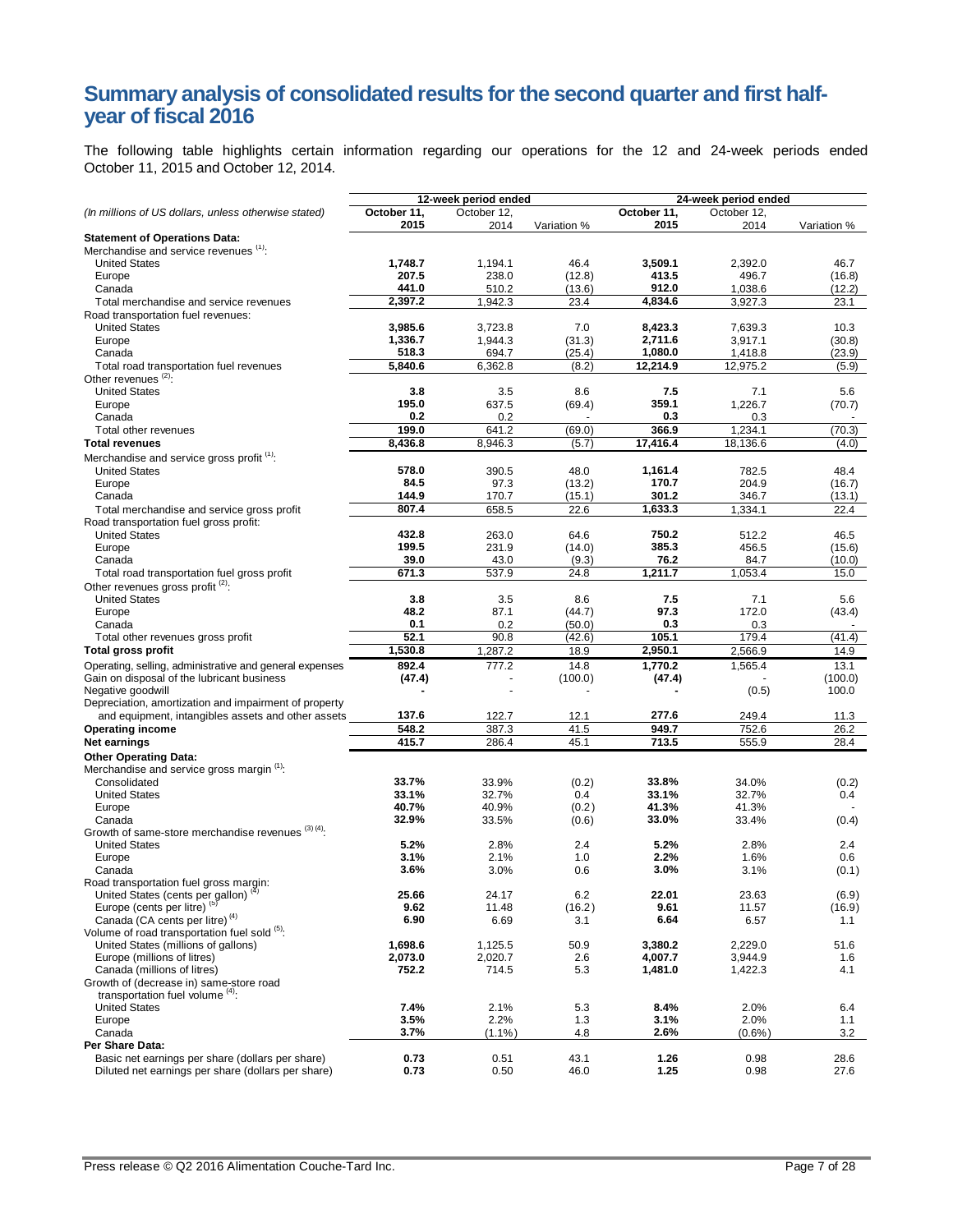|                                                              | October 11, 2015 | April 26, 2015 | Variation \$ |
|--------------------------------------------------------------|------------------|----------------|--------------|
| <b>Balance Sheet Data:</b>                                   |                  |                |              |
| Total assets                                                 | 11.029.5         | 10.991.0       | 38.5         |
| Interest-bearing debt                                        | 2.202.2          | 3.068.3        | (866.1)      |
| Shareholders' equity                                         | 4,692.7          | 3.889.1        | 803.6        |
| <b>Indebtedness Ratios:</b>                                  |                  |                |              |
| Net interest-bearing debt/total capitalization (6)           | 0.27:1           | 0.39:1         |              |
| Net interest-bearing debt/Adjusted EBITDA (7) (11)           | 0.80:1           | 1.18:1         |              |
| Adjusted net interest-bearing debt/Adjusted EBITDAR (8) (11) | 1.90:1           | 2.17:1         |              |
| <b>Returns:</b>                                              |                  |                |              |
| Return on equity (9) (11)                                    | 24.6%            | 24.9%          |              |
| Return on capital employed (10) (11)                         | 17.5%            | 16.2%          |              |

(1) Includes revenues derived from franchise fees, royalties, suppliers rebates on some purchases made by franchisees and licensees as well as wholesale merchandise.<br>(2) Includes revenues from rental of assets, from sale o

Includes revenues from rental of assets, from sale of aviation and marine fuel, heating oil, kerosene, lubricants and chemicals, Aviation operations were sold in December 2014 and lubricants operations were sold in October 2015.

(3) Does not include services and other revenues (as described in footnote 1 and 2 above). Growth in Canada is calculated based on Canadian dollars. Growth in Europe is calculated based on Norwegian Krone. Includes results from The Pantry stores for the 12 and 24-week periods ended October 11, 2015.

(4) For company-operated stores only. Includes results from The Pantry stores for the 12 and 24-week periods ended October 11, 2015.<br>(5) Total mad transportation fuel

Total road transportation fuel.

(6) This ratio is presented for information purposes only and represents a measure of financial condition used especially in financial circles. It represents the following calculation: long-term interest-bearing debt, net of cash and cash equivalents and temporary investments divided by the addition of shareholders' equity and long-term debt, net of cash and cash equivalents and temporary investments. It does not have a standardized meaning prescribed by IFRS and therefore may not be comparable to similar measures presented by other public corporations.

(7) This ratio is presented for information purposes only and represents a measure of financial condition used especially in financial circles. It represents the following calculation: long-term interest-bearing debt, net of cash and cash equivalents and temporary investments divided by EBITDA (Earnings Before Interest, Tax, Depreciation, Amortization and Impairment) adjusted for restructuring expenses, the loss from the disposal of the aviation fuel business, the net gain from the disposal of the lubricants business, curtailment gain on certain defined benefits pension plans obligation and negative goodwill. It does not have a standardized meaning prescribed by IFRS and therefore may not be comparable to similar measures presented by other public corporations.

(8) This ratio is presented for information purposes only and represents a measure of financial condition used especially in financial circles. It represents the following calculation: long-term interest-bearing debt plus the product of eight times rent expense, net of cash and cash equivalents and temporary investments divided by EBITDAR (Earnings Before Interest, Tax, Depreciation, Amortization, Impairment and Rent expense) adjusted for: restructuring costs, the loss from the disposal of the aviation fuel business, the net gain from the disposal of the lubricants business, the curtailment gain on certain defined benefits pension plans obligation as well as the negative goodwill for both periods. It does not have a<br>standardized meaning prescribed by IF

(9) This ratio is presented for information purposes only and represents a measure of performance used especially in financial circles. It represents the following calculation: net earnings divided by average equity for the corresponding period. It does not have a standardized meaning prescribed by IFRS and therefore may not be comparable to similar measures presented by other public corporations.

(10) This ratio is presented for information purposes only and represents a measure of performance used especially in financial circles. It represents the following calculation: earnings before income taxes and interests divided by average capital employed for the corresponding period. Capital employed represents total assets less short-term liabilities not bearing<br>interests. It does not have a standardize

(11) This ratio is presented on a pro forma basis. As of October 11, 2015, it includes Couche-Tard's and The Pantry's results for the 52-week period ended October 11, 2015. As of April 26, 2015, it includes Couche-Tard's results for fiscal year ended April 26, 2015 as well as The Pantry's results for the 52-week period ended April 26, 2015. The Pantry's earnings and balance sheet figures have been adjusted to make their presentation in line with Couche-Tard's policies. Given the size and the timing of the transaction, we have not completed the fair value assessment of the assets acquired, the liabilities assumed and the goodwill for this transaction.

## **Revenues**

Our revenues were \$8.4 billion for the second quarter of fiscal 2016, down by \$509.5 million, a decrease of 5.7% compared with the corresponding quarter of fiscal 2015, mainly attributable to a lower road transportation fuel average selling price, to the negative net impact from the translation of revenues of our Canadian and European operations into US dollars, to the disposal of our aviation fuel business during the third quarter of fiscal 2015 and to the disposal of our lubricants business during the second quarter of fiscal 2016. These items which contributed to the reduction in revenues were partly offset by the outstanding contribution from acquisitions and by the continued solid growth in same-store merchandise revenues and road transportation fuel volumes in both North America and Europe.

For the first half-year of fiscal 2016, our revenues decreased by \$720.2 million, down by 4.0% compared with the first half-year of fiscal 2015 for reasons similar to those of the second quarter.

More specifically, the growth in merchandise and service revenues for the second quarter of fiscal 2016 was \$454.9 million. Excluding the negative net impact from the translation of our European and Canadian operations into US dollars, consolidated merchandise and service revenues increased by \$581.9 million or 30.0%. This increase is attributable to the contribution from acquisitions which amounted to approximately \$484.0 million as well as to strong organic growth. Same-store merchandise revenues increased by 5.2% in the United States, including The Pantry stores, by 3.1% in Europe and by 3.6% in Canada. Overall, our performance is attributable to our dynamic merchandising strategies, to our competitive offer as well as to our expanded fresh food assortment, which is attracting more customers into our stores.

For the first half-year of fiscal 2016, the growth in merchandise and service revenues was \$907.3 million. Excluding the net negative impact from the translation of our European and Canadian operations into US dollars, consolidated merchandise and service revenues increased by \$1.2 billion or 29.3%. This increase is attributable to the contribution from acquisitions which amounted to approximately \$984.0 million and to strong organic growth. Same-store merchandise revenues grew by 5.2% in the United States, including The Pantry stores, by 3.0% in Canada and by 2.2% in Europe.

Road transportation fuel revenues decreased by \$522.2 million in the second quarter of fiscal 2016. Excluding the negative net impact from the translation of revenues of our Canadian and European operations into US dollars, road transportation fuel revenues decreased by \$37.2 million or 0.6%. This decrease was attributable to a lower average road transportation fuel selling price, which had a negative impact of approximately \$1.5 billion. It should be noted that the lower average road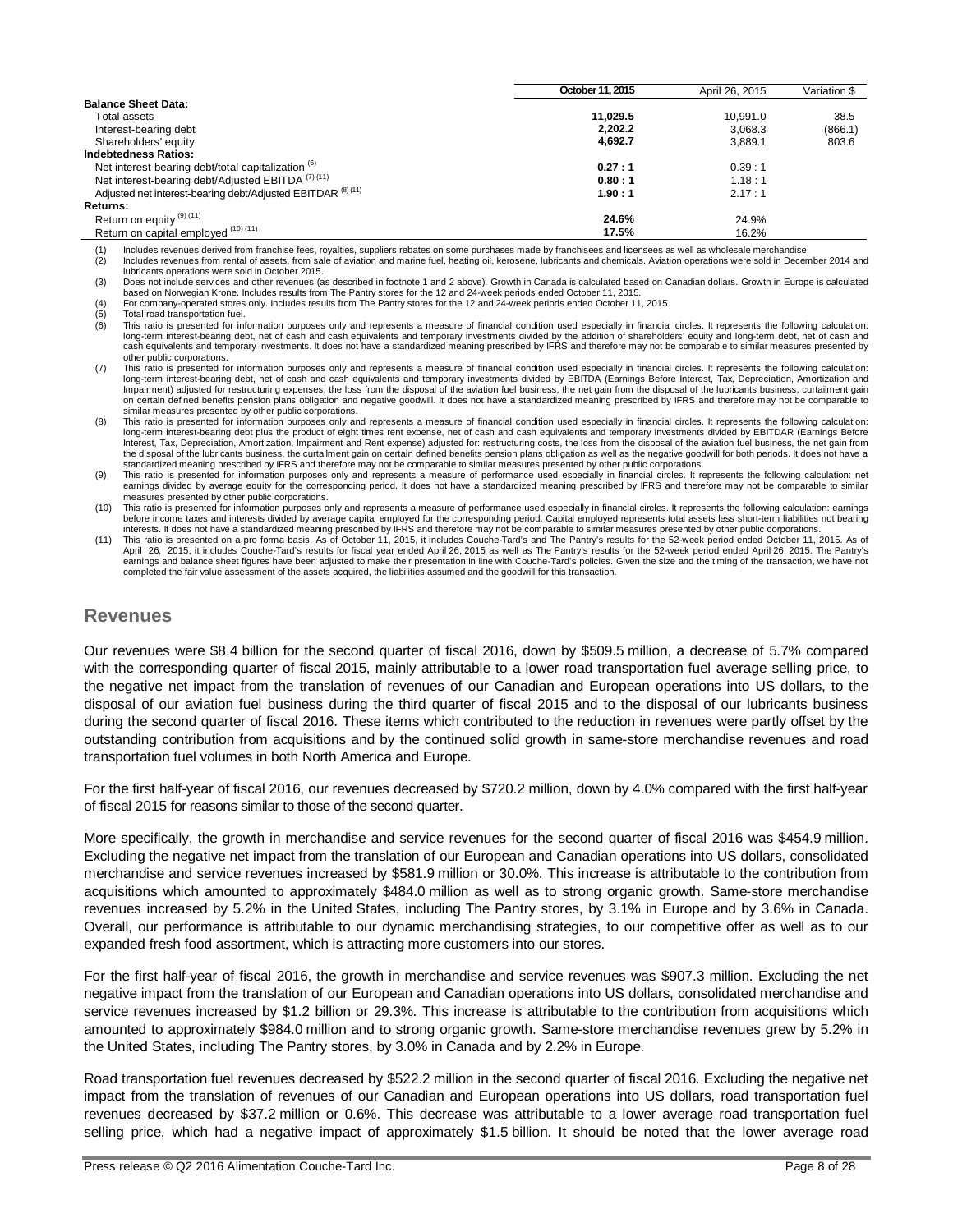transportation fuel selling price has no direct negative impact on our fuel gross margin. In fact, a lower fuel selling price usually works in our favor as customers tend to travel more in this context – buying more fuel – while also leaving them with more cash for discretionary spending. The impact on fuel revenues of the lower average road transportation fuel selling price was almost entirely offset by the contribution from acquisitions which amounted to approximately \$1.1 billion, by the contribution of our recently opened stores and by strong organic growth. Same-store road transportation fuel volumes increased by 7.4% in the United States, including The Pantry stores, by 3.5% in Europe and by 3.7% in Canada due to - among other things – our micro-market strategies and the growing contribution from premium fuels, including "*miles*TM" and "*milesPLUS*TM", our proprietary fuel brands in Europe.

The following table shows the average selling price of road transportation fuel in our various markets, starting with the third quarter of the fiscal year ended April 27, 2014:

|                                        |         |         |         |                     | Weighted |
|----------------------------------------|---------|---------|---------|---------------------|----------|
| Quarter                                | Q3 2015 | Q4 2015 | Q1 2016 | Q2 2016             | average  |
| United States (US dollars per gallon)  | 2.54    | 2.34    | 2.64    | 2.36                | 2.47     |
| Europe (US cents per litre)            | 73.99   | 66.51   | 72.16   | 66.12               | 69.55    |
| Canada (CA cents per litre)            | 96.27   | 93.63   | 103.17  | 97.79               | 97.73    |
| 52-week period ended October 12, 2014: |         |         |         |                     |          |
|                                        |         |         |         |                     | Weighted |
| Quarter                                | Q3 2014 | Q4 2014 | Q1 2015 | Q <sub>2</sub> 2015 | average  |
| United States (US dollars per gallon)  | 3.24    | 3.47    | 3.59    | 3.36                | 3.41     |
| Europe (US cents per litre)            | 107.49  | 104.11  | 101.53  | 95.18               | 101.83   |
| Canada (CA cents per litre)            | 113.11  | 118.74  | 121.64  | 117.00              | 117.32   |

52-week period ended October 11, 2015:

For the first half-year of fiscal 2016, road transportation fuel revenues decreased by \$760.3 million. Excluding the negative net impact from the translation of revenues of our Canadian and European operations into US dollars, road transportation fuel revenues increased by \$217.7 million or 1.7%. This increase was attributable to the contribution from acquisitions which amounted to approximately \$2.4 billion, to the contribution of our recently opened stores as well as to organic growth. Samestore road transportation fuel volumes increased by 8.4% in the United States, including The Pantry stores, by 3.1% in Europe and by 2.6% in Canada. The items which contributed to the growth in revenues were partially offset by the lower average selling price of road transportation fuel, which resulted in a decrease in revenues of approximately \$2.8 billion.

Other revenues decreased by \$442.1 million in the second quarter of fiscal 2016 and by \$867.2 million in the first half-year of fiscal 2016. This decrease is mainly explained by the disposal of our aviation fuel and lubricants businesses which had an impact of approximately \$322.0 million in the second quarter of fiscal 2016 and \$626.0 million in the first half of fiscal 2016. The negative net impact from the translation of revenues from our European operations into US dollars explains a large part of the remaining decrease.

# **Gross profit**

In the second quarter of fiscal 2016, the consolidated merchandise and service gross profit was \$807.4 million, an increase of \$148.9 million compared with the corresponding quarter of fiscal 2015. Excluding the net negative impact from the translation of our European and Canadian operations into US dollars, consolidated merchandise and service gross profit increased by \$194.9 million or 29.6%. This increase is attributable to the contribution from acquisitions which amounted to approximately \$163.0 million, and to organic growth. In the United States, the gross margin was up 0.4%, from 32.7% to 33.1%. Gross margin decreased by 0.2% in Europe to 40.7% and by 0.6% in Canada, to reach 32.9%. Overall, this performance reflects changes in the product mix and the improvements we brought to our supply terms, as well as our merchandising strategy in line with market competitiveness and the economic conditions within each market. In Canada, the drop in margin is also attributable to our pricing and merchandising strategies aimed at increasing store traffic. The resulting increase in same-store merchandise revenues in Canada more than offset the decrease in the margin percentage. On a consolidated basis, the merchandise and service gross margin decreased by 0.2% which is almost entirely explained by the higher proportion of merchandise and service revenues coming from our North American markets, where our gross margin percentage is lower than in Europe, mainly because of a different product-mix.

During the first half-year of fiscal 2016, the consolidated merchandise and service gross profit was \$1,633.3 million, an increase of \$299.2 million compared with the corresponding period of fiscal 2015. Excluding the net negative impact from the translation of our European and Canadian operations into US dollars, consolidated merchandise and service gross profit increased by \$389.2 million or 29.2%. The gross margin was 33.1% in the United States, an increase of 0.4%, it was stable at 41.3% in Europe, while in Canada it was 33.0%, a decrease of 0.4%.

In the second quarter of fiscal 2016, the road transportation fuel gross margin was 25.66  $\phi$  per gallon in the United States, CA6.90  $\phi$  per litre in Canada and 9.62  $\phi$  per litre in Europe. The decrease in Europe is entirely attributable to the impact of the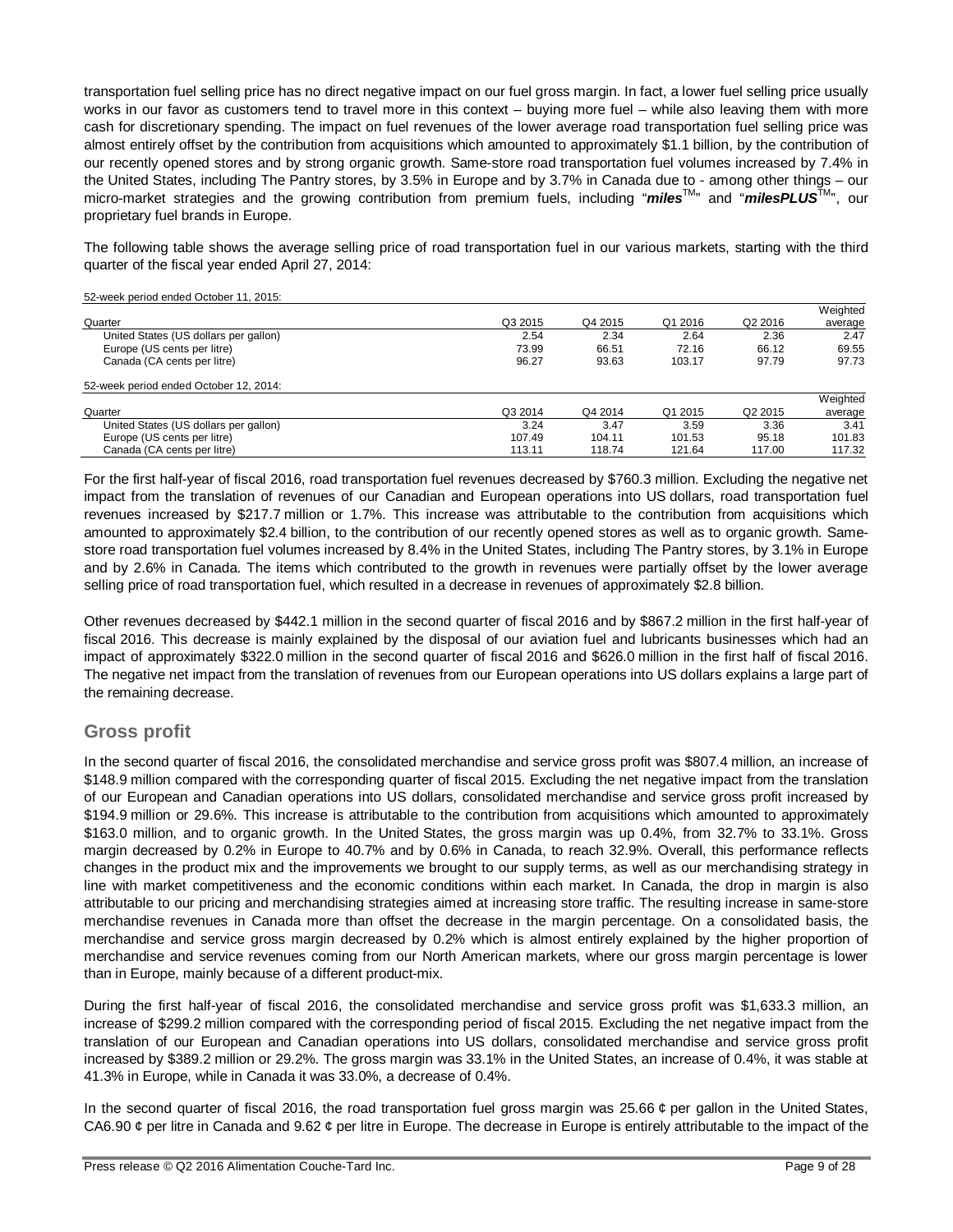translation of our European results into US dollars. In local currencies, the margin in Europe was higher than in the second quarter of fiscal 2015. The road transportation fuel gross margin of our company-operated stores in the United States and the impact of expenses related to electronic payment modes for the last eight quarters, starting with the third quarter of the fiscal year ended April 27, 2014, were as follows:

(US cents per gallon)

52-week period ended October 11, 2015:

|                                                                  |         |         |         |         | Weighted |
|------------------------------------------------------------------|---------|---------|---------|---------|----------|
| Quarter                                                          | Q3 2015 | Q4 2015 | Q1 2016 | Q2 2016 | average  |
| Before deduction of expenses related to electronic payment modes | 24.93   | 15.46   | 18.34   | 25.66   | 21.23    |
| Expenses related to electronic payment modes                     | 4.33    | 4.12    | 4.37    | 4.19    | 4.26     |
| After deduction of expenses related to electronic payment modes  | 20.60   | 11.34   | 13.97   | 21.47   | 16.97    |
|                                                                  |         |         |         |         | Weighted |
| 52-week period ended October 12, 2014:                           |         |         |         |         |          |
| Quarter                                                          | Q3 2014 | Q4 2014 | Q1 2015 | Q2 2015 | average  |
| Before deduction of expenses related to electronic payment modes | 17.02   | 14.85   | 23.08   | 24.17   | 19.64    |
| Expenses related to electronic payment modes                     | 4.79    | 4.98    | 5.27    | 5.03    | 5.00     |
| After deduction of expenses related to electronic payment modes  | 12.23   | 9.87    | 17.81   | 19.14   | 14.64    |

As demonstrated by the table above, road transportation fuel margins in the United States can be volatile from one quarter to another but tend to normalize in the longer term. Margin volatility and expenses related to electronic payment modes are not as significant in Europe and Canada.

For the first half-year of fiscal 2016, the road transportation fuel gross margin was 22.01  $\phi$  per gallon in the United States, it was CA6.64  $\phi$  per litre in Canada and it stood at 9.61 $\phi$  per litre in Europe. As for the second quarter, the decrease in margin in Europe is entirely attributable to the impact of the translation of our European results into US dollars.

# **Operating, selling, administrative and general expenses**

For the second quarter and first half-year of fiscal 2016, operating, selling, administrative and general expenses increased by 14.8% and 13.1%, respectively, compared with the corresponding periods of fiscal 2015 but increased by only 2.8% and 1.6%, respectively, if we exclude certain items as demonstrated by the following table:

|                                                                                   | 12-week period ended<br>October 11, 2015 | 24-week period ended<br>October 11, 2015 |
|-----------------------------------------------------------------------------------|------------------------------------------|------------------------------------------|
| Total variance as reported                                                        | 14.8%                                    | 13.1%                                    |
| Subtract:                                                                         |                                          |                                          |
| Increase from incremental expenses related to acquisitions                        | 22.4%                                    | 22.4%                                    |
| Decrease from the net impact of foreign exchange translation                      | $(8.5\%)$                                | $(8.5\%)$                                |
| Decrease from divestment of the aviation fuel business                            | $(2.2\%)$                                | (2.2%)                                   |
| Increase from non-recurring integration costs and expenses in connection with our |                                          |                                          |
| global brand initiatives                                                          | 1.1%                                     | 0.6%                                     |
| Decrease from lower electronic payment fees, excluding acquisitions               | $(0.8\%)$                                | (0.8%                                    |
| Acquisition costs recognized to earnings of fiscal 2016                           | 0.1%                                     | 0.1%                                     |
| Acquisition costs recognized to earnings of fiscal 2015                           | $(0.1\%)$                                | $(0.1\%)$                                |
| <b>Remaining variance</b>                                                         | 2.8%                                     | 1.6%                                     |

During the quarter, we incurred significant costs in support of the development, launch and deployment of our new global brand initiative and the continued integration of our North American and European networks. We believe these investments will contribute both to enabling future growth and to the management of costs, including through the realization of synergies. The remaining variance in expenses is mainly due to normal inflation, to the higher expenses needed to support our strong organic growth and to higher operational expenses in our recently built stores as these stores generally have a larger footprint than the average of our existing network. In addition, we incurred higher losses from the disposal of assets during the quarter, mainly attributable to the replacement of equipment at The Pantry stores and to the closing of underperforming stores. We continue to favor a rigorous control of costs throughout our organization, while ensuring we maintain the quality of service we offer our customers.

# **Earnings before interest, taxes, depreciation, amortization and impairment (EBITDA) and adjusted EBITDA**

During the second quarter of fiscal 2016, EBITDA increased by 34.7% compared with the same quarter last year, reaching \$694.0 million.

Excluding the preliminary net gain from the disposal of our lubricants business and the non-recurring integration costs and expenses in connection with our global brand initiative from EBITDA of the second quarter of fiscal 2016, the adjusted EBITDA for the second quarter of fiscal 2016 increased by \$140.1 million or 27.2% compared with the corresponding period of the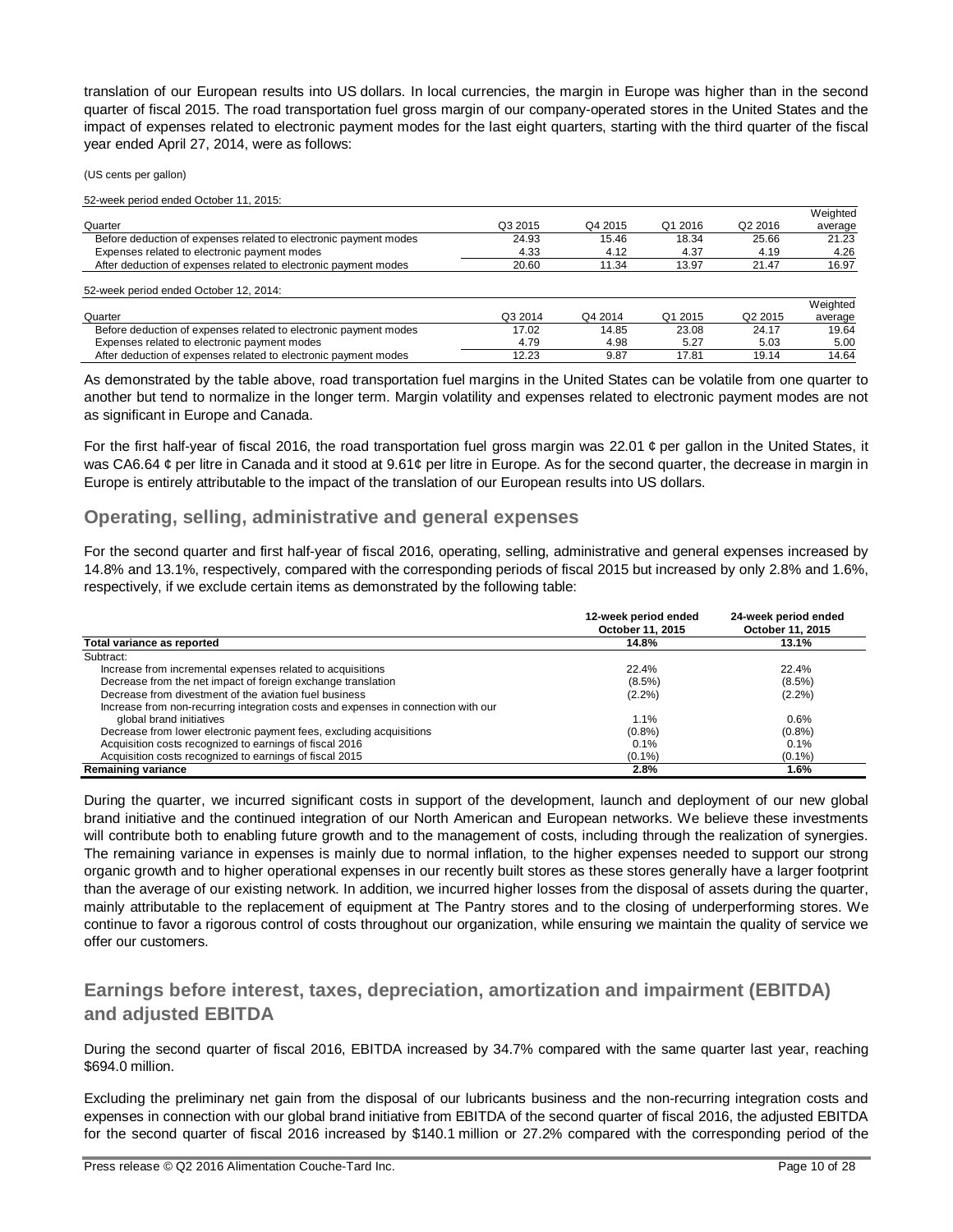previous fiscal year. Net of acquisition costs recorded to earnings, acquisitions contributed approximately \$81.0 million to adjusted EBITDA, while the variation in exchange rates had a net negative impact of approximately \$45.0 million.

Excluding the same items from EBITDA of the first half of fiscal 2016 and the negative goodwill from EBITDA of the first half of fiscal 2015, adjusted EBITDA for the first half of fiscal 2016 increased by \$191.9 million or 19.0% compared to the corresponding period of the previous fiscal year, reaching \$1,203.2 million. Net of acquisition costs recorded to earnings, acquisitions contributed approximately \$147.0 million to adjusted EBITDA, while the variation in exchange rates had a net negative impact of approximately \$87.0 million.

It should be noted that EBITDA and adjusted EBITDA are not performance measures defined by IFRS, but we, as well as investors and analysts, use these measures to evaluate the Corporation's financial and operating performance. Note that our definition of these measures may differ from the one used by other public corporations:

|                                                          |                  | 12-week period ended<br>24-week period ended |                  |                  |
|----------------------------------------------------------|------------------|----------------------------------------------|------------------|------------------|
| (in millions of US dollars)                              | October 11, 2015 | October 12, 2014                             | October 11, 2015 | October 12, 2014 |
| Net earnings, as reported                                | 415.7            | 286.4                                        | 713.5            | 555.9            |
| Add:                                                     |                  |                                              |                  |                  |
| Income taxes                                             | 115.5            | 87.4                                         | 208.6            | 157.9            |
| Net financial expenses                                   | 25.2             | 18.6                                         | 42.3             | 48.6             |
| Depreciation, amortization and impairment of property    |                  |                                              |                  |                  |
| and equipment, intangible assets and other assets        | 137.6            | 122.7                                        | 277.6            | 249.4            |
| <b>EBITDA</b>                                            | 694.0            | 515.1                                        | 1.242.0          | 1.011.8          |
| Remove:                                                  |                  |                                              |                  |                  |
| Preliminary net gain from the disposal of the lubricants |                  |                                              |                  |                  |
| business                                                 | 47.4             |                                              | 47.4             |                  |
| Non-recurring integration costs and expenses in          |                  |                                              |                  |                  |
| connection with our global brand initiatives             | (8.6)            |                                              | (8.6)            |                  |
| Negative goodwill                                        |                  |                                              |                  | 0.5              |
| <b>Adjusted EBITDA</b>                                   | 655.2            | 515.1                                        | 1,203.2          | 1,011.3          |

# **Depreciation, amortization and impairment of property and equipment, intangible assets and other assets**

For the second quarter and first half-year of fiscal 2016, depreciation, amortization and impairment expenses increased by \$14.9 million and \$28.2 million, respectively, due to investments made through acquisitions, the replacement of equipment, the addition of new stores and the ongoing improvement of our network, partially offset by the net impact of the translation of our European and Canadian operations into US dollars. The amortization expense for the quarter was also impacted by the acceleration of the amortization of certain of The Pantry stores' assets in connection with the expected replacement and upgrade of certain existing equipment in these stores.

We also anticipate an increase in our quarterly amortization expense starting in the third quarter of fiscal 2016 as a result of our global brand initiative.

# **Net financial expenses**

The second quarter of fiscal 2016 shows net financial expenses of \$25.2 million, an increase of \$6.6 million compared with the second quarter of fiscal 2015. Excluding the net foreign exchange loss of \$1.9 million and of \$0.9 million recorded respectively in the second quarters of fiscal 2016 and fiscal 2015, net financial expenses increased by \$5.6 million. This increase is mainly attributable to the rise in our long term debt in connection with the financing of The Pantry acquisition and the assumption of its obligations related to its finance leases, partly offset by the reduction in our average debt balance following repayments made on our revolving and acquisition facilities during fiscal years 2015 and 2016. The net foreign exchange loss of \$1.9 million is mainly due to the impact of foreign exchange variations on certain cash balances.

The first half-year of fiscal 2016 shows net financial expenses of \$42.3 million, a decrease of \$6.3 million compared with the first half-year of fiscal 2015. Excluding the net foreign exchange gain of \$4.9 million recorded in the first half-year of fiscal 2016 and the net foreign exchange loss of \$9.6 million recorded in the first half-year of fiscal 2015, net financial expenses increased by \$8.2 million. The increase is mainly attributable to reasons similar to those of the second quarter. The net foreign exchange gain of \$4.9 million is mainly due to the impact of foreign exchange variations on certain cash balances.

### **Income taxes**

The second quarter of fiscal 2016 shows an income tax rate of 21.7%. The income tax rate for the quarter was reduced due to a large portion of the preliminary net gain from the disposal of our lubricant business not being taxable. Excluding the impact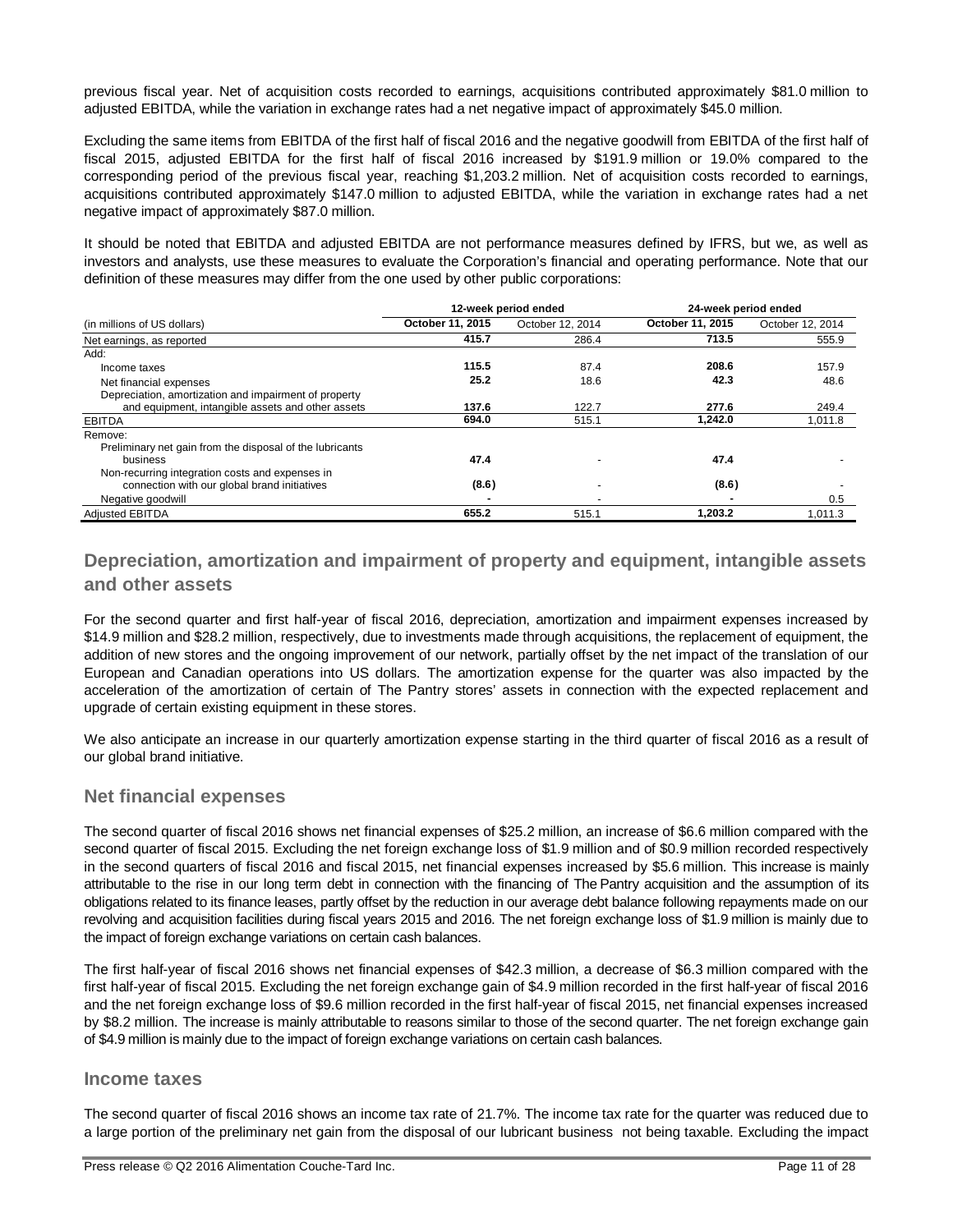of this transaction, we estimate that the income tax rate for the quarter would have been approximately 24.2%. For the first half-year of fiscal 2016, the income tax rate was 22.6% while it would have been 24.1% excluding the impact of the lubricants business transaction.

## **Net earnings**

We closed the second quarter of fiscal 2016 with net earnings of \$415.7 million, compared with \$286.4 million for the second quarter of the previous fiscal year. Diluted net earnings per share stood at \$0.73, compared with \$0.50 the previous year. The translation of revenues and expenses from our Canadian and European operations into US dollars had a net negative impact of approximately \$22.0 million on net earnings of the second quarter of fiscal 2016.

Excluding from net earnings of the second quarter of fiscal 2016 the net foreign exchange loss, the preliminary net gain from the disposal of the lubricants business, the non-recurring integration costs and expenses in connection with our global brand initiative as well as acquisition costs and excluding from net earnings of the second quarter of fiscal 2015 the non-recurring income tax expense, the net foreign exchange loss and acquisition costs, this quarter's net earnings would have been approximately \$375.0 million, compared with \$313.0 million for the comparable quarter of the previous year, an increase of \$62.0 million or 19.8%. Adjusted diluted net earnings per share would have been approximately \$0.66 for the second quarter of fiscal 2016, compared with \$0.55 for the corresponding period of fiscal 2015, an increase of 20.0%.

For the first half-year of fiscal 2016, net earnings were \$713.5 million, compared with \$555.9 million for the comparable period of the previous fiscal year, an increase of \$157.6 million or 28.4%. Diluted net earnings per share stood at \$1.25 compared with \$0.98 the previous year, an increase of 27.6%.

Excluding from net earnings of the first half-year of fiscal 2016 the net foreign exchange gain, the preliminary net gain from the disposal of the lubricants business, the non-recurring integration costs and expenses in connection with our global brand initiative as well as acquisition costs and excluding from net earnings of the first half-year of fiscal 2015 the non-recurring tax expense, the negative goodwill, the net foreign exchange loss as well as acquisition costs, net earnings of the first half-year of fiscal 2016 would have been approximately \$667.0 million, up \$78.0 million or 13.2%, while adjusted diluted earnings per share would have been approximately \$1.17 compared with \$1.04 the previous year, an increase of 12.5%.

The table below reconciles adjusted net earnings to reported net earnings:

|                                                          |                  | 12-week period ended<br>24-week period ended |                  |                  |
|----------------------------------------------------------|------------------|----------------------------------------------|------------------|------------------|
| (in millions of US dollars)                              | October 11, 2015 | October 12, 2014                             | October 11, 2015 | October 12, 2014 |
| Net earnings, as reported                                | 415.7            | 286.4                                        | 713.5            | 555.9            |
| Remove:                                                  |                  |                                              |                  |                  |
| Net foreign exchange gain (loss)                         | (1.9)            | (0.9)                                        | 4.9              | (9.6)            |
| Acquisition costs                                        | (0.8)            | (1.0)                                        | (1.4)            | (1.2)            |
| Negative goodwill                                        |                  |                                              |                  | 0.5              |
| Preliminary net gain from the disposal of the lubricants |                  |                                              |                  |                  |
| business                                                 | 47.4             |                                              | 47.4             |                  |
| Non-recurring integration costs and expenses in          |                  |                                              |                  |                  |
| connection with our global brand initiatives             | (8.6)            |                                              | (8.6)            |                  |
| Non-recurring tax expense                                |                  | (25.7)                                       |                  | (25.7)           |
| Tax impact of the items above and rounding               | 4.6              | 1.0                                          | 4.2              | 2.9              |
| Adjusted net earnings                                    | 375.0            | 313.0                                        | 667.0            | 589.0            |

# **Financial Position as at October 11, 2015**

As shown by our indebtedness ratios included in the "Summary analysis of consolidated results for the second quarter and first half-year of fiscal 2016" section and our net cash provided by operating activities, our financial position is excellent.

Our total consolidated assets amounted to \$11.0 billion as at October 11, 2015, an increase of \$38.5 million over the balance as at April 26, 2015. There were no significant balance sheet variations compared to the fiscal year ended April 26, 2015. It should be noted that we have updated our balance sheet as of April 26, 2015 to reflect the adjustments made to the preliminary purchase price allocation for The Pantry acquisition.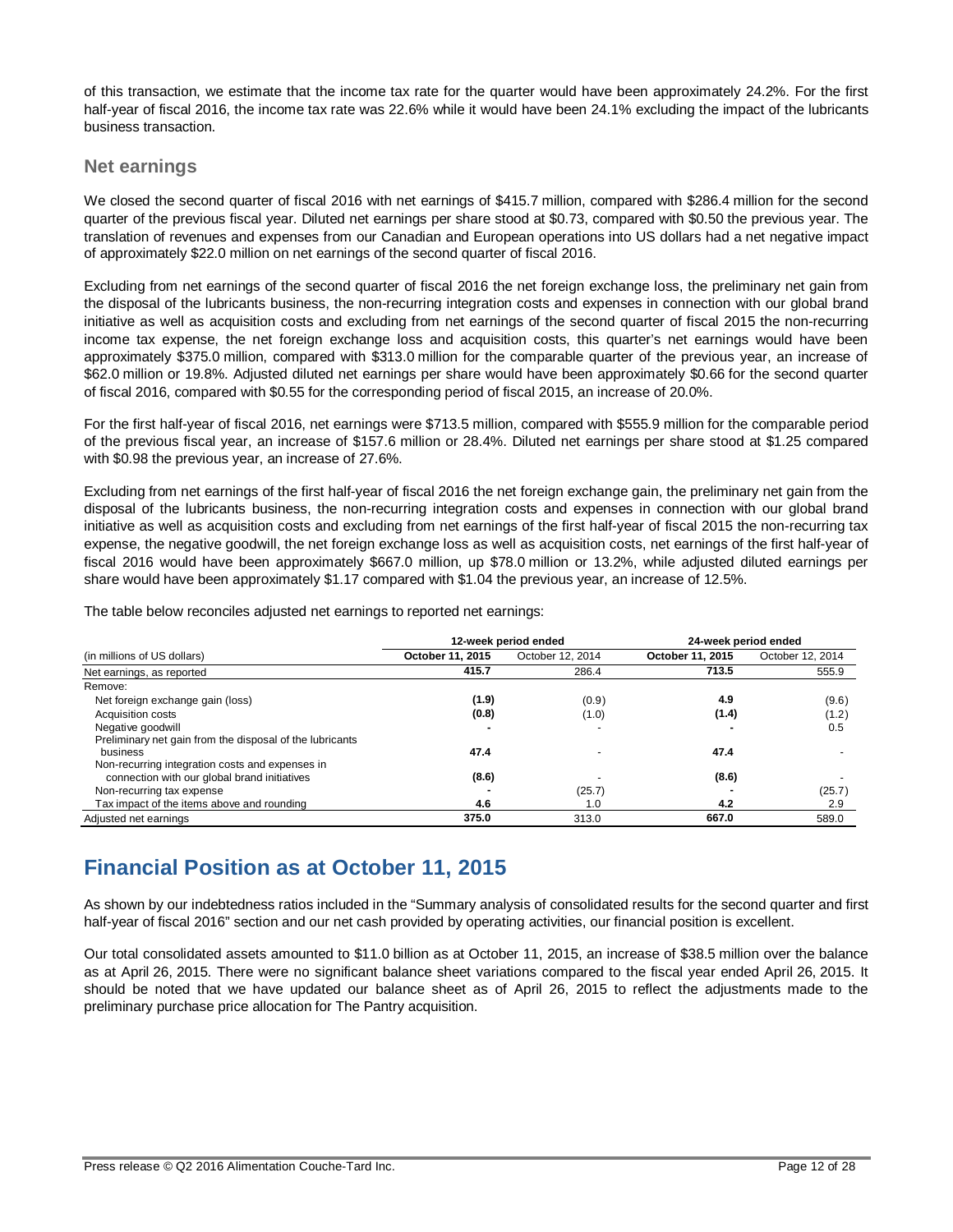During the 52-week period ended on October 11, 2015, we recorded a return on capital employed of 17.5%<sup>1</sup>.

# **Shareholders' equity**

Shareholders' equity amounted to \$4.7 billion as at October 11, 2015, up \$803.6 million compared with April 26, 2015, mainly reflecting net earnings and other comprehensive income for the first half-year of fiscal 2016, partly offset by dividends declared. For the 52-week period ended October 11, 2015, we recorded a return on equity of 24.6%<sup>2</sup>.

# **Liquidity and Capital Resources**

Our sources of liquidity remain unchanged compared with the fiscal year ended April 26, 2015. For further information, please refer to our 2015 Annual Report. Capital expenditures, acquisitions and dividends paid during the second quarter of fiscal 2016 were financed using available cash. We expect that cash generated from our operations together with borrowings available under our revolving unsecured credit facilities will be adequate to meet our liquidity needs in the foreseeable future.

Our revolving credit facilities are detailed as follow:

### *US dollar term revolving unsecured operating credit D, maturing in December 2019 ("operating credit D")*

Credit agreement consisting of a revolving unsecured facility of a maximum amount of \$2,525.0 million. On November 20, 2015, subsequent to the end of the quarter, we amended our operating credit D to extend its maturity until December 2019. No other terms were changed significantly. As at October 11, 2015, \$484.5 million of our operating credit D had been used. As at the same date, the effective interest rate was 1.25% and standby letters of credit in the amount of CA\$3.0 million and \$54.6 million were outstanding.

### *Term revolving unsecured operating credit E, maturing in December 2016 ("operating credit E")*

Credit agreement consisting of an initial maximum amount of \$50.0 million with an initial term of 50 months. The credit facility is available in the form of a revolving unsecured operating credit, available in US dollars. The amounts borrowed, if any, bear interest at variable rates based on the US base rate or the LIBOR rate plus a variable margin. As at October 11, 2015, operating credit E was unused.

#### *Available liquidities*

As at October 11, 2015, a total of approximately \$2.0 billion was available under our revolving unsecured operating credit facilities and we were in compliance with the restrictive covenants and ratios imposed by the credit agreements at that date. Thus, at the same date, we had access to approximately \$2.5 billion through our available cash and revolving unsecured operating credit facilities.

 $\overline{a}$ 1 This ratio is presented for information purposes only and represents a measure of performance used especially in financial circles. It represents the following calculation: earnings before income taxes and interest divided by average capital employed. Capital employed represents total assets less short-term liabilities not bearing interests. It does not have a standardized meaning prescribed by IFRS and therefore may not be comparable to similar measures presented by other public corporations. The ratio is presented on a pro forma basis and it includes Couche-Tard's results for the for first half-year of fiscal 2016 and for the last two quarters of fiscal 2015 and The Pantry's results for the 52-week period ended<br>October 11, 2015, as adjusted to be in lin of the assets acquired, the liabilities assumed and the goodwill for this transaction. Consequently, the pro forma reflects the preliminary fair value adjustments and may be adjusted by the end of fiscal 2016.

<sup>2</sup> This ratio is presented for information purposes only and represents a measure of performance used especially in financial circles. It represents the following calculation: net earnings divided by average equity. It does not have a standardized meaning prescribed by IFRS and therefore may not be comparable to similar measures presented by other public corporations. The ratio is presented on a pro forma basis and it includes Couche-Tard's results for the first half-year of fiscal 2016 and for the last two quarters of fiscal 2015 and The<br>Pantry's results for the 52-week p have not completed the fair value assessment of the assets acquired, the liabilities assumed and the goodwill for this transaction. Consequently, the pro forma reflects the preliminary fair value adjustments and may be adjusted by the end of fiscal 2016.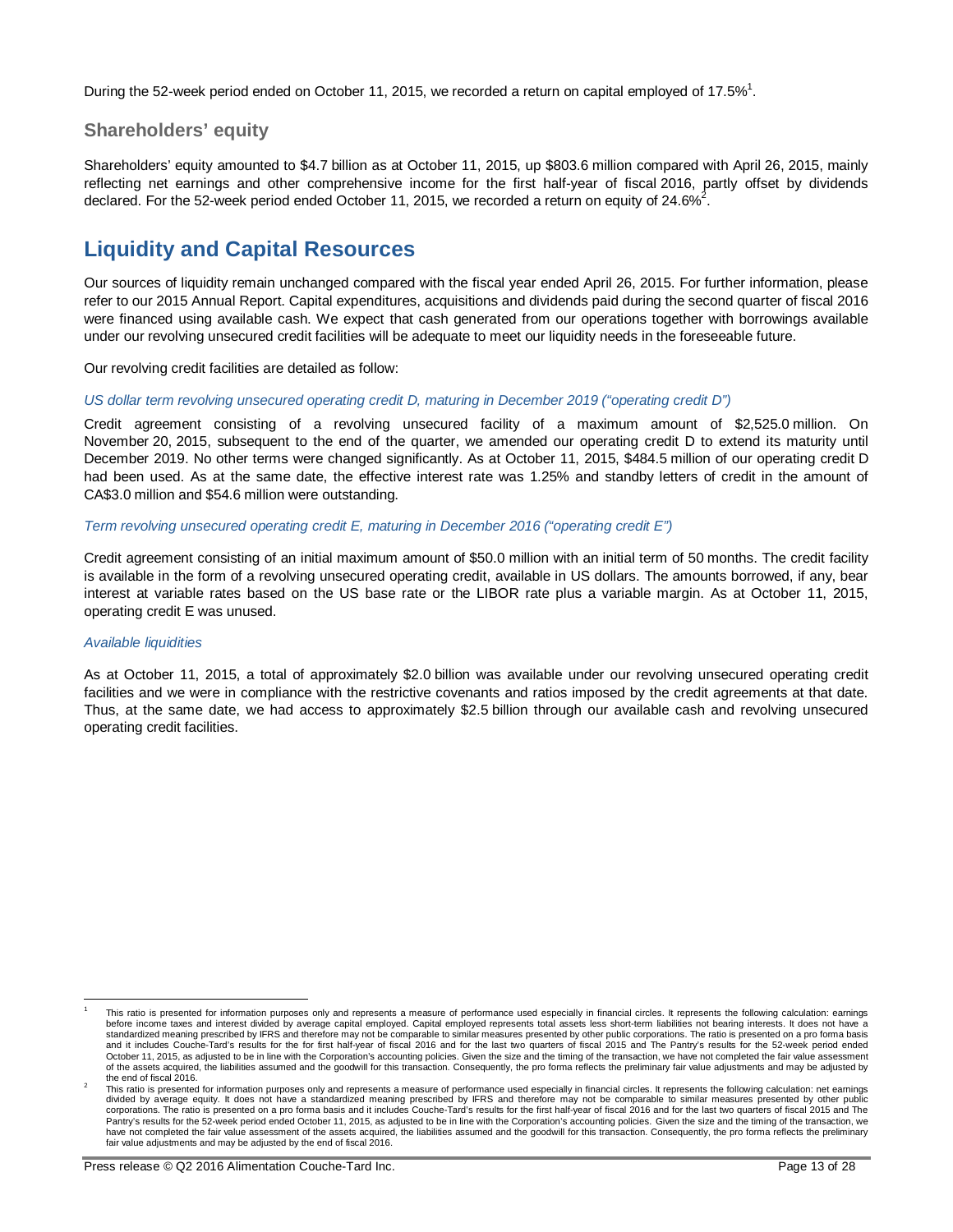# **Selected Consolidated Cash Flow Information**

|                                                                                                                 | 12-week periods ended |                     |           | 24-week periods ended |                     |           |
|-----------------------------------------------------------------------------------------------------------------|-----------------------|---------------------|-----------|-----------------------|---------------------|-----------|
| (In millions of US dollars)                                                                                     | October 11,<br>2015   | October 12,<br>2014 | Variation | October 11,<br>2015   | October 12,<br>2014 | Variation |
| <b>Operating activities</b>                                                                                     |                       |                     |           |                       |                     |           |
| Net cash provided by operating activities                                                                       | 611.1                 | 541.4               | 69.7      | 1,011.2               | 892.7               | 118.5     |
| <b>Investing activities</b>                                                                                     |                       |                     |           |                       |                     |           |
| Purchase of property and equipment, intangible assets and<br>other assets, net of proceeds from the disposal of |                       |                     |           |                       |                     |           |
| property and equipment and other assets                                                                         | (165.3)               | (101.8)             | (63.5)    | (231.1)               | (156.1)             | (75.0)    |
| Proceeds from disposal of the lubricants business                                                               | 81.0                  |                     | 81.0      | 81.0                  |                     | 81.0      |
| Business acquisitions                                                                                           | (23.1)                | (123.9)             | 100.8     | (110.1)               | (155.7)             | 45.6      |
| Other                                                                                                           | 1.2                   |                     | 1.2       | 0.6                   | (0.3)               | 0.9       |
| Net cash used in investing activities                                                                           | (106.2)               | (225.7)             | 119.5     | (259.6)               | (312.1)             | 52.5      |
| <b>Financing activities</b>                                                                                     |                       |                     |           |                       |                     |           |
| Net (decrease) increase in US dollar denominated term                                                           |                       |                     |           |                       |                     |           |
| revolving unsecured operating credit                                                                            | (765.6)               | (65.0)              | (700.6)   | (1,352.7)             | 115.0               | (1,467.7) |
| Issuance of Canadian dollar denominated senior                                                                  |                       |                     |           |                       |                     |           |
| unsecured notes, net of financing costs                                                                         |                       |                     |           | 568.6                 |                     | 568.6     |
| Repayments under the unsecured non-revolving                                                                    |                       |                     |           |                       |                     |           |
| acquisition credit facility                                                                                     |                       | (195.0)             | 195.0     |                       | (555.0)             | 555.0     |
| Net decrease in other debt                                                                                      | (3.1)                 | (4.6)               | 1.5       | (7.9)                 | (9.6)               | 1.7       |
| Cash dividends paid                                                                                             | (47.1)                | (44.1)              | (3.0)     | (47.1)                | (44.1)              | (3.0)     |
| Repurchase of non-controlling interest                                                                          | (11.8)                |                     | (11.8)    | (11.8)                |                     | (11.8)    |
| Issuance of shares upon exercise of stock options                                                               | 0.2                   |                     | 0.2       | 0.2                   |                     | 0.2       |
| Net cash used in financing activities                                                                           | (827.4)               | (308.7)             | (518.7)   | (850.7)               | (493.7)             | (357.0)   |
| <b>Credit ratings</b>                                                                                           |                       |                     |           |                       |                     |           |
| Standard and Poor's - Corporate credit rating                                                                   |                       |                     |           | <b>BBB</b>            | BBB-                |           |
| Moody's - Senior unsecured notes credit rating                                                                  |                       |                     |           | Baa2                  | Baa2                |           |

# **Operating activities**

During the second quarter of fiscal 2016, net cash from our operations reached \$611.1 million, up \$69.7 million compared with the second quarter of fiscal year 2015 while net cash from our operations for the first half-year of fiscal 2016 reached \$1,011.2 million, up \$118.5 million compared with the corresponding period of fiscal year 2015. In both cases, the increase is mainly due to higher net earnings.

## **Investing activities**

During the second quarter of fiscal 2016, investing activities were primarily for net investments in property and equipment, intangible assets and other assets which amounted to \$165.3 million and for acquisitions for an amount of \$23.1 million. These items were partly offset by the net proceeds from the disposal of the lubricants business, which amounted to \$81.0 million.

Since the beginning of the fiscal year, investing activities were also primarily for net investment in property and equipment, intangible assets and other assets, which amounted to \$231.1 million and for acquisitions for an amount of \$110.1 million. These items were partly offset by the net proceeds from the disposal of the lubricants business, which amounted to \$81.0 million.

Net investments in property and equipment, intangible assets and other assets were primarily for: the replacement of equipment in some of our stores in order to enhance our offering of products and services; the addition of new stores; and the ongoing improvement of our network, as well as for information technology.

# **Financing activities**

During the second quarter of fiscal 2016, we repaid an amount of \$765.6 million under our operating credit D using available cash. We also paid dividends for an amount of \$47.1 million and repurchased the non-controlling interest in Circle K Asia for a cash consideration of \$11.8 million.

During the first half-year of fiscal 2016, we repaid a total amount of \$1.4 billion on our operating credit D using the net proceeds of \$568.6 million from the issuance of Canadian dollar denominated senior unsecured notes and our available cash. We also paid dividends for an amount of \$47.1 million and repurchased the non-controlling interest in Circle K Asia for a cash consideration of \$11.8 million.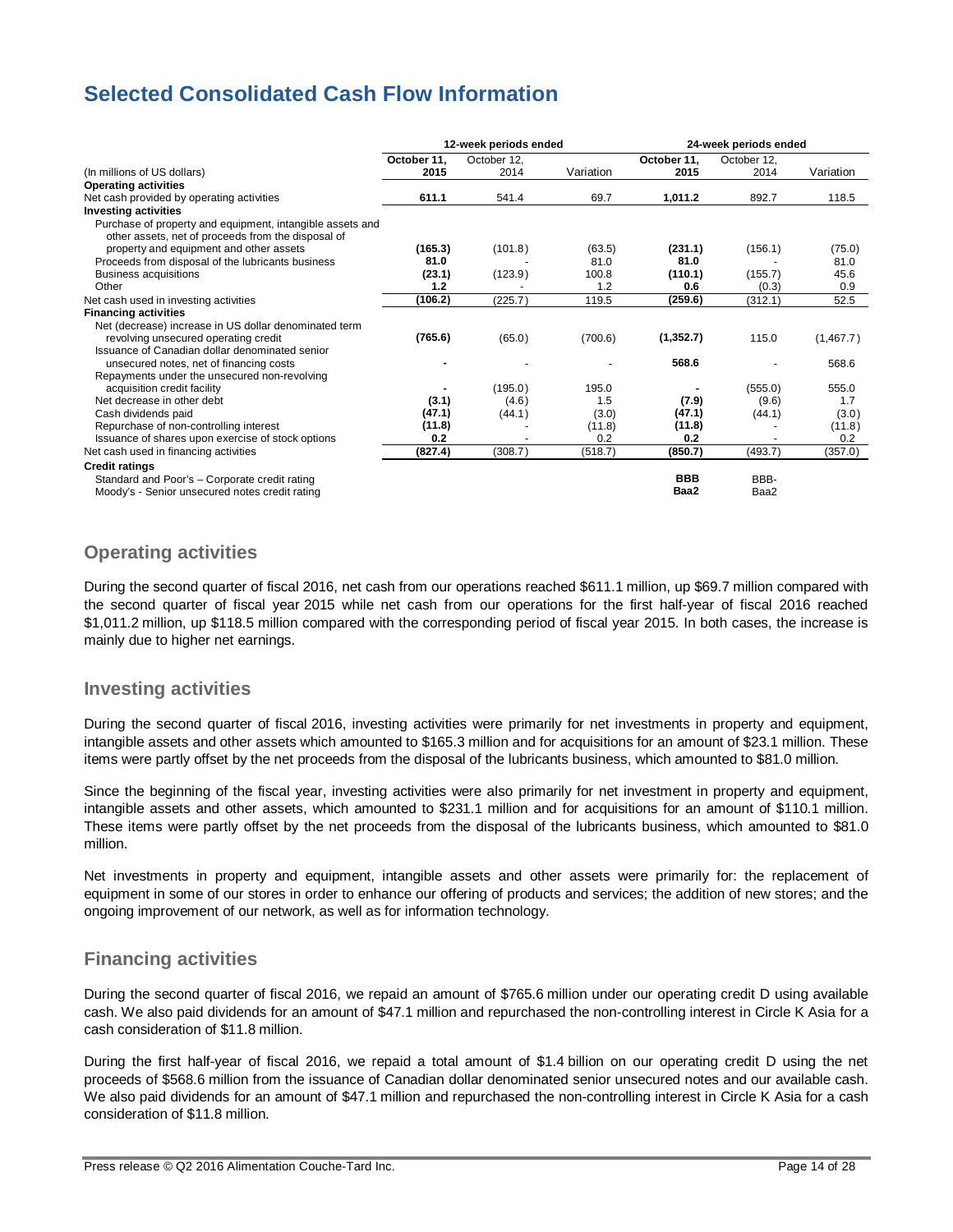# **Contractual Obligations and Commercial Commitments**

There were no major changes with respect to our contractual obligations and commercial commitments during the 24-week period ended October 11, 2015. For more information, please refer to our 2015 Annual Report.

# **Internal Controls over Financial Reporting**

There were no changes in our internal controls over financial reporting during the 24-week period ended October 11, 2015 that have materially affected, or are reasonably likely to materially affect our internal control over financial reporting.

As mentioned in our 2015 annual report, we excluded The Pantry's internal control over financial reporting from our evaluation of the overall effectiveness of our internal control over financial reporting. This is due to the timing of the transaction, which occurred on March 16, 2015. The limitation was primarily based on the time required to assess The Pantry's controls over financial reporting and to confirm they are consistent with ours, as permitted by the Canadian Securities Administrator's National Instrument 52-109 for 365 days following an acquisition. We expect to finalize our assessment by the end of fiscal 2016.

The Pantry's results since the acquisition date are included in our consolidated financial statements and constituted approximately 18.0% of total consolidated assets as of October 11, 2015, approximately 18.0% of consolidated revenues and 6.0% of consolidated net earnings for the 24-week period ending on that date.

# **Selected Quarterly Financial Information**

The Corporation's 52-week reporting cycle is divided into quarters of 12 weeks each except for the third quarter, which comprises 16 weeks. When a fiscal year, such as fiscal 2017, contains 53 weeks, the fourth quarter comprises 13 weeks. The following is a summary of selected consolidated financial information derived from the Corporation's interim consolidated financial statements for each of the eight most recently completed quarters.

| (In millions of US dollars except for per share data)                                                                                  | 24-week period ended<br>October 11, 2015 |          | 52-week period ended April 26, 2015 |                 |                 |          | Extract from 52-week<br>period ended April 27,<br>2014 |          |
|----------------------------------------------------------------------------------------------------------------------------------------|------------------------------------------|----------|-------------------------------------|-----------------|-----------------|----------|--------------------------------------------------------|----------|
| Quarter                                                                                                                                | $2^{\text{na}}$                          |          |                                     | $3^{\text{rd}}$ | 2 <sup>nd</sup> |          | 4 <sup>th</sup>                                        | $3^{rd}$ |
| Weeks                                                                                                                                  | 12 weeks                                 | 12 weeks | 12 weeks                            | 16 weeks        | 12 weeks        | 12 weeks | 12 weeks                                               | 16 weeks |
| <b>Revenues</b>                                                                                                                        | 8,436.8                                  | 8.979.6  | 7.285.5                             | 9,107.8         | 8,946.3         | 9,190.3  | 8,954.1                                                | 11,094.6 |
| Operating income before depreciation, amortization and<br>impairment of property and equipment, intangibles assets<br>and other assets | 685.8                                    | 541.5    | 314.7                               | 536.8           | 510.0           | 492.0    | 296.3                                                  | 420.5    |
| Depreciation, amortization and impairment of property and<br>equipment, intangibles assets and other assets                            | 137.6                                    | 140.0    | 128.6                               | 152.4           | 122.7           | 126.7    | 142.0                                                  | 186.0    |
| Operating income                                                                                                                       | 548.2                                    | 401.5    | 186.1                               | 384.4           | 387.3           | 365.3    | 154.3                                                  | 234.5    |
| Share of earnings of joint ventures and associated companies<br>accounted for using the equity method                                  | 8.2                                      | 6.5      | 4.4                                 | 7.7             | 5.1             | 4.7      | 3.9                                                    | 4.6      |
| Net financial expenses                                                                                                                 | 25.2                                     | 17.1     | 15.6                                | 41.2            | 18.6            | 30.0     | 26.9                                                   | 21.8     |
| Net earnings                                                                                                                           | 415.7                                    | 297.8    | 129.5                               | 248.1           | 286.4           | 269.5    | 145.1                                                  | 182.3    |
| Net earnings per share                                                                                                                 |                                          |          |                                     |                 |                 |          |                                                        |          |
| Basic                                                                                                                                  | \$0.73                                   | \$0.52   | \$0.23                              | \$0.44          | \$0.51          | \$0.48   | \$0.26                                                 | \$0.32   |
| <b>Diluted</b>                                                                                                                         | \$0.73                                   | \$0.52   | \$0.23                              | \$0.44          | \$0.50          | \$0.47   | \$0.25                                                 | \$0.32   |

The volatility of road transportation fuel gross margins, mostly in the United States, and seasonality both have an impact on the variability of our quarterly net earnings. With that said, the majority of our operating income is derived from merchandise and service sales.

# **Outlook**

For the remainder of fiscal 2016, we look forward to continuing our work on the integration of The Pantry stores into our network and to realizing associated synergies in addition to continuing our work around value creation in Europe. We will also continue working to improve and expand our network, including the construction of new stores and the relocation and reconstruction of existing stores. We also intend to maintain our ongoing focus on sales, supply terms and operating expenses while keeping an eye on growth opportunities that may be available in our various markets.

We will also work toward the implementation of our new global convenience brand, Circle K™, throughout North America, Europe and our licensed stores worldwide. We are setting out to make it easy for existing and new customers in more countries than ever before to prefer Circle K as their destination for convenience and fuel, with a fresh look and feel and even better products for people on the go, always combined with fast and friendly service.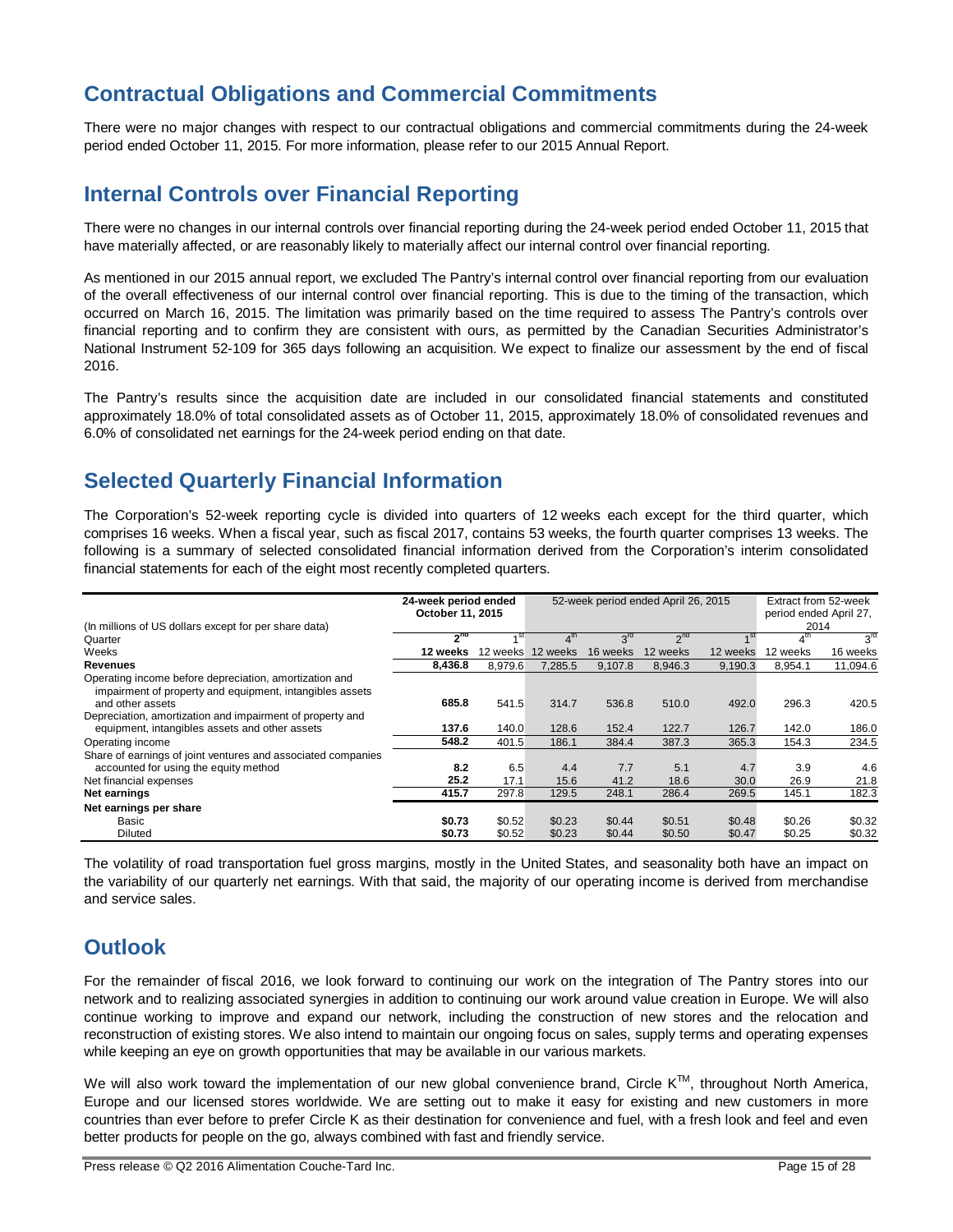Much as in previous years, we will pay special attention to the reduction of our debt level in order to continue improving our financial flexibility and the quality of our credit rating, allowing us to be adequately positioned to realize potential acquisition opportunities.

November 24, 2015

# **Profile**

Couche-Tard is the leader in the Canadian convenience store industry. In the United States, it is the largest independent convenience store operator in terms of number of company-operated stores. In Europe, Couche-Tard is a leader in convenience store and road transportation fuel retail in the Scandinavian and Baltic countries with a significant presence in Poland.

As of October 11, 2015, Couche-Tard's network comprised 8,006 convenience stores throughout North America, including 6,579 stores offering road transportation fuel. Its North-American network consists of 15 business units, including 11 in the United States covering 41 states and four in Canada covering all ten provinces. About 80,000 people are employed throughout its network and at its service offices in North America.

In Europe, Couche-Tard operates a broad retail network across Scandinavia (Norway, Sweden and Denmark), Poland, the Baltics (Estonia, Latvia and Lithuania) and Russia. As of October 11, 2015, it comprised 2,217 stores, the majority of which offer road transportation fuel and convenience products while the others are unmanned automated service-stations which offer road transportation fuel only. The Corporation also offers other products, including stationary energy, marine fuel and chemicals. Couche-Tard operates key fuel terminals and fuel depots in six European countries. Including employees at Statoil branded franchise stations, about 19,000 people work in its retail network, terminals and service offices across Europe.

In addition, about 4,700 stores are operated by independent operators under the Circle K banner in 14 other countries or regions worldwide (China, Costa Rica, Egypt, Guam, Honduras, Hong Kong, Indonesia, Japan, Macau, Malaysia, Mexico, the Philippines, the United Arab Emirates and Vietnam). These bring Couche-Tard's total network to over 14,900 sites.

## **Contacts:**

**Investor Relations: Sylvain Aubry**, Senior Director, Legal Affairs and Corporate Secretary Tel: (450) 662-6632 ext. 4619 **investor.relations@couche-tard.com**

**Media relations: Karen Romer,** Director Global Communications Tel: +1 (514) 603- 4505 / +47 950 74 950 **Karen.Romer@couche-tard.com**

The statements set forth in this press release, which describes Couche-Tard's objectives, projections, estimates, expectations or forecasts, may constitute forward-looking statements within the meaning of securities legislation. Positive or negative verbs such as "believe", "could", "should", "intend", "expect", "estimate", "assume" and other related expressions are used to identify such statements. Couche-Tard would like to point out that, by their very nature, forward-looking statements involve risks and uncertainties such that its results, or the measures it adopts, could differ materially from those indicated or underlying these statements, or could have an impact on the degree of realization of a particular projection. Major factors that may lead to a material difference between Couche-Tard's actual results and the projections or expectations set forth in the forward-looking statements include the effects of the integration of acquired businesses and the ability to achieve projected synergies, fluctuations in margins on motor fuel sales, competition in the convenience store and retail motor fuel industries, exchange rate variations, and such other risks as described in detail from time to time in the reports filed by Couche-Tard with securities authorities in Canada and the United States. Unless otherwise required by applicable securities laws, Couche-Tard disclaims any intention or obligation to update or revise any forwardlooking statements, whether as a result of new information, future events or otherwise. The forward-looking information in this release is based on information available as of the date of the release.

# **Webcast November 24, 2015 at 2:30 P.M. (ET)**

Couche-Tard invites analysts known to the Corporation to send their two questions in advance to its management, before 11:00 A.M. (ET) on November 24, 2015.

Financial analysts and investors who wish to listen to the webcast on Couche-Tard's results which will take place online on November 24, 2015 at 2:30 P.M. (ET) can do so by accessing the Corporation's website at http://corpo.couche-tard.com/ and by clicking on the corporate presentations link of the investor relations section. For those who will not be able to listen to the live presentation, the recording of the webcast will be available on the Corporation's website for a period of 90 days following the webcast.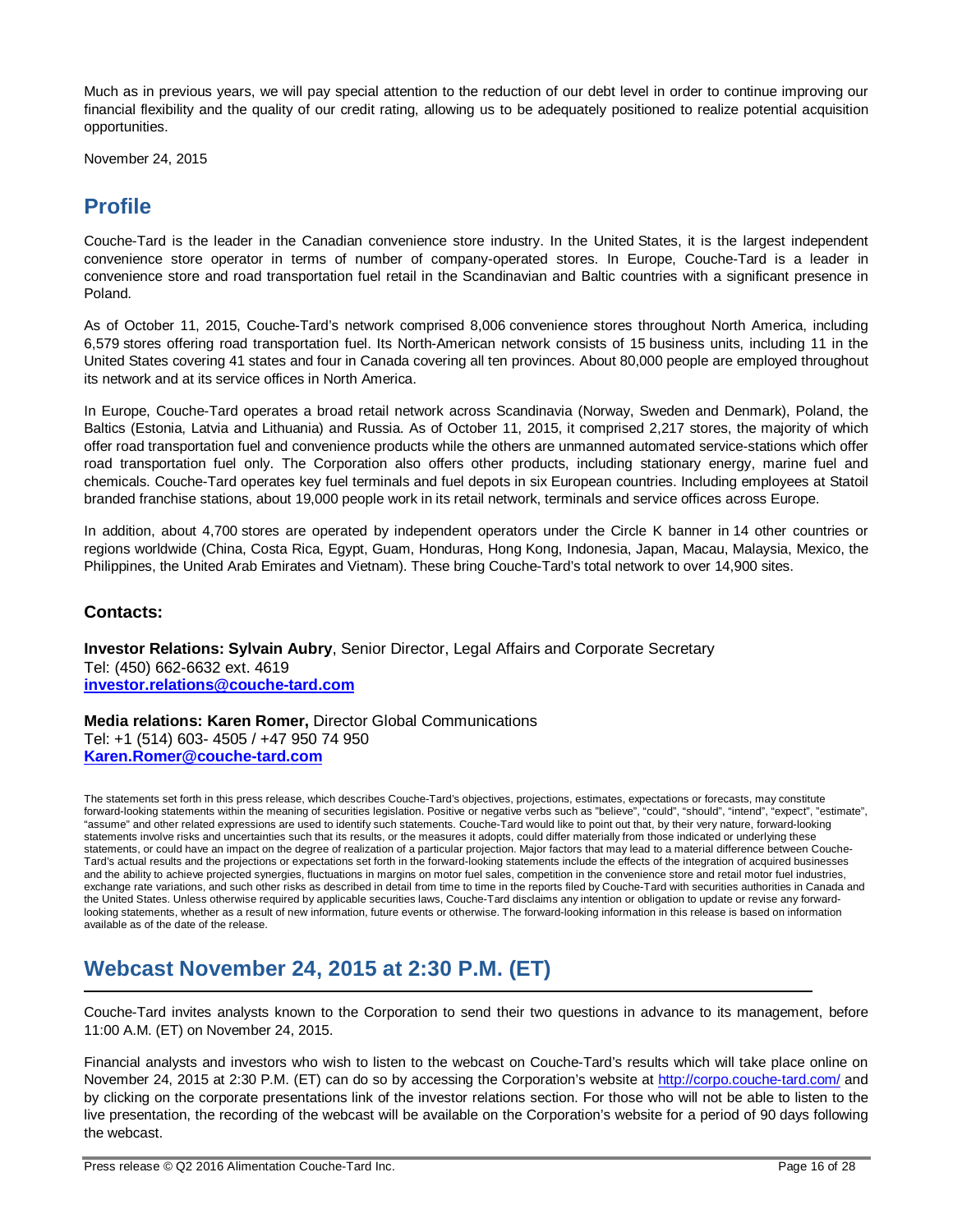## **CONSOLIDATED STATEMENTS OF EARNINGS**

(in millions of US dollars, except per share amounts, unaudited)

|                                                              | 12 weeks    |             | 24 weeks    |                      |  |
|--------------------------------------------------------------|-------------|-------------|-------------|----------------------|--|
| For the periods ended                                        | October 11, | October 12, | October 11, | October 12,          |  |
|                                                              | 2015        | 2014        | 2015        | 2014                 |  |
|                                                              | \$          | \$          | \$          | \$                   |  |
| <b>Revenues</b>                                              | 8,436.8     | 8,946.3     | 17,416.4    | 18,136.6             |  |
| Cost of sales                                                | 6,906.0     | 7,659.1     | 14,466.3    | 15,569.7             |  |
| <b>Gross profit</b>                                          | 1,530.8     | 1,287.2     | 2,950.1     | 2,566.9              |  |
| Operating, selling, administrative and general expenses      | 892.4       | 777.2       | 1,770.2     | 1,565.4              |  |
| Gain on disposal of lubricants business (Note 3)             | (47.4)      |             | (47.4)      |                      |  |
| Negative goodwill                                            |             |             |             | (0.5)                |  |
| Depreciation, amortization and impairment of property and    |             |             |             |                      |  |
| equipment, intangible assets and other assets                | 137.6       | 122.7       | 277.6       | 249.4                |  |
|                                                              | 982.6       | 899.9       | 2,000.4     | $\overline{1,814.3}$ |  |
| <b>Operating income</b>                                      | 548.2       | 387.3       | 949.7       | 752.6                |  |
| Share of earnings of joint ventures and associated companies |             |             |             |                      |  |
| accounted for using the equity method                        | 8.2         | 5.1         | 14.7        | 9.8                  |  |
| Financial expenses                                           | 25.1        | 20.2        | 50.7        | 43.4                 |  |
| <b>Financial revenues</b>                                    | (1.8)       | (2.5)       | (3.5)       | (4.4)                |  |
| Foreign exchange loss (gain)                                 | 1.9         | 0.9         | (4.9)       | 9.6                  |  |
| <b>Net financial expenses</b>                                | 25.2        | 18.6        | 42.3        | 48.6                 |  |
| Earnings before income taxes                                 | 531.2       | 373.8       | 922.1       | 713.8                |  |
| Income taxes                                                 | 115.5       | 87.4        | 208.6       | 157.9                |  |
| <b>Net earnings</b>                                          | 415.7       | 286.4       | 713.5       | 555.9                |  |
|                                                              |             |             |             |                      |  |
| Net earnings attributable to:                                |             |             |             |                      |  |
| Shareholders of the Corporation                              | 415.7       | 286.2       | 713.3       | 555.4                |  |
| Non-controlling interest                                     |             | 0.2         | 0.2         | 0.5                  |  |
| <b>Net earnings</b>                                          | 415.7       | 286.4       | 713.5       | 555.9                |  |
|                                                              |             |             |             |                      |  |
| Net earnings per share (Note 6)                              |             |             |             |                      |  |
| <b>Basic</b>                                                 | 0.73        | 0.51        | 1.26        | 0.98                 |  |
| Diluted                                                      | 0.73        | 0.50        | 1.25        | 0.98                 |  |
| Weighted average number of shares - basic (in thousands)     | 567,414     | 565,797     | 567,391     | 565,777              |  |
| Weighted average number of shares - diluted (in thousands)   | 569,209     | 568,580     | 569,208     | 568,543              |  |
| Number of shares outstanding at end of period (in thousands) | 567,418     | 565,877     | 567,418     | 565,877              |  |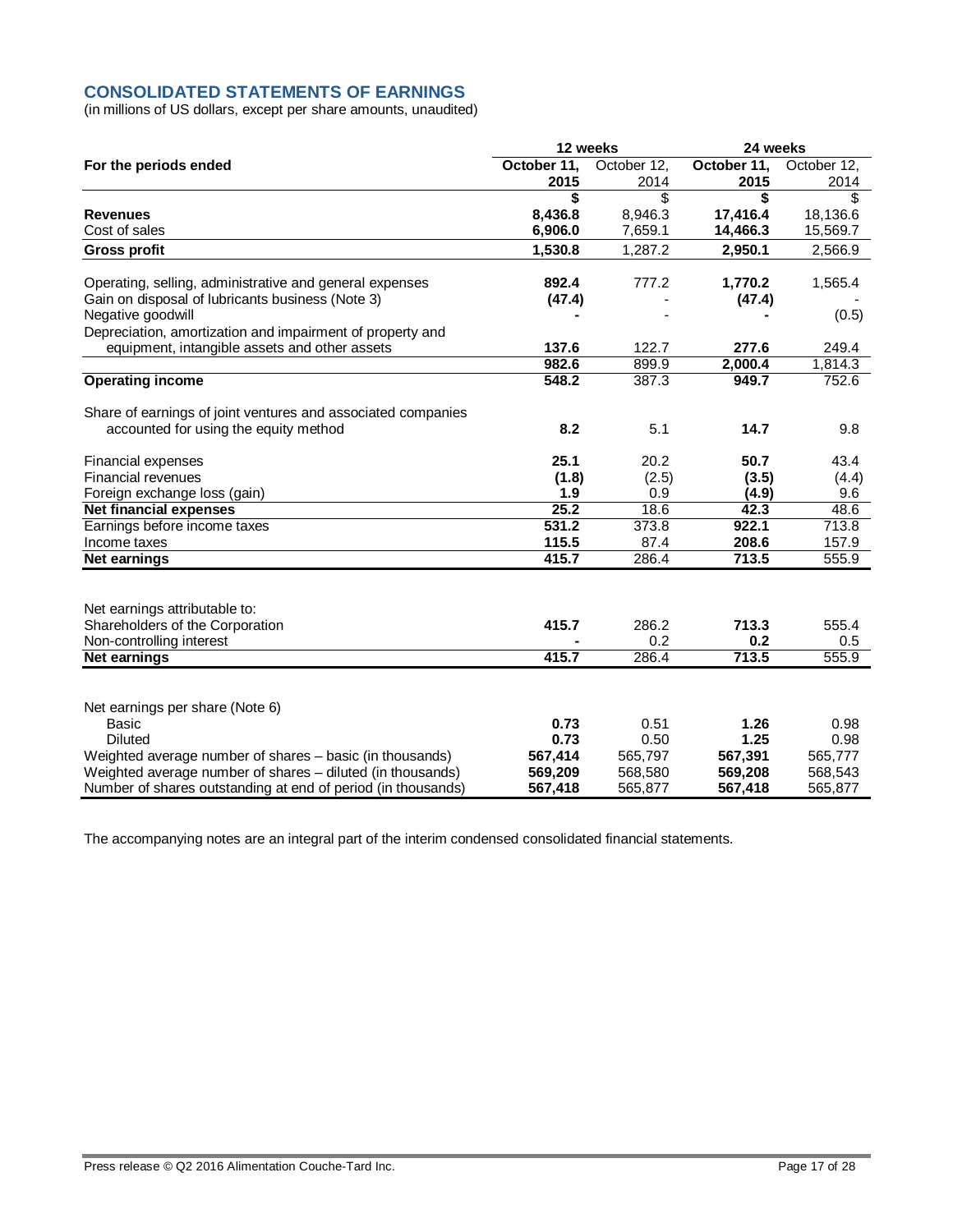## **CONSOLIDATED STATEMENTS OF COMPREHENSIVE INCOME**

(in millions of US dollars, unaudited)

|                                                              | 12 weeks    |             | 24 weeks    |             |  |
|--------------------------------------------------------------|-------------|-------------|-------------|-------------|--|
| For the periods ended                                        | October 11, | October 12, | October 11, | October 12, |  |
|                                                              | 2015        | 2014        | 2015        | 2014        |  |
|                                                              | \$          | \$          | \$          | \$          |  |
| <b>Net earnings</b>                                          | 415.7       | 286.4       | 713.5       | 555.9       |  |
| Other comprehensive income                                   |             |             |             |             |  |
| Items that may be reclassified subsequently to earnings      |             |             |             |             |  |
| <b>Translation adjustments</b>                               |             |             |             |             |  |
| Changes in cumulative translation adjustments <sup>(1)</sup> | 129.7       | (199.0)     | 200.7       | (320.6)     |  |
| Change in fair value of cross-currency interest rate swaps   |             |             |             |             |  |
| designated as a hedge of the Corporation's net investment    |             |             |             |             |  |
| in its US operations $(2)$                                   | (21.3)      | (38.1)      | (101.7)     | (20.2)      |  |
| Net interest on cross-currency interest rate swaps           |             |             |             |             |  |
| designated as a hedge of the Corporation's net investment    |             |             |             |             |  |
| in its US operations <sup>(3)</sup>                          | (0.5)       | 0.1         | (1.1)       | 0.7         |  |
| <b>Cash flow hedges</b>                                      |             |             |             |             |  |
| Change in fair value of financial instruments <sup>(4)</sup> | 2.6         | 5.5         | 8.7         | 5.2         |  |
| Gain realized on financial instruments reclassified to       |             |             |             |             |  |
| earnings <sup>(5)</sup>                                      | (2.4)       | (3.2)       | (7.5)       | (3.4)       |  |
| Items that will never be reclassified to earnings            |             |             |             |             |  |
| Net actuarial loss (gain) <sup>(6)</sup>                     | (5.8)       | (14.7)      | 21.8        | (14.7)      |  |
| Other comprehensive income (loss)                            | 102.3       | (249.4)     | 120.9       | (353.0)     |  |
| <b>Comprehensive income</b>                                  | 518.0       | 37.0        | 834.4       | 202.9       |  |
|                                                              |             |             |             |             |  |
| Comprehensive income attributable to:                        |             |             |             |             |  |
| Shareholders of the Corporation                              | 518.0       | 36.8        | 834.2       | 202.4       |  |
| Non-controlling interest                                     |             | 0.2         | 0.2         | 0.5         |  |
| <b>Comprehensive income</b>                                  | 518.0       | 37.0        | 834.4       | 202.9       |  |

(1) For the 12 and 24-week periods ended October 11, 2015, these amounts include a gain of \$0.1 (net of income taxes) and a loss of \$78.9 (net of income taxes of \$12.5), respectively. This gain and this loss arise from the translation of the US dollar denominated long-term debt designated as a foreign exchange hedge of the Corporation's net investment in its US operations.

(2) For the 12 and 24-week periods ended October 11, 2015, these amounts are net of income taxes of \$7.0 and \$6.7, respectively. For the 12 and 24-week periods ended October 12, 2014, these amounts are net of income taxes of \$6.8 and \$2.3, respectively.

(3) For the 12 and 24-week periods ended October 11, 2015, these amounts are net of income taxes of \$0.4 and \$0.6, respectively. For the 12 and 24-week periods ended October 12, 2014, these amounts are net of income taxes of \$0.1 and \$0.3, respectively.

(4) For the 12 and 24-week periods ended October 11, 2015, these amounts are net of income taxes of \$1.0 and \$3.6, respectively. For the 12 and 24-week periods ended October 12, 2014, these amounts are net of income taxes of \$2.1 and \$1.6, respectively.

(5) For the 12 and 24-week periods ended October 11, 2015, these amounts are net of income taxes of \$1.0 and \$2.8, respectively. For the 12 and 24-week periods ended October 12, 2014, these amounts are net of income taxes of \$1.2 and \$1.3, respectively.

(6) For the 12 and 24-week periods ended October 11, 2015, these amounts are net of income taxes of \$2.3 and \$7.2, respectively. For the 12 and 24-week periods ended October 12, 2014, these amounts are net of income taxes of \$5.4.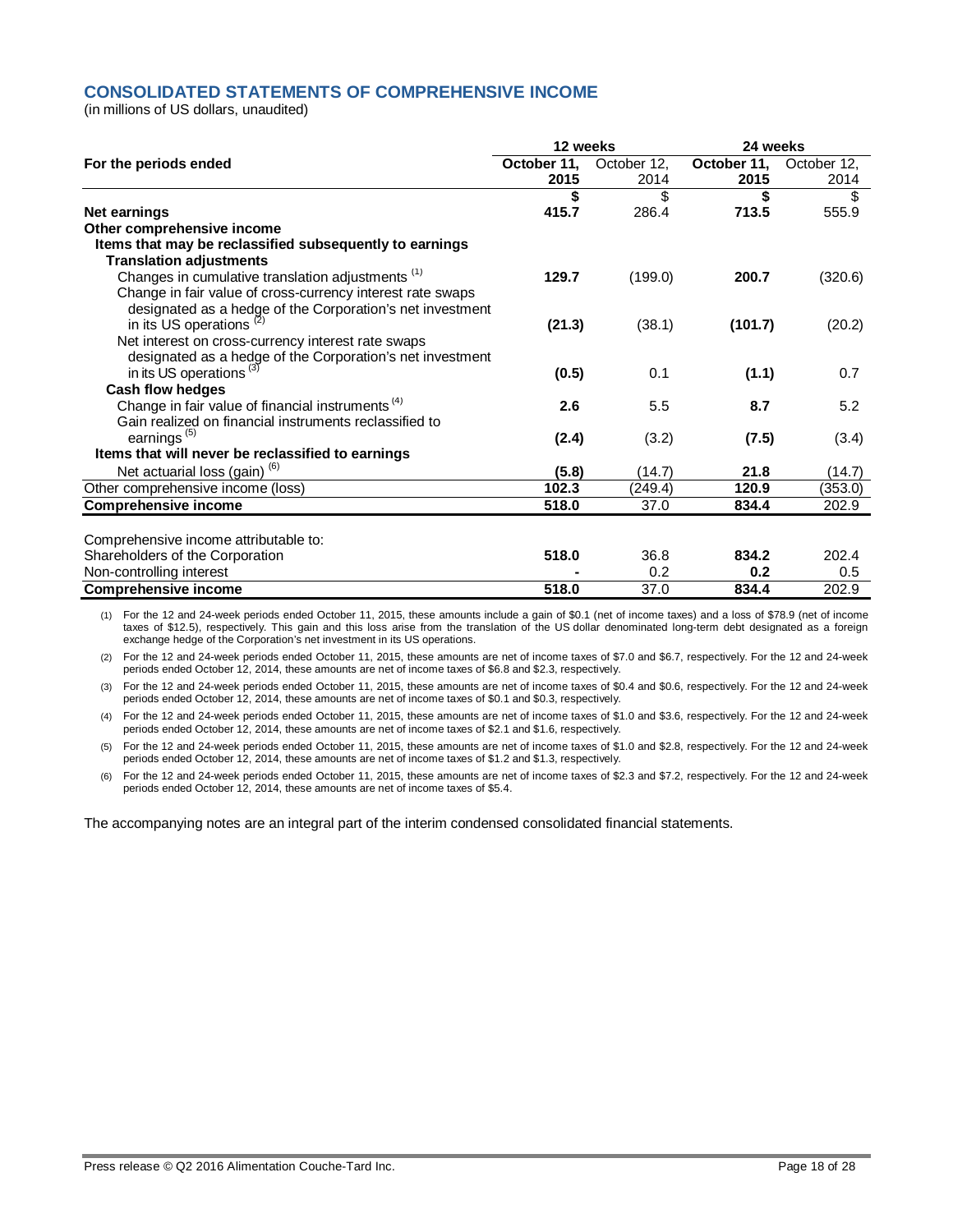## **CONSOLIDATED STATEMENTS OF CHANGES IN EQUITY**

(in millions of US dollars, unaudited)

### **For the 24-week period ended October 11, 2015**

|                                      | Attributable to the shareholders of the Corporation |                    |                 |                    |         |             |              |
|--------------------------------------|-----------------------------------------------------|--------------------|-----------------|--------------------|---------|-------------|--------------|
|                                      |                                                     |                    |                 | <b>Accumulated</b> |         |             |              |
|                                      |                                                     |                    |                 | other              |         | Non-        |              |
|                                      | Capital                                             | <b>Contributed</b> | <b>Retained</b> | comprehensive      |         | controlling | <b>Total</b> |
|                                      | stock                                               | surplus            | earnings        | loss (Note 7)      | Total   | interest    | equity       |
|                                      | \$                                                  | \$                 | \$              | \$                 | \$      | \$          |              |
| Balance, beginning of period         | 697.2                                               | 10.7               | 3,919.8         | (738.6)            | 3,889.1 | 13.9        | 3,903.0      |
| Comprehensive income:                |                                                     |                    |                 |                    |         |             |              |
| Net earnings                         |                                                     |                    | 713.3           |                    | 713.3   | 0.2         | 713.5        |
| Other comprehensive income           |                                                     |                    |                 | 120.9              | 120.9   |             | 120.9        |
| Comprehensive income                 |                                                     |                    |                 |                    | 834.2   | 0.2         | 834.4        |
| Dividends declared                   |                                                     |                    | (47.1)          |                    | (47.1)  | (0.7)       | (47.8)       |
| Nullification of redemption          |                                                     |                    |                 |                    |         |             |              |
| liability (Note 9)                   |                                                     |                    | 13.0            |                    | 13.0    |             | 13.0         |
| Repurchase of non-controlling        |                                                     |                    |                 |                    |         |             |              |
| interest (Note 9)                    |                                                     |                    |                 |                    |         | (11.8)      | (11.8)       |
| Non-controlling interest transferred |                                                     |                    |                 |                    |         |             |              |
| to contributed surplus (Note 9)      |                                                     | 1.6                |                 |                    | 1.6     | (1.6)       |              |
| Stock option-based compensation      |                                                     |                    |                 |                    |         |             |              |
| expense                              |                                                     | 1.7                |                 |                    | 1.7     |             | 1.7          |
| Initial fair value of stock options  |                                                     |                    |                 |                    |         |             |              |
| exercised                            | 0.1                                                 | (0.1)              |                 |                    |         |             |              |
| Cash received upon exercise of       |                                                     |                    |                 |                    |         |             |              |
| stock options                        | 0.2                                                 |                    |                 |                    | 0.2     |             | 0.2          |
| Balance, end of period               | 697.5                                               | 13.9               | 4,599.0         | (617.7)            | 4,692.7 |             | 4,692.7      |

### For the 24-week period ended Contact Contact Contact Contact Contact Contact Contact Contact Contact Contact Contact Contact Contact Contact Contact Contact Contact Contact Contact Contact Contact Contact Contact Contact C

|                                     | Attributable to the shareholders of the Corporation |             |          |               |         |             |         |
|-------------------------------------|-----------------------------------------------------|-------------|----------|---------------|---------|-------------|---------|
|                                     |                                                     |             |          | Accumulated   |         |             |         |
|                                     |                                                     |             |          | other         |         |             |         |
|                                     |                                                     |             |          | comprehensive |         | Non-        |         |
|                                     | Capital                                             | Contributed | Retained | income (loss) |         | controlling | Total   |
|                                     | stock                                               | surplus     | earnings | (Note 7)      | Total   | interest    | equity  |
|                                     | \$                                                  | \$          | \$       | \$            | \$      | \$          |         |
| Balance, beginning of period        | 686.5                                               | 11.6        | 3,077.4  | 186.9         | 3,962.4 | 14.2        | 3,976.6 |
| Comprehensive income:               |                                                     |             |          |               |         |             |         |
| Net earnings                        |                                                     |             | 555.4    |               | 555.4   | 0.5         | 555.9   |
| Other comprehensive loss            |                                                     |             |          | (353.0)       | (353.0) |             | (353.0) |
| Comprehensive income                |                                                     |             |          |               | 202.4   | 0.5         | 202.9   |
| Dividends declared                  |                                                     |             | (44.1)   |               | (44.1)  | (0.4)       | (44.5)  |
| Stock option-based compensation     |                                                     |             |          |               |         |             |         |
| expense                             |                                                     | 1.6         |          |               | 1.6     |             | 1.6     |
| Initial fair value of stock options |                                                     |             |          |               |         |             |         |
| exercised                           | 0.4                                                 | (0.4)       |          |               |         |             |         |
| Balance, end of period              | 686.9                                               | 12.8        | 3,588.7  | (166.1)       | 4,122.3 | 14.3        | 4,136.6 |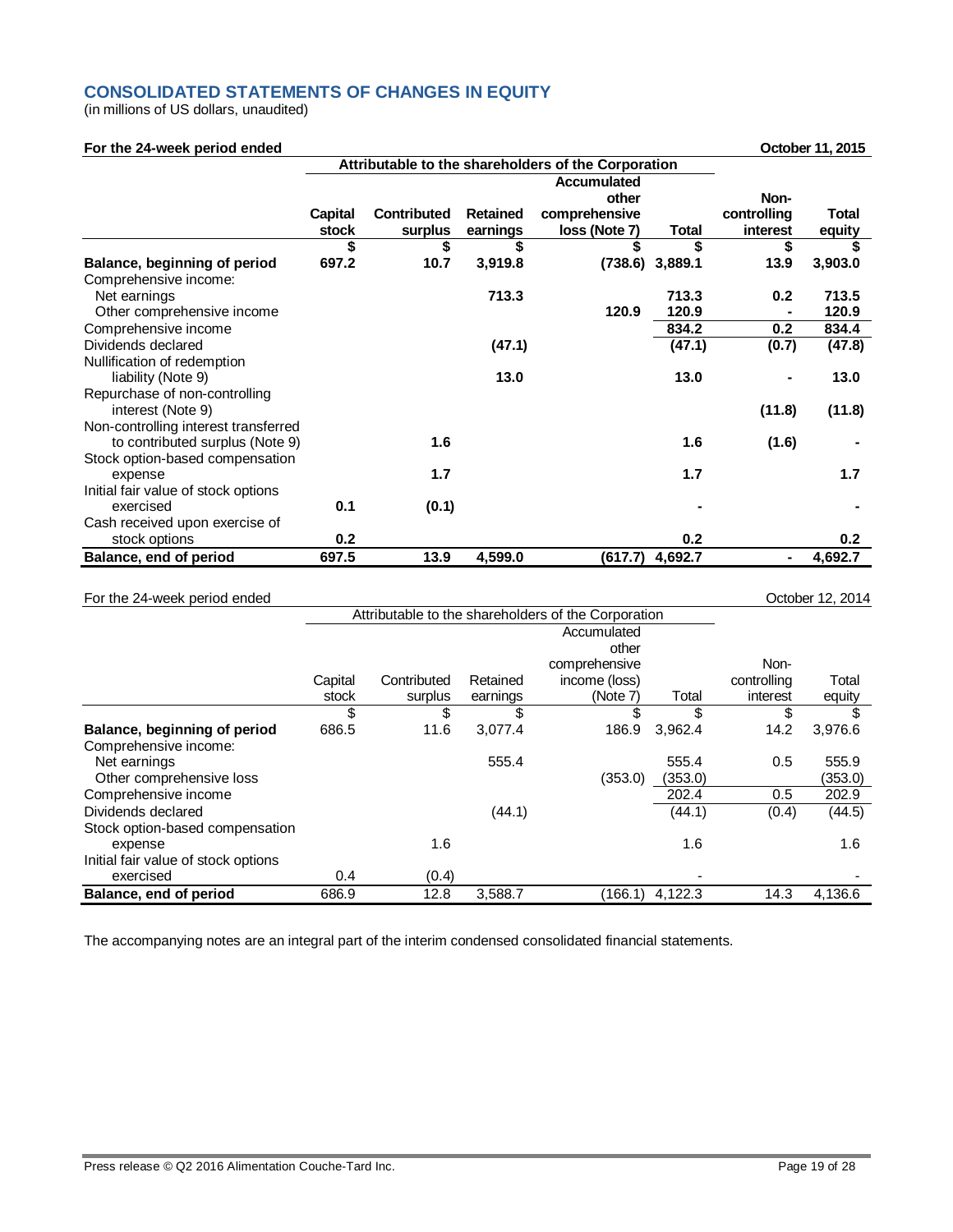## **CONSOLIDATED STATEMENTS OF CASH FLOWS**

(in millions of US dollars, unaudited)

|                                                                                                                    | 12 weeks    |             | 24 weeks    |             |  |
|--------------------------------------------------------------------------------------------------------------------|-------------|-------------|-------------|-------------|--|
| For the periods ended                                                                                              | October 11, | October 12, | October 11, | October 12, |  |
|                                                                                                                    | 2015        | 2014        | 2015        | 2014        |  |
|                                                                                                                    | \$          | \$          | \$          | \$          |  |
| <b>Operating activities</b>                                                                                        |             | 286.4       | 713.5       |             |  |
| Net earnings                                                                                                       | 415.7       |             |             | 555.9       |  |
| Adjustments to reconcile net earnings to net cash provided by<br>operating activities                              |             |             |             |             |  |
|                                                                                                                    |             |             |             |             |  |
| Depreciation, amortization and impairment of property and<br>equipment, intangible assets and other assets, net of |             |             |             |             |  |
| amortization of deferred credits                                                                                   | 136.3       | 119.2       | 258.7       | 219.1       |  |
| Gain on disposal of lubricants business (Note 3)                                                                   | (47.4)      |             | (47.4)      |             |  |
| Deferred income taxes                                                                                              | (26.6)      | (38.0)      | (35.6)      | (67.9)      |  |
| Deferred credits                                                                                                   | 6.9         | 3.4         | 10.9        | 3.5         |  |
| Loss (gain) on disposal of property and equipment and other                                                        |             |             |             |             |  |
| assets                                                                                                             | 5.6         | 1.5         | 3.7         | (1.0)       |  |
| Share of earnings of joint ventures and associated companies                                                       |             |             |             |             |  |
| accounted for using the equity method, net of dividends                                                            |             |             |             |             |  |
| received                                                                                                           | (4.0)       | (2.8)       | (7.7)       | (3.1)       |  |
| Negative goodwill                                                                                                  |             |             |             | (0.5)       |  |
| Other                                                                                                              | 13.2        | 5.3         | 12.8        | 7.8         |  |
| Changes in non-cash working capital                                                                                | 111.4       | 166.4       | 102.3       | 178.9       |  |
| Net cash provided by operating activities                                                                          | 611.1       | 541.4       | 1,011.2     | 892.7       |  |
|                                                                                                                    |             |             |             |             |  |
| <b>Investing activities</b>                                                                                        |             |             |             |             |  |
| Purchase of property and equipment, intangible assets and other                                                    |             |             |             |             |  |
| assets                                                                                                             | (186.1)     | (116.6)     | (274.2)     | (187.7)     |  |
| Proceeds from disposal of lubricants business (Note 3)                                                             | 81.0        |             | 81.0        |             |  |
| Business acquisitions (Note 2)                                                                                     | (23.1)      | (123.9)     | (110.1)     | (155.7)     |  |
| Proceeds from disposal of property and equipment and other assets                                                  | 20.8        | 14.8        | 43.1        | 31.6        |  |
| Restricted cash                                                                                                    | 1.2         |             | 0.6         | (0.3)       |  |
| Net cash used in investing activities                                                                              | (106.2)     | (225.7)     | (259.6)     | (312.1)     |  |
|                                                                                                                    |             |             |             |             |  |
| <b>Financing activities</b>                                                                                        |             |             |             |             |  |
| Net (decrease) increase in US dollar denominated term revolving                                                    |             |             |             |             |  |
| unsecured operating credit (Note 4)                                                                                | (765.6)     | (65.0)      | (1, 352.7)  | 115.0       |  |
| Issuance of Canadian dollar denominated senior unsecured notes, net                                                |             |             |             |             |  |
| of financing costs (Note 4)                                                                                        |             |             | 568.6       |             |  |
| Repayments under the unsecured non-revolving acquisition credit                                                    |             |             |             |             |  |
| facility                                                                                                           |             | (195.0)     |             | (555.0)     |  |
| Net decrease in other debt                                                                                         | (3.1)       | (4.6)       | (7.9)       | (9.6)       |  |
| Cash dividends paid                                                                                                | (47.1)      | (44.1)      | (47.1)      | (44.1)      |  |
| Repurchase of non-controlling interest (Note 9)                                                                    | (11.8)      |             | (11.8)      |             |  |
| Issuance of shares upon exercise of stock options                                                                  | 0.2         |             | 0.2         |             |  |
| Net cash used in financing activities                                                                              | (827.4)     | (308.7)     | (850.7)     | (493.7)     |  |
| Effect of exchange rate fluctuations on cash and cash equivalents                                                  | (28.8)      | (8.2)       | (3.6)       |             |  |
|                                                                                                                    | (351.3)     | (1.2)       | (102.7)     | 86.9        |  |
| Cash, cash equivalents and bank overdraft, beginning of period                                                     | 824.4       | 599.2       | 575.8       | 511.1       |  |
| Cash and cash equivalents, end of period                                                                           | 473.1       | 598.0       | 473.1       | 598.0       |  |
|                                                                                                                    |             |             |             |             |  |
| <b>Supplemental information:</b>                                                                                   |             |             |             |             |  |
| Interest paid                                                                                                      | 10.2        | 10.8        | 29.6        | 29.8        |  |
| Interest and dividends received                                                                                    | 5.7         | 4.9         | 9.9         | 10.4        |  |
| Income taxes paid                                                                                                  | 35.0        | 34.0        | 137.0       | 86.9        |  |
| Cash and cash equivalents components:                                                                              |             |             |             |             |  |
| Cash and demand deposits                                                                                           |             |             | 368.1       | 449.4       |  |
| Liquid investments                                                                                                 |             |             | 105.0       | 148.6       |  |
|                                                                                                                    |             |             | 473.1       | 598.0       |  |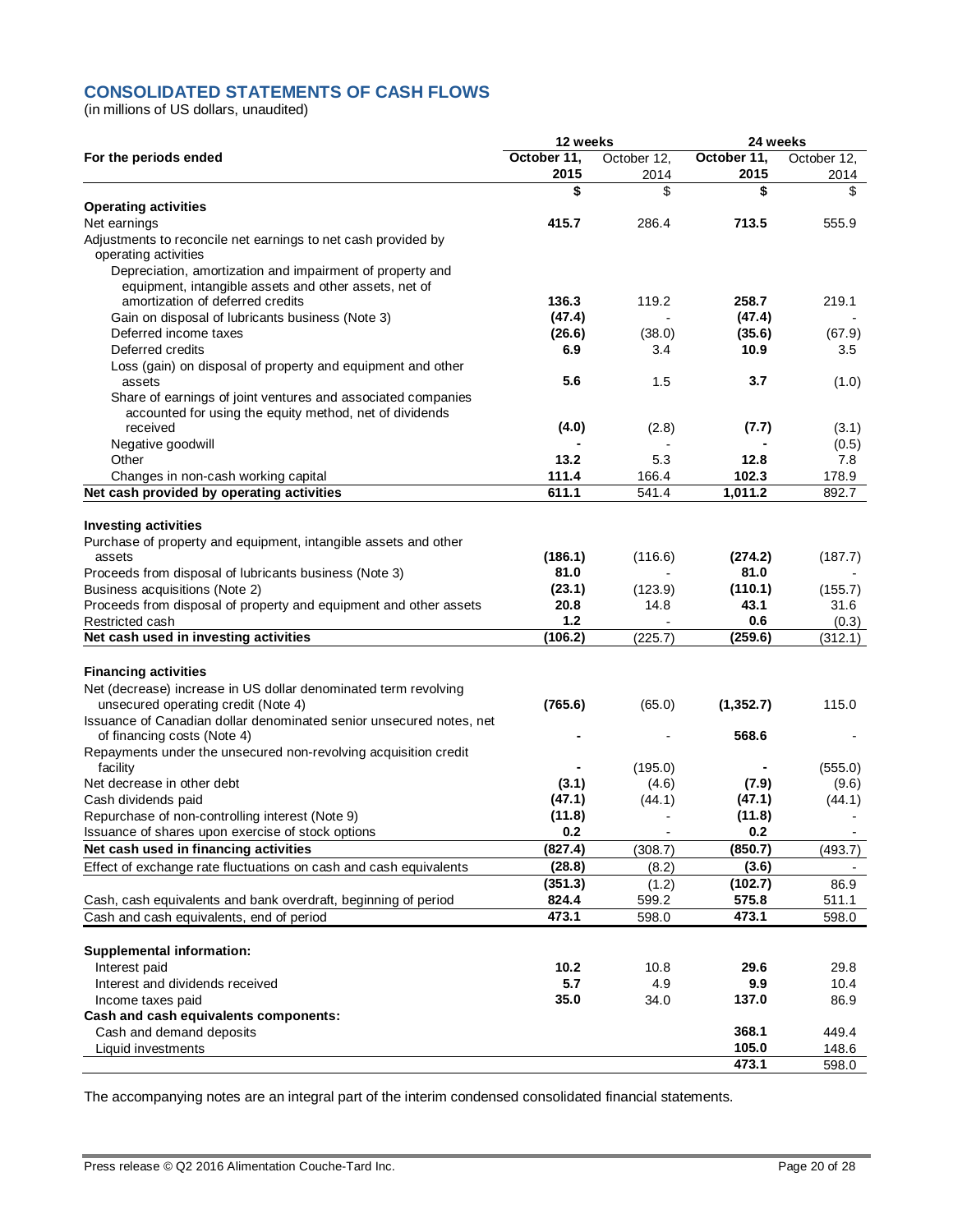# **CONSOLIDATED BALANCE SHEETS**

(in millions of US dollars, unaudited)

|                                                        | As at October 11, | As at April 26,    |
|--------------------------------------------------------|-------------------|--------------------|
|                                                        | 2015              | 2015               |
|                                                        |                   | (adjusted, Note 1) |
|                                                        | \$                | \$                 |
| <b>Assets</b>                                          |                   |                    |
| <b>Current assets</b>                                  |                   |                    |
| Cash and cash equivalents                              | 473.1             | 575.8              |
| Restricted cash                                        | 1.5               | 2.1                |
| Accounts receivable                                    | 1,243.5           | 1,194.8            |
| Inventories                                            | 833.3             | 859.6              |
| Prepaid expenses                                       | 43.7              | 64.3               |
| Income taxes receivable                                | 2,595.1           | 10.5<br>2,707.1    |
|                                                        | 5,690.0           | 5,600.1            |
| Property and equipment<br>Goodwill                     | 1,673.5           | 1,622.6            |
| Intangible assets                                      | 677.1             | 700.3              |
| Other assets                                           | 250.7             | 221.4              |
| Investment in joint ventures and associated companies  | 83.2              | 75.6               |
| Deferred income taxes                                  | 59.9              | 63.9               |
|                                                        | 11,029.5          | 10,991.0           |
|                                                        |                   |                    |
| Liabilities                                            |                   |                    |
| <b>Current liabilities</b>                             |                   |                    |
| Accounts payable and accrued liabilities               | 2,205.8           | 2,234.2            |
| Provisions                                             | 119.3             | 138.9              |
| Income taxes payable                                   | 143.0             | 37.3               |
| Current portion of long-term debt (Note 4)             | 23.3              | 21.4               |
|                                                        | 2,491.4           | 2,431.8            |
| Long-term debt (Note 4)                                | 2,178.9           | 3,046.9            |
| Provisions                                             | 426.5             | 413.5              |
| Pension benefit liability                              | 121.0             | 126.6              |
| Other financial liabilities (Note 5)                   | 246.1             | 161.6              |
| Deferred credits and other liabilities                 | 282.4             | 312.4              |
| Deferred income taxes                                  | 590.5             | 595.2              |
|                                                        | 6,336.8           | 7,088.0            |
|                                                        |                   |                    |
| <b>Equity</b>                                          |                   |                    |
| Capital stock (Note 8)                                 | 697.5             | 697.2              |
| Contributed surplus                                    | 13.9              | 10.7               |
| Retained earnings                                      | 4,599.0           | 3,919.8            |
| Accumulated other comprehensive loss (Note 7)          | (617.7)           | (738.6)            |
| Equity attributable to shareholders of the Corporation | 4,692.7           | 3,889.1            |
| Non-controlling interest                               | 4,692.7           | 13.9<br>3,903.0    |
|                                                        | 11,029.5          | 10,991.0           |
|                                                        |                   |                    |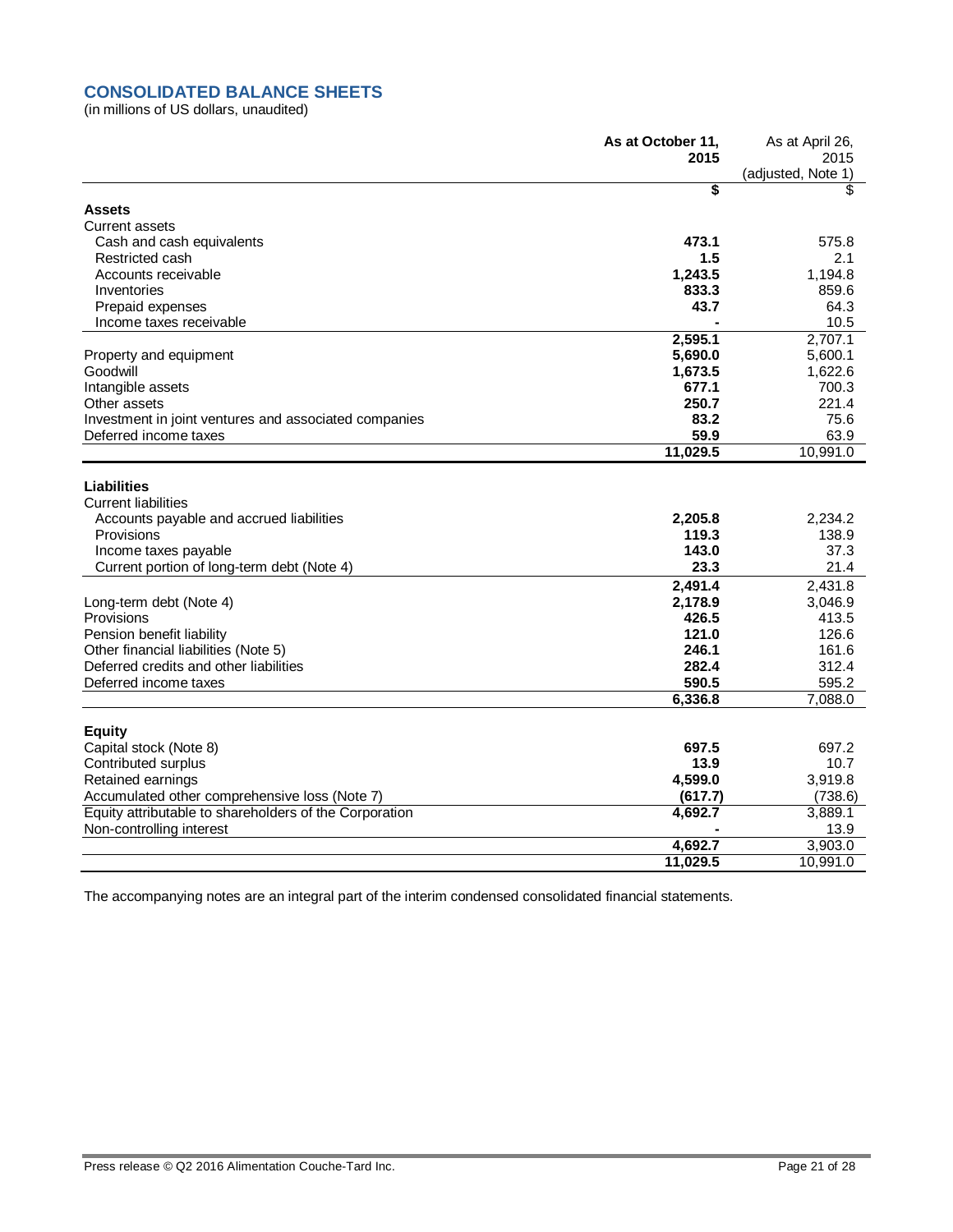(in millions of US dollars unless otherwise noted, except per share amounts, unaudited)

### **1. CONSOLIDATED FINANCIAL STATEMENTS PRESENTATION**

The unaudited interim condensed consolidated financial statements (the "interim financial statements") have been prepared by the Corporation in accordance with generally accepted accounting principles in Canada as set out in Part I of the Chartered Professional Accountants of Canada (CPA Canada) Handbook – Accounting, which incorporates International Financial Reporting Standards ("IFRS"), as issued by the International Accounting Standards Board ("IASB") applicable to the preparation of interim financial statements, including International Accounting Standard ("IAS") 34 "Interim Financial Reporting".

The interim financial statements were prepared in accordance with the same accounting policies and methods as the audited annual consolidated financial statements for the year ended April 26, 2015. The interim financial statements do not include all the information required for complete financial statements and should be read in conjunction with the audited annual consolidated financial statements and notes thereto in the Corporation's 2015 Annual Report. The results of operations for the interim periods presented do not necessarily reflect results expected for the full fiscal year. The Corporation's business follows a seasonal pattern. The busiest period is the first half-year of each fiscal year, which includes summer's sales.

On November 24, 2015, the Corporation's interim financial statements were approved by the Board of Directors who also approved their publication.

### **Comparative figures**

Certain comparative figures of the consolidated financial statements have been reclassified to comply with the presentation adopted in the fiscal year ended April 26, 2015. Direct car wash expenses were previously recorded as a reduction of revenue or as operating, selling, administrative and general expenses. This is no longer the case and car wash revenue is now presented at its gross amount and all direct expenses are recorded in cost of sales. For the 12 and 24-week periods ended October 12, 2014, this change resulted in an increase in revenue of \$1.9 and \$3.0, respectively, a decrease in gross profit of \$0.6 and \$1.2, respectively and a decrease in operating, selling, administrative and general expenses of \$0.6 and \$1.2, respectively.

The Corporation has made adjustments to the preliminary purchase price allocation for the acquisition of The Pantry Inc. As a result, changes were made to: Operating, selling, administrative and general expenses, Depreciation, amortization and impairment of property and equipment, intangibles and other assets and Financial expenses in the Consolidated Statement of Earnings for the 12-week period ended July 19, 2015. The Consolidated Balance Sheet as at April 26, 2015 was also adjusted to consider these changes. See Note 2 for details on the adjustments made to the purchase price allocation for the acquisition of The Pantry Inc.

### **2. BUSINESS ACQUISITIONS**

- On September 24, 2015, the Corporation acquired from Kocolene Marketing LLC, 13 company-operated stores in the US States of Indiana and Kentucky. The Corporation owns the land and buildings for 12 sites and leases the land and building for the remaining site.
- On June 2, 2015, the Corporation acquired from Cinco J, Inc., Tiger Tote Food Stores, Inc., and their affiliates 21 company-operated stores in the US States of Texas, Mississippi and Louisiana. The Corporation owns the land and buildings for 18 sites and leases the land and owns the buildings for the remaining three sites. As part of this agreement, the Corporation also acquired agreements for the supply of fuel to 141 stores operated by independent operators, five development properties and customer relations for 93 dealer sites.
- During the 24-week period ended October 11, 2015, the Corporation also acquired ten other stores through distinct transactions. The Corporation owns the land and buildings for six sites and leases these same assets for the remaining four.

For the 24-week period ended October 11, 2015, acquisition costs of \$1.4 in connection with these acquisitions and other unrealized acquisitions are included in Operating, selling, administrative and general expenses.

These acquisitions were settled for a total cash consideration of \$110.1. Since the Corporation has not yet completed its fair value assessment of the assets acquired, the liabilities assumed and goodwill for all transactions, the preliminary allocations of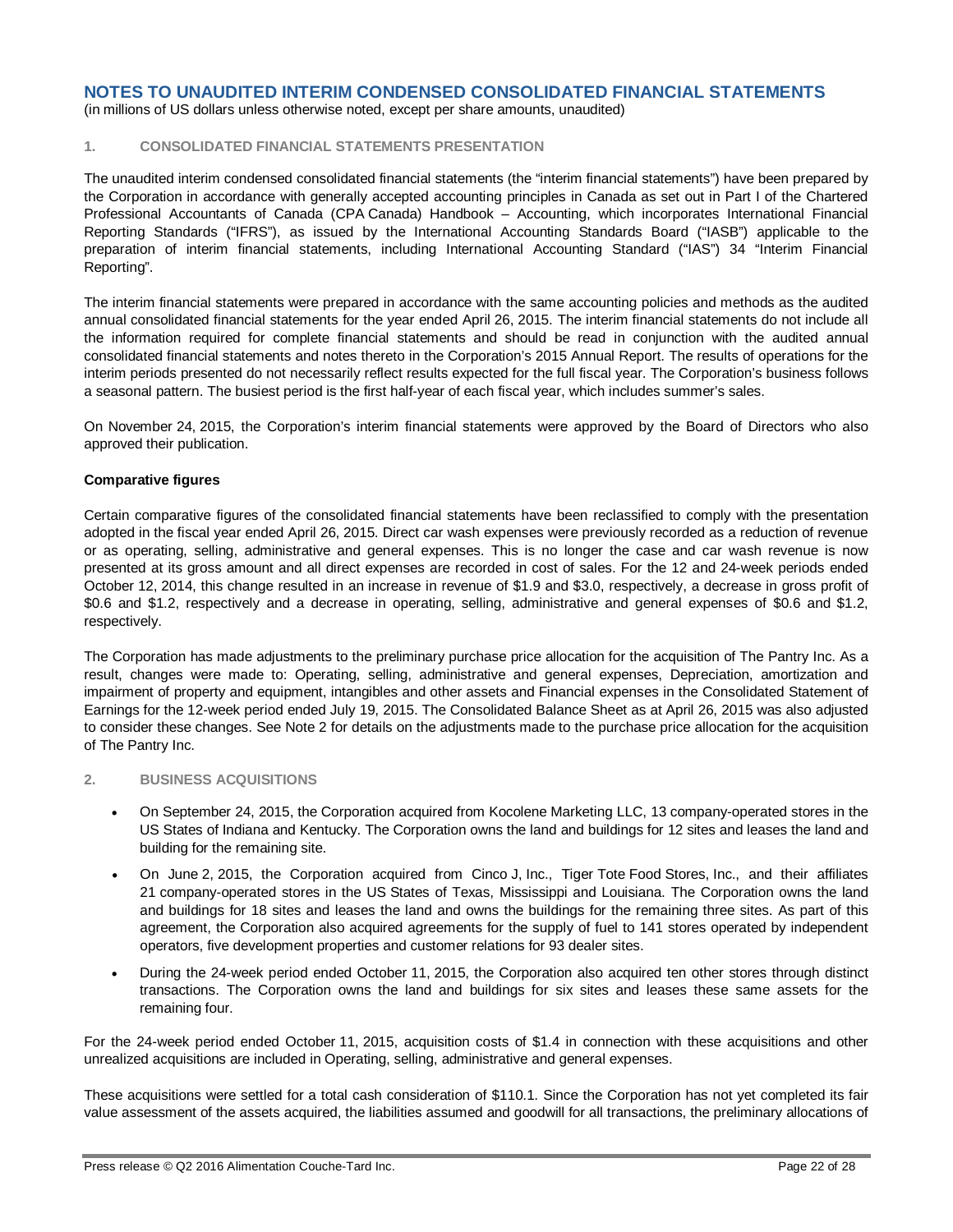(in millions of US dollars unless otherwise noted, except per share amounts, unaudited)

certain acquisitions are subject to adjustments to the fair value of the assets, liabilities and goodwill until the process is completed.

The purchase price allocations based on the estimated fair value on the date of acquisition and available information as at the date of publication of these consolidated financial statements are as follows:

|                                          | \$    |
|------------------------------------------|-------|
| Tangible assets acquired                 |       |
| Inventories                              | 4.7   |
| Property and equipment                   | 52.3  |
| Other assets                             | 3.1   |
| Total tangible assets                    | 60.1  |
| Liabilities assumed                      |       |
| Accounts payable and accrued liabilities | 0.2   |
| Provisions                               | 0.7   |
| Deferred credits and other liabilities   | 4.5   |
| <b>Total liabilities</b>                 | 5.4   |
| Net tangible assets acquired             | 54.7  |
| Intangible assets                        | 10.8  |
| Goodwill                                 | 44.6  |
| Total cash consideration paid            | 110.1 |

The Corporation expects that \$8.4 of the goodwill related to these transactions will be deductible for tax purposes.

These acquisitions were concluded in order to expand the Corporation's market share, to penetrate new markets and to increase its economies of scale. These acquisitions generated goodwill mainly due to the strategic location of stores acquired. Since the date of acquisition, revenues and net earnings from these stores amounted to \$121.2 and \$3.2, respectively. Considering the nature of these acquisitions, the available financial information does not allow for the accurate disclosure of pro-forma revenues and net earnings had the Corporation concluded these acquisitions at the beginning of its fiscal year.

### **Acquisition of The Pantry Inc. ("The Pantry")**

On March 16, 2015, the Corporation acquired 100% of the outstanding shares of The Pantry through an all-cash transaction valued at \$36.75 per share. At the acquisition date, The Pantry operated over 1,500 convenience stores in 13 US states, the majority of which dispensed road transportation fuel. As a result of this transaction, the Corporation became owner of the land and buildings for 409 sites, lessor of the land and owner of the buildings for 52 sites and lessor of these same assets for the remaining sites.

This acquisition was settled for a total cash consideration of \$850.7. Given the size and timing of the transaction, the Corporation has not yet completed its fair value assessment of the assets acquired, the liabilities assumed and the goodwill for this transaction. The fair values of assets acquired and liabilities assumed will be finalized before the end of fiscal year 2016.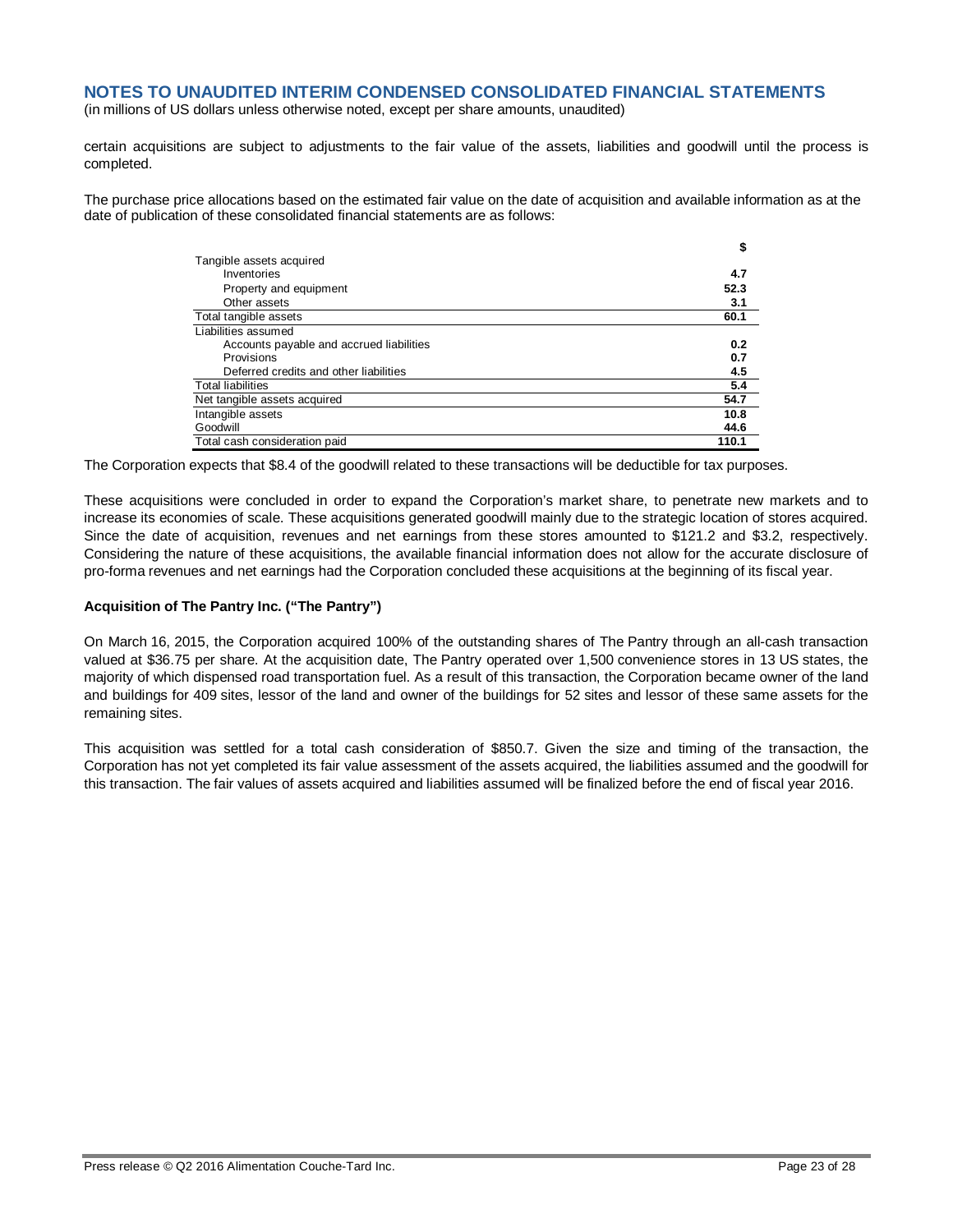(in millions of US dollars unless otherwise noted, except per share amounts, unaudited)

The table below shows The Pantry's initial purchase price allocation as reported in the Corporation's 2015 annual consolidated financial statements and the changes made to adjust this allocation based on available information as at the date of authorisation of these consolidated financial statements.

|                                              | Initial allocation | Changes                  | Adjusted allocation |
|----------------------------------------------|--------------------|--------------------------|---------------------|
|                                              | \$                 | \$                       | \$                  |
| <b>Assets</b>                                |                    |                          |                     |
| <b>Current assets</b>                        |                    |                          |                     |
| Cash and cash equivalents                    | 93.8               |                          | 93.8                |
| Accounts receivable                          | 60.9               |                          | 60.9                |
| Inventories                                  | 135.7              |                          | 135.7               |
| Prepaid expenses                             | 25.8               |                          | 25.8                |
| Income taxes receivable                      | 0.4                | 0.1                      | 0.5                 |
|                                              | 316.6              |                          | 316.7               |
| Property and equipment                       | 660.8              | 275.5                    | 936.3               |
| Identifiable intangible assets               | 11.8               | 78.5                     | 90.3                |
| Other assets                                 | 67.7               | (0.8)                    | 66.9                |
|                                              | 1,056.9            | 353.3                    | 1,410.2             |
| <b>Liabilities</b>                           |                    |                          |                     |
| <b>Current liabilities</b>                   |                    |                          |                     |
| Accounts payable and accrued liabilities     | 219.7              | 13.8                     | 233.5               |
| Provisions                                   | 22.5               | 3.1                      | 25.6                |
| Current portion of finance lease obligations | 7.6                | (0.4)                    | 7.2                 |
| Current portion of long-term debt            | 529.1              |                          | 529.1               |
|                                              | 778.9              | 16.5                     | 795.4               |
| Finance lease obligations                    | 97.6               | (5.7)                    | 91.9                |
| Provisions                                   | 116.2              | (4.0)                    | 112.2               |
| Other liabilities                            | 16.4               | 98.9                     | 115.3               |
| Deferred income taxes                        | 44.8               | 52.9                     | 97.7                |
|                                              | 1,053.9            | 158.6                    | 1,212.5             |
| Net identifiable assets                      | 3.0                | 194.7                    | 197.7               |
| Acquisition goodwill                         | 847.7              | (194.7)                  | 653.0               |
| Consideration paid in cash                   | 850.7              |                          | 850.7               |
| Cash and cash equivalents acquired           | 93.8               |                          | 93.8                |
| Net cash flow for the acquisition            | 756.9              | $\overline{\phantom{a}}$ | 756.9               |

The Corporation expects that none of the goodwill related to this transaction will be deductible for tax purposes.

### **3. DISPOSAL OF LUBRICANTS BUSINESS**

On October 1<sup>st</sup>, 2015, the Corporation closed the disposal of its lubricants business to Fuchs Petrolub SE. The disposal was done through a share purchase agreement pursuant to which Fuchs Petrolub SE acquired 100% of all issued and outstanding shares of Statoil Fuel & Retail Lubricants Sweden AB. Total proceeds from the disposal of the lubricants business were \$81.0. The Corporation recognized a preliminary gain on disposal of \$47.4 in relation to this sale transaction. These preliminary figures are subject to change until closing adjustments are finalized between the two parties.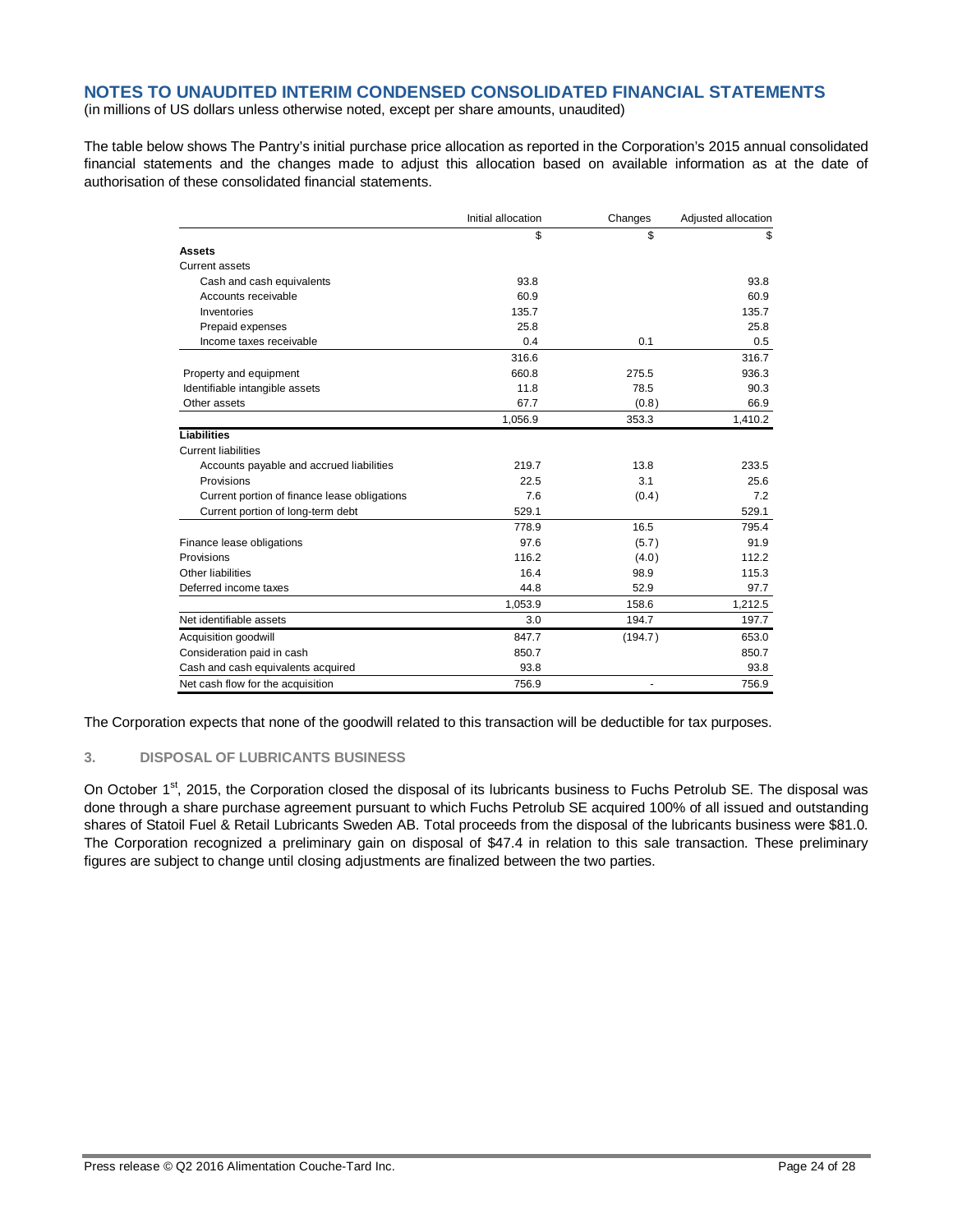(in millions of US dollars unless otherwise noted, except per share amounts, unaudited)

### **4. LONG-TERM DEBT**

|                                                                                                        | As at October 11.<br>2015 | As at April 26,<br>2015 |
|--------------------------------------------------------------------------------------------------------|---------------------------|-------------------------|
|                                                                                                        |                           |                         |
| Canadian dollar denominated senior unsecured notes maturing on various dates from November 2017 to     |                           |                         |
| June 2025                                                                                              | 1.540.5                   | 1.064.2                 |
| US dollar denominated term revolving unsecured operating credit D, maturing in December 2018 (Note 12) | 484.5                     | 1.837.2                 |
| NOK denominated floating rate bonds, maturing in February 2017                                         | 1.9                       | 1.9                     |
| NOK denominated fixed rate bonds, maturing in February 2019                                            | 1.6                       | 1.7                     |
| Other debts, including finance leases, maturing at various dates                                       | 173.7                     | 163.3                   |
|                                                                                                        | 2.202.2                   | 3,068.3                 |
| Current portion of long-term debt                                                                      | 23.3                      | 21.4                    |
|                                                                                                        | 2.178.9                   | 3.046.9                 |

On June 2, 2015, the Corporation issued Canadian dollar denominated senior unsecured notes totaling CA\$ 700.0 with a coupon rate of 3.6% (effective rate of 3.6%) and maturing on June 2, 2025. Interest is payable semi-annually on June 2<sup>nd</sup> and December 2<sup>nd</sup> of each year. The Corporation used the net proceeds from the issuance to repay a portion of its term revolving unsecured operating credit D.

### **5. FINANCIAL LIABILITIES**

### **Cross-currency interest rate swaps**

Between June 12, 2015 and June 19, 2015, in connection with the issuance of Canadian dollar denominated notes described in Note 4, the Corporation entered into cross-currency interest rate swap agreements for a total notional amount of CA\$700.0, allowing it to synthetically convert a portion of its Canadian dollar denominated debt into US dollars.

|                |                |            | Fair value as at |                 |
|----------------|----------------|------------|------------------|-----------------|
| Receive - Rate | Pay - Notional | Pay – Rate | October 11, 2015 | <b>Maturity</b> |
| 3.6%           | US\$142.2      | 3.8099%    | \$7.9            | June 2, 2025    |
| 3.6%           | US\$142.7      | 3.8650%    | \$9.2            | June 2, 2025    |
| 3.6%           | US\$81.2       | 3.8540%    | \$5.0            | June 2, 2025    |
| 3.6%           | US\$81.2       | 3.8700%    | \$4.7            | June 2, 2025    |
| 3.6%           | US\$81.2       | 3.8570%    | \$4.9            | June 2, 2025    |
| $3.6\%$        | US\$41.3       | 3.8230%    | \$3.1            | June 2, 2025    |
|                |                |            |                  |                 |

The Corporation is exposed to fair value risk with regards to these cross-currency interest rate swap agreements. The crosscurrency interest rate swap agreements were designated as a foreign exchange hedge of the Corporation's net investment in its US operations.

### **6. NET EARNINGS PER SHARE**

The following table presents the information for the computation of basic and diluted net earnings per share:

|                                                                  | 12-week period<br>ended October 11, 2015                                                                          |         |      | 12-week period<br>ended October 12, 2014 |                                                        |                           |  |
|------------------------------------------------------------------|-------------------------------------------------------------------------------------------------------------------|---------|------|------------------------------------------|--------------------------------------------------------|---------------------------|--|
|                                                                  | <b>Weighted average</b><br>number of shares<br><b>Net earnings</b><br>Net earnings<br>(in thousands)<br>per share |         |      | Net earnings                             | Weighted average<br>number of shares<br>(in thousands) | Net earnings<br>per share |  |
|                                                                  | \$                                                                                                                |         | \$   | \$                                       |                                                        | S                         |  |
| Basic net earnings attributable to Class A<br>and B shareholders | 415.7                                                                                                             | 567.414 | 0.73 | 286.2                                    | 565.797                                                | 0.51                      |  |
| Dilutive effect of stock options                                 |                                                                                                                   | 1,795   | ۰    |                                          | 2.783                                                  | (0.01)                    |  |
| Diluted net earnings available for Class A<br>and B shareholders | 415.7                                                                                                             | 569.209 | 0.73 | 286.2                                    | 568.580                                                | 0.50                      |  |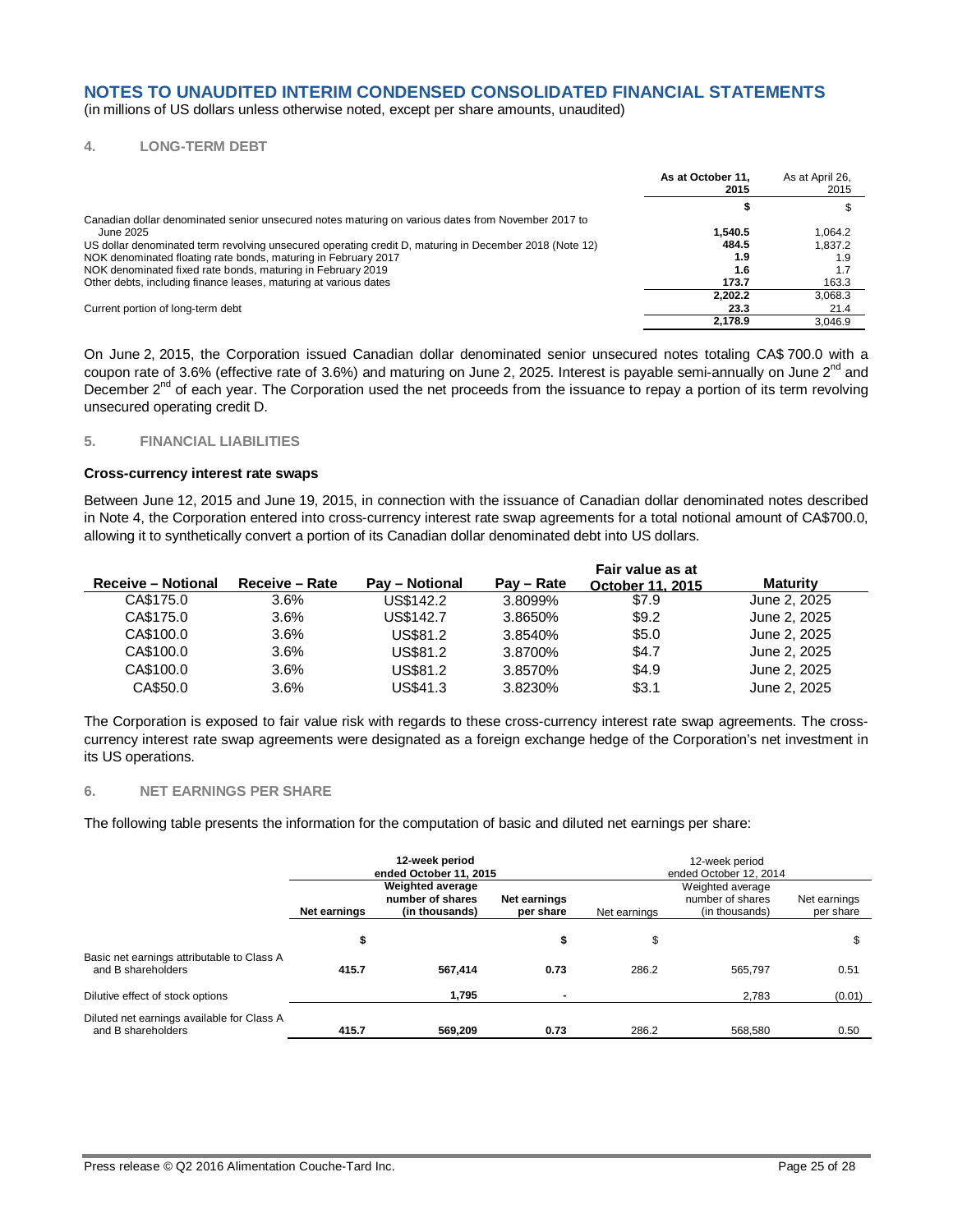(in millions of US dollars unless otherwise noted, except per share amounts, unaudited)

|                                                                  | 24-week period<br>ended October 11, 2015                                                                   |         |        |              | 24-week period<br>ended October 12, 2014               |                           |  |  |
|------------------------------------------------------------------|------------------------------------------------------------------------------------------------------------|---------|--------|--------------|--------------------------------------------------------|---------------------------|--|--|
|                                                                  | Weighted average<br>number of shares<br><b>Net earnings</b><br>Net earnings<br>(in thousands)<br>per share |         |        | Net earnings | Weighted average<br>number of shares<br>(in thousands) | Net earnings<br>per share |  |  |
|                                                                  | \$                                                                                                         |         |        | \$           |                                                        |                           |  |  |
| Basic net earnings attributable to Class A<br>and B shareholders | 713.3                                                                                                      | 567,391 | 1.26   | 555.4        | 565.777                                                | 0.98                      |  |  |
| Dilutive effect of stock options                                 |                                                                                                            | 1,817   | (0.01) |              | 2.766                                                  |                           |  |  |
| Diluted net earnings available for Class A<br>and B shareholders | 713.3                                                                                                      | 569.208 | 1.25   | 555.4        | 568.543                                                | 0.98                      |  |  |

When they have an anti-dilutive effect, stock options must be excluded from the calculation of the diluted net earnings per share. For the 12 and 24-week periods ended October 11, 2015, 145,011 stock options were excluded and 669,415 stock options were excluded for the 12 and 24-week periods ended October 12, 2014.

### **7. ACCUMULATED OTHER COMPREHENSIVE LOSS**

#### **As at October 11, 2015**

|                                                    |                                          | Attributable to shareholders of the Corporation |                                            |                           |                                              |                                                |  |  |  |
|----------------------------------------------------|------------------------------------------|-------------------------------------------------|--------------------------------------------|---------------------------|----------------------------------------------|------------------------------------------------|--|--|--|
|                                                    |                                          |                                                 | Items that may be reclassified to earnings |                           | Will never be<br>reclassified to<br>earnings | <b>Accumulated other</b><br>comprehensive loss |  |  |  |
|                                                    | Cumulative<br>translation<br>adiustments | Net investment<br>hedge                         | Net interest on<br>net investment<br>hedge | <b>Cash flow</b><br>hedge | <b>Cumulative net</b><br>actuarial loss      |                                                |  |  |  |
|                                                    |                                          |                                                 |                                            |                           |                                              |                                                |  |  |  |
| Balance, before income taxes<br>Less: Income taxes | (354.1)                                  | (256.6)<br>7.0                                  | 4.4<br>1.1                                 | 9.0<br>2.3                | (14.5)<br>(4.5)                              | (611.8)<br>5.9                                 |  |  |  |
| Balance, net of income taxes                       | (354.1)                                  | (263.6)                                         | 3.3                                        | 6.7                       | (10.0)                                       | (617.7)                                        |  |  |  |

#### As at October 12, 2014

|                                                    |                                          | Attributable to shareholders of the Corporation                                            |                                            |                    |                                  |                                         |  |  |
|----------------------------------------------------|------------------------------------------|--------------------------------------------------------------------------------------------|--------------------------------------------|--------------------|----------------------------------|-----------------------------------------|--|--|
|                                                    |                                          | Will never be<br>reclassified to<br>earnings<br>Items that may be reclassified to earnings |                                            |                    |                                  |                                         |  |  |
|                                                    | Cumulative<br>translation<br>adjustments | Net investment<br>hedae                                                                    | Net interest on<br>net investment<br>hedae | Cash flow<br>hedge | Cumulative net<br>actuarial loss | Accumulated other<br>comprehensive loss |  |  |
|                                                    |                                          |                                                                                            |                                            |                    |                                  |                                         |  |  |
| Balance, before income taxes<br>Less: Income taxes | (73.9)                                   | (96.4)<br>(13.6)                                                                           | 7.1<br>2.0                                 | 6.5<br>1.3         | (26.9)<br>(7.2)                  | (183.6)<br>(17.5)                       |  |  |
| Balance, net of income taxes                       | (73.9)                                   | (82.8)                                                                                     | 5.1                                        | 5.2                | (19.7)                           | (166.1)                                 |  |  |

### **8. CAPITAL STOCK**

### **Stock options**

For the 12-week period ended October 11, 2015, a total of 14,025 stock options were exercised (138,480 for the 12-week period ended October 12, 2014). For the 24-week period ended October 11, 2015, a total of 60,185 stock options were exercised (150,270 for the 24-week period ended October 12, 2014).

On July 22, 2015, 145,011 stock options were granted under the Corporation's stock option plan. A description of the Corporation's stock-based compensation plan is included in Note 25 of the consolidated financial statements presented in the Corporation's 2015 Annual Report.

The fair value of stock options granted is estimated at the grant date using the Black-Scholes option pricing model on the basis of the following weighted average assumptions for the stock options granted during the period:

- risk-free interest rate of 1.30%;
- $\Box$  expected life of 8 years;
- $\Box$  expected volatility of 29.0%;<br> $\Box$  expected quarterly dividend
- expected quarterly dividend of CA\$0.055 per share.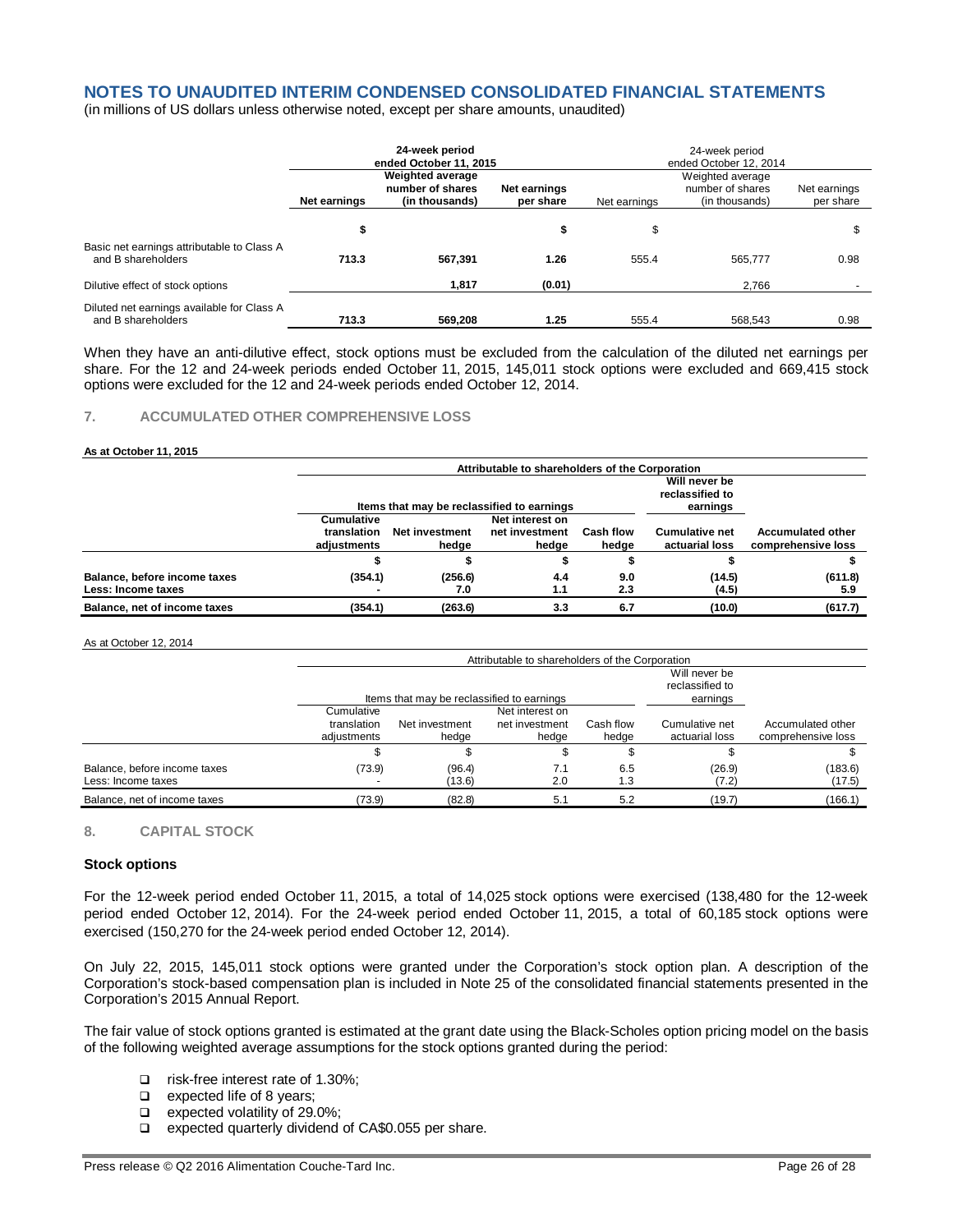(in millions of US dollars unless otherwise noted, except per share amounts, unaudited)

The fair value of stock options granted for the 12 and 24-week periods ended October 11, 2015 was CA\$19.22 per option.

### **Issued and outstanding shares**

As at October 11, 2015, the Corporation has 148,101,840 (148,101,840 as at April 26, 2015) issued and outstanding Class A multiple voting shares each comprising ten votes per share and 419,316,144 (419,262,255 as at April 26, 2015) outstanding Class B subordinate voting shares each comprising one vote per share.

### **9. REPURCHASE OF NON-CONTROLLING INTEREST IN CIRCLE K ASIA S.À.R.L.**

On July 24, 2015, the Corporation exercised its option to repurchase the non-controlling interest in Circle K Asia s.à.r.l. ("Circle K Asia") for a cash consideration of \$11.8. The difference between the consideration paid and the value of the non-controlling interest as at July 24, 2015 was recorded to contributed surplus. As a result of this transaction, the Corporation's redemption liability was nullified and its reversal was recorded to retained earnings. The Corporation now holds 100% of Circle K Asia's shares.

### **10. SEGMENTED INFORMATION**

The Corporation operates convenience stores in the United States, in Europe and in Canada. It essentially operates in one reportable segment, the sale of goods for immediate consumption, road transportation fuel and other products mainly through company-operated and franchised stores. The Corporation operates its convenience store chain under several banners, including Couche-Tard, Mac's, Circle K, Kangaroo Express, Statoil and Ingo. Revenues from external customers mainly fall into three categories: merchandise and services, road transportation fuel and other.

Information on the principal revenue classes as well as geographic information is as follows:

|                                                     | 12-week period<br>ended October 11, 2015 |                        |         |              | 12-week period<br>ended October 12, 2014 |         |         |          |
|-----------------------------------------------------|------------------------------------------|------------------------|---------|--------------|------------------------------------------|---------|---------|----------|
|                                                     | <b>United States</b>                     | <b>Europe</b>          | Canada  | <b>Total</b> | <b>United States</b>                     | Europe  | Canada  | Total    |
|                                                     | \$                                       | \$                     | \$      | \$           | \$                                       | \$      | \$      | \$       |
| <b>External customer</b><br>revenues <sup>(a)</sup> |                                          |                        |         |              |                                          |         |         |          |
| Merchandise and services                            | 1,748.7                                  | 207.5                  | 441.0   | 2,397.2      | 1.194.1                                  | 238.0   | 510.2   | 1.942.3  |
| Road transportation fuel                            | 3,985.6                                  | 1,336.7                | 518.3   | 5.840.6      | 3.723.8                                  | 1.944.3 | 694.7   | 6,362.8  |
| Other                                               | 3.8                                      | 195.0                  | 0.2     | 199.0        | 3.5                                      | 637.5   | 0.2     | 641.2    |
|                                                     | 5.738.1                                  | 1.739.2                | 959.5   | 8.436.8      | 4,921.4                                  | 2,819.8 | 1,205.1 | 8,946.3  |
| <b>Gross Profit</b>                                 |                                          |                        |         |              |                                          |         |         |          |
| Merchandise and services                            | 578.0                                    | 84.5                   | 144.9   | 807.4        | 390.5                                    | 97.3    | 170.7   | 658.5    |
| Road transportation fuel                            | 432.8                                    | 199.5                  | 39.0    | 671.3        | 263.0                                    | 231.9   | 43.0    | 537.9    |
| Other                                               | 3.8                                      | 48.2                   | 0.1     | 52.1         | 3.5                                      | 87.1    | 0.2     | 90.8     |
|                                                     | 1.014.6                                  | 332.2                  | 184.0   | 1.530.8      | 657.0                                    | 416.3   | 213.9   | 1,287.2  |
|                                                     |                                          |                        |         |              |                                          |         |         |          |
| Total long-term assets (b)                          | 4,883.6                                  | 2,822.6                | 538.5   | 8,244.7      | 2.994.6                                  | 3,296.4 | 577.9   | 6,868.9  |
|                                                     |                                          |                        |         |              |                                          |         |         |          |
|                                                     |                                          | 24-week period         |         |              | 24-week period                           |         |         |          |
|                                                     |                                          | ended October 11, 2015 |         |              | ended October 12, 2014                   |         |         |          |
|                                                     | <b>United States</b>                     | <b>Europe</b>          | Canada  | <b>Total</b> | <b>United States</b>                     | Europe  | Canada  | Total    |
| <b>External customer</b><br>revenues <sup>(a)</sup> | \$                                       | \$                     | \$      | \$           | \$                                       | \$      | \$      | \$       |
| Merchandise and services                            | 3,509.1                                  | 413.5                  | 912.0   | 4.834.6      | 2,392.0                                  | 496.7   | 1,038.6 | 3,927.3  |
| Road transportation fuel                            | 8.423.3                                  | 2,711.6                | 1,080.0 | 12,214.9     | 7.639.3                                  | 3,917.1 | 1,418.8 | 12,975.2 |
| Other                                               | 7.5                                      | 359.1                  | 0.3     | 366.9        | 7.1                                      | 1,226.7 | 0.3     | 1,234.1  |
|                                                     | 11.939.9                                 | 3.484.2                | 1,992.3 | 17,416.4     | 10,038.4                                 | 5,640.5 | 2,457.7 | 18,136.6 |
| <b>Gross Profit</b>                                 |                                          |                        |         |              |                                          |         |         |          |
| Merchandise and services                            | 1,161.4                                  | 170.7                  | 301.2   | 1,633.3      | 782.5                                    | 204.9   | 346.7   | 1,334.1  |
| Road transportation fuel                            | 750.2                                    | 385.3                  | 76.2    | 1.211.7      | 512.2                                    | 456.5   | 84.7    | 1,053.4  |
| Other                                               | 7.5                                      | 97.3                   | 0.3     | 105.1        | 7.1                                      | 172.0   | 0.3     | 179.4    |
|                                                     | 1,919.1                                  | 653.3                  | 377.7   | 2,950.1      | 1,301.8                                  | 833.4   | 431.7   | 2,566.9  |
|                                                     |                                          |                        |         |              |                                          |         |         |          |

(a) Geographic areas are determined according to where the Corporation generates operating income (where the sale takes place) and according to the location of the long-term

assets. (b) Excluding financial instruments, deferred tax assets and post-employment benefit assets.